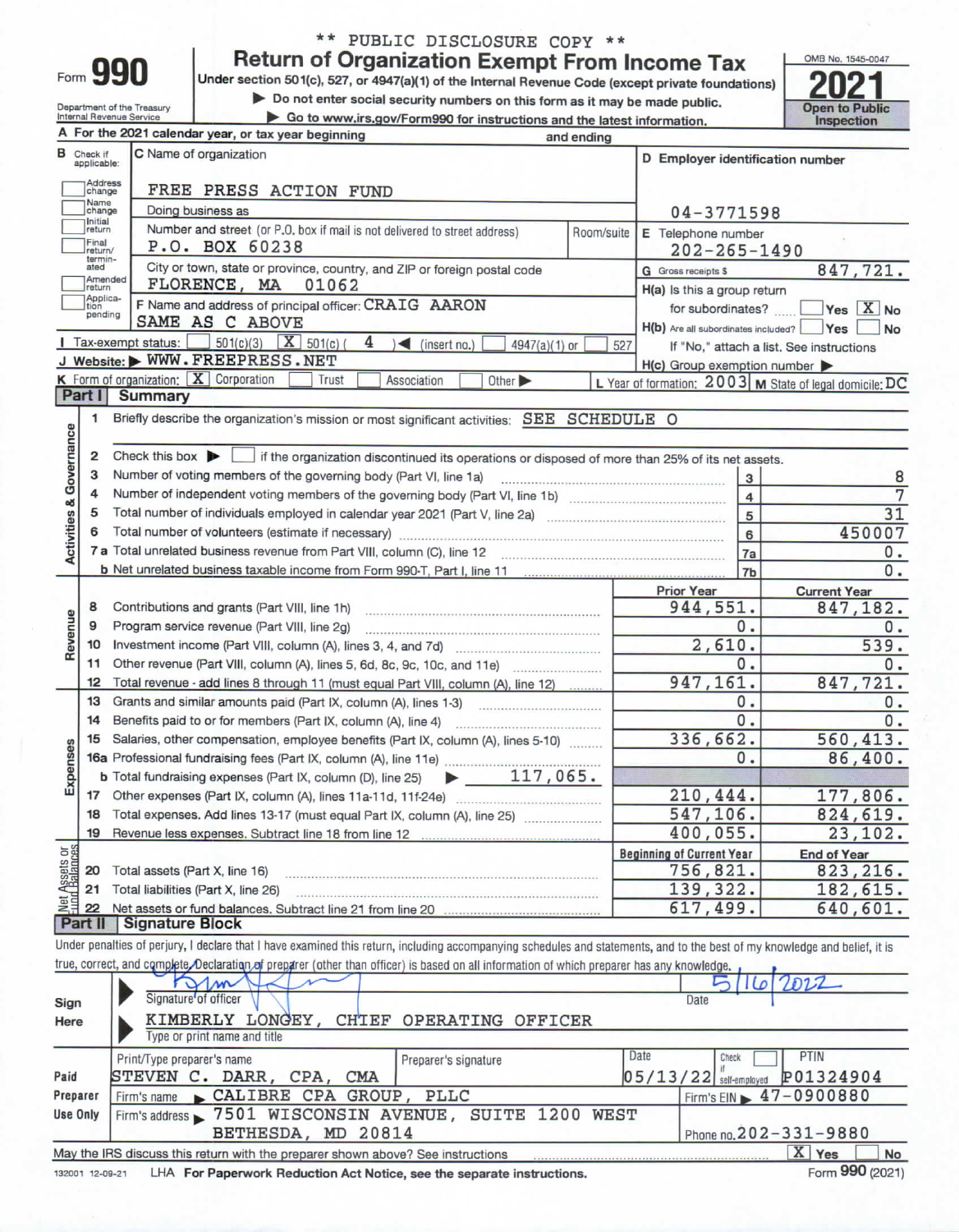| 1            | Briefly describe the organization's mission:                                                                                                                                                        |           | $\overline{\mathbf{x}}$                    |
|--------------|-----------------------------------------------------------------------------------------------------------------------------------------------------------------------------------------------------|-----------|--------------------------------------------|
|              | SEE SCHEDULE O                                                                                                                                                                                      |           |                                            |
|              |                                                                                                                                                                                                     |           |                                            |
|              |                                                                                                                                                                                                     |           |                                            |
| $\mathbf{2}$ | Did the organization undertake any significant program services during the year which were not listed on the                                                                                        |           |                                            |
|              |                                                                                                                                                                                                     |           | $\overline{\ }$ Yes $\overline{\rm{X}}$ No |
|              | If "Yes," describe these new services on Schedule O.                                                                                                                                                |           |                                            |
| 3            |                                                                                                                                                                                                     |           | $\sqrt{}$ Yes $\sqrt{}$ X $\sqrt{}$ No     |
|              | If "Yes," describe these changes on Schedule O.                                                                                                                                                     |           |                                            |
| 4            | Describe the organization's program service accomplishments for each of its three largest program services, as measured by expenses.                                                                |           |                                            |
|              | Section 501(c)(3) and 501(c)(4) organizations are required to report the amount of grants and allocations to others, the total expenses, and<br>revenue, if any, for each program service reported. |           |                                            |
| 4а           | $296,404$ . including grants of \$<br>(Code:<br>(Expenses \$<br>) (Revenue \$                                                                                                                       |           |                                            |
|              | INTERNET FREEDOM - HIGHLIGHTED THE SEVERE CONSEQUENCES TO 77 MILLION                                                                                                                                |           |                                            |
|              | PEOPLE LACKING ACCESS TO AFFORDABLE BROADBAND SERVICES, ESPECIALLY                                                                                                                                  |           |                                            |
|              | DURING THE COVID-19 PANDEMIC WHERE ACCESS TO HEALTH CARE, SCHOOLING,                                                                                                                                |           |                                            |
|              | WORK AND SO MUCH MORE DEPENDS ON A RELIABLE CONNECTION.                                                                                                                                             | TESTIFIED |                                            |
|              | BEFORE CONGRESS TO ADVOCATE FOR TREATMENT OF BROADBAND AS AN ESSENTIAL                                                                                                                              |           |                                            |
|              | UTILITY. LOBBIED FOR EQUITABLE USE OF BROADBAND RELATED FUNDING                                                                                                                                     |           |                                            |
|              | CONTAINED IN THE CARES ACT, HEROES ACT AND THE CONSOLIDATED                                                                                                                                         |           |                                            |
|              | APPROPRIATIONS ACT, 2021. WORKED TO SHAPE THE EMERGENCY BROADBAND<br>BENEFIT PROGRAM. CONTINUED EFFORTS TO BRING BACK THE TITLE II                                                                  |           |                                            |
|              | OPEN-INTERNET RULES AND PROMOTE BROADBAND COMPETITION. THROUGH                                                                                                                                      |           |                                            |
|              | EDUCATION, ADVOCACY AND LITIGATION, SUPPORTED VARIOUS STATE EFFORTS TO                                                                                                                              |           |                                            |
|              | ENACT OR DEFEND NET NEUTRALITY LEGISLATION. MOBILIZED MORE THAN 200                                                                                                                                 |           |                                            |
| 4b           | 219,689. including grants of \$<br>(Code:<br>(Expenses \$<br>) (Revenue \$                                                                                                                          |           |                                            |
|              | GOVERNMENT/PLATFORM ACCOUNTABILITY - LOBBIED IN SUPPORT OF THE FOURTH                                                                                                                               |           |                                            |
|              | AMENDMENT IS NOT FOR SALE ACT, A BIPARTISAN BILL THAT WOULD CLOSE MAJOR                                                                                                                             |           |                                            |
|              | LOOPHOLES IN FEDERAL PRIVACY LAWS AND PREVENT GOVERNMENT AGENCIES FROM                                                                                                                              |           |                                            |
|              | BUYING PEOPLE'S PERSONAL INFORMATION FROM DATA BROKERS WITHOUT A                                                                                                                                    |           |                                            |
|              | WARRANT. MOBILIZED SUPPORT FOR THE FACIAL RECOGNITION AND BIOMETRIC                                                                                                                                 |           |                                            |
|              | TECHNOLOGY MORATORIUM ACT, WHICH WOULD BAN POLICE USE OF DISCRIMINATORY                                                                                                                             |           |                                            |
|              | TECHNOLOGIES. DELIVERED MORE THAN 100,000 PETITION SIGNATURES DEMANDING                                                                                                                             |           |                                            |
|              | THAT CONGRESS END THE FBI'S "BLACK IDENTITY EXTREMIST" DESIGNATION AND                                                                                                                              |           |                                            |
|              | INVESTIGATE FBI AND POLICE USE OF SURVEILLANCE TECH AGAINST COMMUNITIES<br>OF COLOR. CO-HOSTED A CONGRESSIONAL BRIEFING ON SURVEILLANCE WHICH                                                       |           |                                            |
|              | EXPLORED HOW GOVERNMENT AGENCIES HAVE LONG EXPLOITED CRISES LIKE THE                                                                                                                                |           |                                            |
|              | JAN. 6 INSURRECTION TO JUSTIFY THE USE OF SURVEILLANCE TECHNOLOGIES AND                                                                                                                             |           |                                            |
|              | 125,790. including grants of \$<br>4c (Code:<br>(Expenses \$<br>) (Revenue \$                                                                                                                       |           |                                            |
|              | PRESS FREEDOM - WORKED IN COLLABORATION WITH 25 MEMBERS OF CONGRESS TO                                                                                                                              |           |                                            |
|              | URGE THE FCC TO INVESTIGATE HOW ITS POLICY CHOICES AND ACTIONS HAVE                                                                                                                                 |           |                                            |
|              | HARMED BLACK PEOPLE AND OTHER COMMUNITIES OF COLOR. URGED ENACTMENT OF                                                                                                                              |           |                                            |
|              | LEGISLATION IN RESPONSE TO THE LOCAL-NEWS CRISIS AND TO INCREASE PUBLIC                                                                                                                             |           |                                            |
|              | SUPPORT OF QUALITY LOCAL JOURNALISM AND BUILD A SUSTAINABLE AND JUST                                                                                                                                |           |                                            |
|              | FUTURE. CONTINUED SUPPORT OF THE NEW JERSEY CIVIC INFORMATION                                                                                                                                       |           |                                            |
|              | CONSORTIUM'S EFFORTS TO INVEST IN PROJECTS TO STRENGTHEN LOCAL NEWS                                                                                                                                 |           |                                            |
|              | COVERAGE, COMMUNITY INFORMATION, AND CIVIC ENGAGEMENT. URGED LAWMAKERS                                                                                                                              |           |                                            |
|              | TO DOUBLE FUNDING FOR PUBLIC MEDIA, CREATE CIVIC-INFO FUNDS IN ALL 50<br>STATES, AND TAX TARGETED ONLINE ADS TO FUND RESPONSIVE LOCAL NEWS.                                                         |           |                                            |
|              | PROMOTED POLICIES THAT WILL BOOST MEDIA OWNERSHIP AMONG WOMEN AND                                                                                                                                   |           |                                            |
|              | PEOPLE OF COLOR AND CREATE OPPORTUNITIES FOR LOCAL MEDIA OWNERS WHO ARE                                                                                                                             |           |                                            |
|              | 4d Other program services (Describe on Schedule O.)                                                                                                                                                 |           |                                            |
|              | (Expenses \$<br>(Revenue \$<br>including grants of \$                                                                                                                                               |           |                                            |
|              | 641,883.<br>4e Total program service expenses                                                                                                                                                       |           |                                            |
|              |                                                                                                                                                                                                     |           | Form 990 (2021)                            |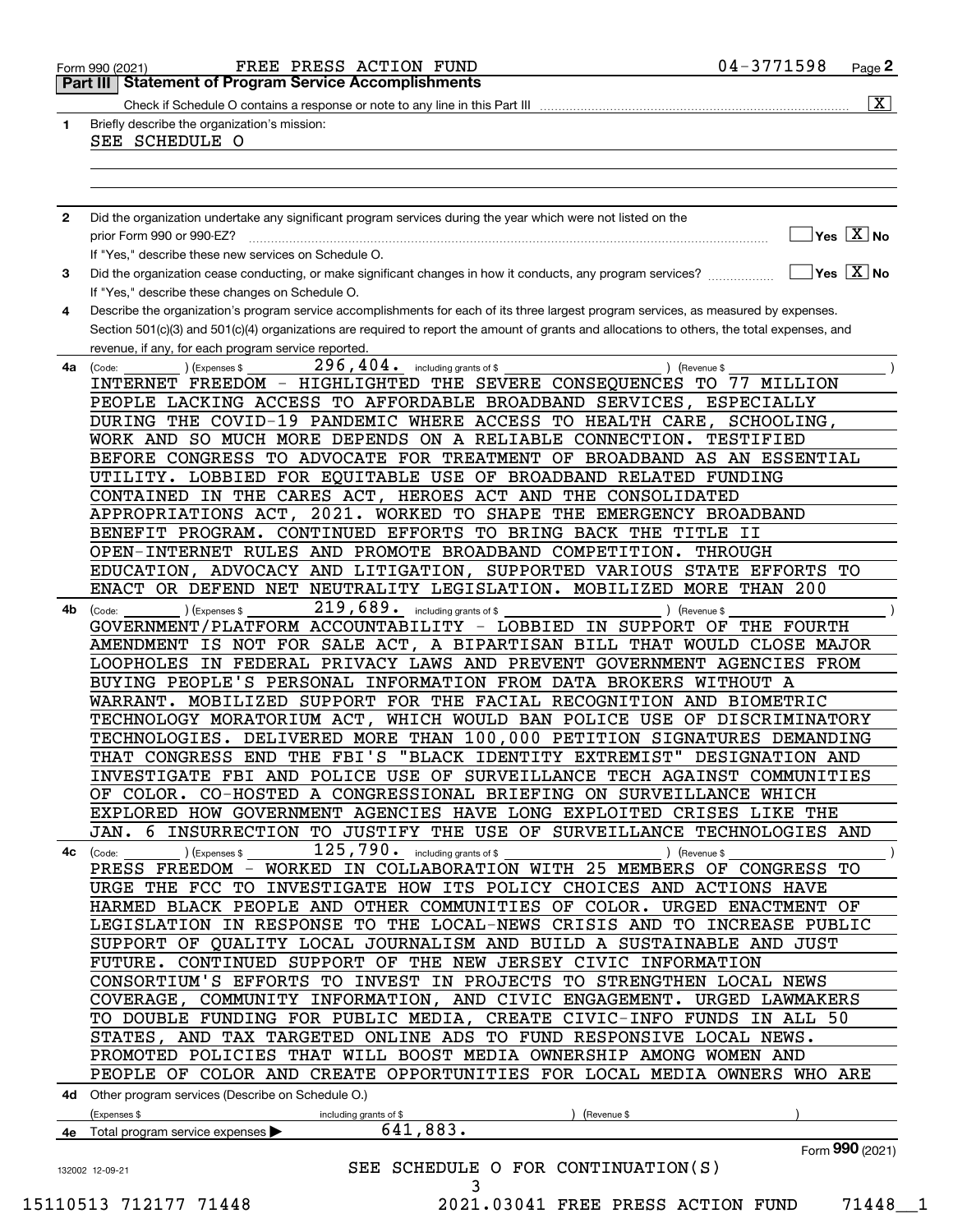|     |                                                                                                                                       |                 | Yes   No                |                 |
|-----|---------------------------------------------------------------------------------------------------------------------------------------|-----------------|-------------------------|-----------------|
| 1.  | Is the organization described in section $501(c)(3)$ or $4947(a)(1)$ (other than a private foundation)?                               |                 |                         |                 |
|     |                                                                                                                                       | 1.              |                         | x               |
| 2   |                                                                                                                                       | $\overline{2}$  | $\overline{\mathbf{x}}$ |                 |
| 3   | Did the organization engage in direct or indirect political campaign activities on behalf of or in opposition to candidates for       |                 |                         |                 |
|     |                                                                                                                                       | 3               |                         | x               |
| 4   | Section 501(c)(3) organizations. Did the organization engage in lobbying activities, or have a section 501(h) election in effect      |                 |                         |                 |
|     |                                                                                                                                       | 4               |                         |                 |
| 5   | Is the organization a section 501(c)(4), 501(c)(5), or 501(c)(6) organization that receives membership dues, assessments, or          |                 |                         |                 |
|     |                                                                                                                                       | 5               | X                       |                 |
| 6   | Did the organization maintain any donor advised funds or any similar funds or accounts for which donors have the right to             |                 |                         | x               |
|     | provide advice on the distribution or investment of amounts in such funds or accounts? If "Yes," complete Schedule D, Part I          | 6               |                         |                 |
| 7   | Did the organization receive or hold a conservation easement, including easements to preserve open space,                             | $\overline{7}$  |                         | x               |
|     |                                                                                                                                       |                 |                         |                 |
| 8   | Did the organization maintain collections of works of art, historical treasures, or other similar assets? If "Yes," complete          | 8               |                         | X               |
| 9   | Did the organization report an amount in Part X, line 21, for escrow or custodial account liability, serve as a custodian for         |                 |                         |                 |
|     | amounts not listed in Part X; or provide credit counseling, debt management, credit repair, or debt negotiation services?             |                 |                         |                 |
|     |                                                                                                                                       | 9               |                         | x               |
| 10  | Did the organization, directly or through a related organization, hold assets in donor-restricted endowments                          |                 |                         |                 |
|     |                                                                                                                                       | 10              |                         | х               |
| 11  | If the organization's answer to any of the following questions is "Yes," then complete Schedule D, Parts VI, VII, VIII, IX, or X,     |                 |                         |                 |
|     | as applicable.                                                                                                                        |                 |                         |                 |
|     | a Did the organization report an amount for land, buildings, and equipment in Part X, line 10? If "Yes." complete Schedule D.         |                 |                         |                 |
|     |                                                                                                                                       | 11a             |                         | х               |
|     | <b>b</b> Did the organization report an amount for investments - other securities in Part X, line 12, that is 5% or more of its total |                 |                         |                 |
|     |                                                                                                                                       | 11b             |                         | x               |
|     | c Did the organization report an amount for investments - program related in Part X, line 13, that is 5% or more of its total         |                 |                         |                 |
|     |                                                                                                                                       | 11c             |                         | x               |
|     | d Did the organization report an amount for other assets in Part X, line 15, that is 5% or more of its total assets reported in       |                 |                         |                 |
|     |                                                                                                                                       | 11d             | X                       |                 |
|     |                                                                                                                                       | 11e             |                         | x               |
| f   | Did the organization's separate or consolidated financial statements for the tax year include a footnote that addresses               |                 |                         |                 |
|     | the organization's liability for uncertain tax positions under FIN 48 (ASC 740)? If "Yes," complete Schedule D, Part X                | 11f             | X                       |                 |
|     | 12a Did the organization obtain separate, independent audited financial statements for the tax year? If "Yes," complete               |                 |                         |                 |
|     |                                                                                                                                       | 12a             | X                       |                 |
|     | <b>b</b> Was the organization included in consolidated, independent audited financial statements for the tax year?                    |                 |                         |                 |
|     | If "Yes," and if the organization answered "No" to line 12a, then completing Schedule D, Parts XI and XII is optional                 | 12 <sub>b</sub> | X                       |                 |
| 13  | Is the organization a school described in section $170(b)(1)(A)(ii)?$ If "Yes," complete Schedule E                                   | 13              |                         | X               |
| 14a | Did the organization maintain an office, employees, or agents outside of the United States?                                           | 14a             |                         | $\mathbf X$     |
|     | <b>b</b> Did the organization have aggregate revenues or expenses of more than \$10,000 from grantmaking, fundraising, business,      |                 |                         |                 |
|     | investment, and program service activities outside the United States, or aggregate foreign investments valued at \$100,000            |                 |                         |                 |
|     |                                                                                                                                       | 14b             |                         | X               |
| 15  | Did the organization report on Part IX, column (A), line 3, more than \$5,000 of grants or other assistance to or for any             |                 |                         |                 |
|     |                                                                                                                                       | 15              |                         | X               |
| 16  | Did the organization report on Part IX, column (A), line 3, more than \$5,000 of aggregate grants or other assistance to              |                 |                         |                 |
|     |                                                                                                                                       | 16              |                         | X               |
| 17  | Did the organization report a total of more than \$15,000 of expenses for professional fundraising services on Part IX,               |                 |                         |                 |
|     |                                                                                                                                       | 17              | х                       |                 |
| 18  | Did the organization report more than \$15,000 total of fundraising event gross income and contributions on Part VIII, lines          |                 |                         |                 |
|     |                                                                                                                                       | 18              |                         | X               |
| 19  | Did the organization report more than \$15,000 of gross income from gaming activities on Part VIII, line 9a? If "Yes."                |                 |                         |                 |
|     |                                                                                                                                       | 19              |                         | x               |
|     |                                                                                                                                       | 20a             |                         | $\mathbf X$     |
|     | b If "Yes" to line 20a, did the organization attach a copy of its audited financial statements to this return?                        | 20 <sub>b</sub> |                         |                 |
| 21  | Did the organization report more than \$5,000 of grants or other assistance to any domestic organization or                           |                 |                         |                 |
|     |                                                                                                                                       | 21              |                         | x               |
|     | 132003 12-09-21                                                                                                                       |                 |                         | Form 990 (2021) |

132003 12-09-21

15110513 712177 71448 2021.03041 FREE PRESS ACTION FUND 71448\_\_1

4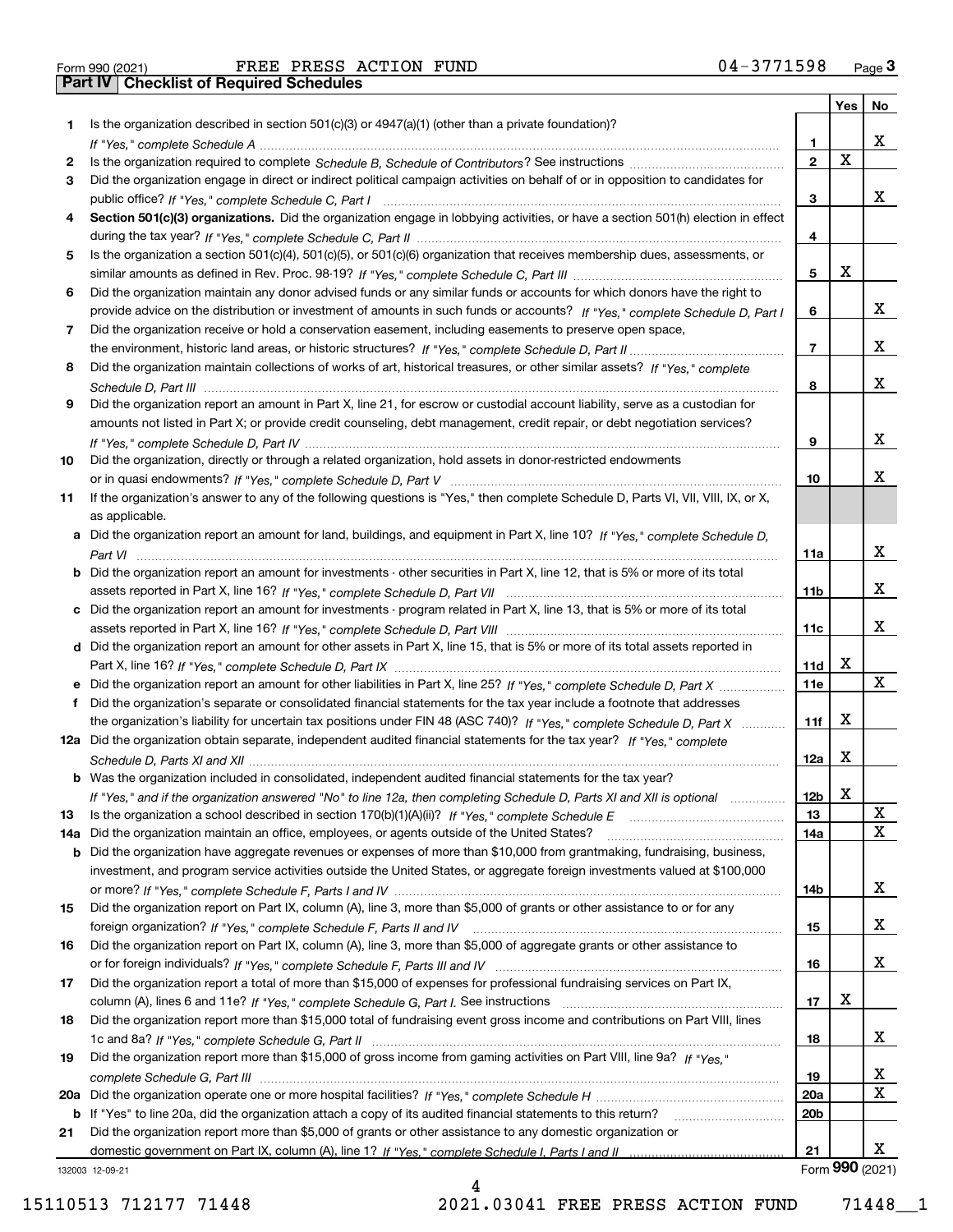*(continued)*

|               |                                                                                                                              |                 | Yes | No              |
|---------------|------------------------------------------------------------------------------------------------------------------------------|-----------------|-----|-----------------|
| 22            | Did the organization report more than \$5,000 of grants or other assistance to or for domestic individuals on                |                 |     |                 |
|               |                                                                                                                              | 22              |     | x               |
| 23            | Did the organization answer "Yes" to Part VII, Section A, line 3, 4, or 5, about compensation of the organization's current  |                 |     |                 |
|               | and former officers, directors, trustees, key employees, and highest compensated employees? If "Yes," complete               |                 |     |                 |
|               |                                                                                                                              | 23              | x   |                 |
|               | 24a Did the organization have a tax-exempt bond issue with an outstanding principal amount of more than \$100,000 as of the  |                 |     |                 |
|               | last day of the year, that was issued after December 31, 2002? If "Yes," answer lines 24b through 24d and complete           |                 |     |                 |
|               |                                                                                                                              | 24a             |     | x               |
|               | <b>b</b> Did the organization invest any proceeds of tax-exempt bonds beyond a temporary period exception?                   | 24b             |     |                 |
|               | c Did the organization maintain an escrow account other than a refunding escrow at any time during the year to defease       |                 |     |                 |
|               |                                                                                                                              | 24c             |     |                 |
|               |                                                                                                                              | 24d             |     |                 |
|               | 25a Section 501(c)(3), 501(c)(4), and 501(c)(29) organizations. Did the organization engage in an excess benefit             |                 |     |                 |
|               |                                                                                                                              | 25a             |     | x               |
|               | b Is the organization aware that it engaged in an excess benefit transaction with a disqualified person in a prior year, and |                 |     |                 |
|               | that the transaction has not been reported on any of the organization's prior Forms 990 or 990-EZ? If "Yes." complete        |                 |     |                 |
|               | Schedule L. Part I                                                                                                           | 25 <sub>b</sub> |     | х               |
| 26            | Did the organization report any amount on Part X, line 5 or 22, for receivables from or payables to any current              |                 |     |                 |
|               | or former officer, director, trustee, key employee, creator or founder, substantial contributor, or 35%                      |                 |     |                 |
|               |                                                                                                                              | 26              |     | х               |
| 27            | Did the organization provide a grant or other assistance to any current or former officer, director, trustee, key employee,  |                 |     |                 |
|               | creator or founder, substantial contributor or employee thereof, a grant selection committee member, or to a 35% controlled  |                 |     |                 |
|               | entity (including an employee thereof) or family member of any of these persons? If "Yes," complete Schedule L, Part III     | 27              |     | х               |
| 28            | Was the organization a party to a business transaction with one of the following parties (see the Schedule L, Part IV,       |                 |     |                 |
|               | instructions for applicable filing thresholds, conditions, and exceptions):                                                  |                 |     |                 |
|               | a A current or former officer, director, trustee, key employee, creator or founder, or substantial contributor? If           |                 |     |                 |
|               |                                                                                                                              | 28a             |     | x               |
|               |                                                                                                                              | 28 <sub>b</sub> |     | $\mathbf X$     |
|               | c A 35% controlled entity of one or more individuals and/or organizations described in line 28a or 28b? If                   |                 |     |                 |
|               |                                                                                                                              | 28c             |     | х               |
| 29            |                                                                                                                              | 29              |     | $\mathbf X$     |
| 30            | Did the organization receive contributions of art, historical treasures, or other similar assets, or qualified conservation  |                 |     |                 |
|               |                                                                                                                              | 30              |     | x               |
| 31            | Did the organization liquidate, terminate, or dissolve and cease operations? If "Yes," complete Schedule N, Part I           | 31              |     | $\mathbf X$     |
| 32            | Did the organization sell, exchange, dispose of, or transfer more than 25% of its net assets? If "Yes." complete             |                 |     |                 |
|               | Schedule N, Part II                                                                                                          | 32              |     | х               |
| 33            | Did the organization own 100% of an entity disregarded as separate from the organization under Regulations                   |                 |     |                 |
|               |                                                                                                                              | 33              |     | х               |
| 34            | Was the organization related to any tax-exempt or taxable entity? If "Yes," complete Schedule R, Part II, III, or IV, and    |                 |     |                 |
|               |                                                                                                                              | 34              | х   |                 |
|               | 35a Did the organization have a controlled entity within the meaning of section 512(b)(13)?                                  | <b>35a</b>      |     | X               |
|               | b If "Yes" to line 35a, did the organization receive any payment from or engage in any transaction with a controlled entity  |                 |     |                 |
|               |                                                                                                                              | 35b             |     |                 |
| 36            | Section 501(c)(3) organizations. Did the organization make any transfers to an exempt non-charitable related organization?   |                 |     |                 |
|               |                                                                                                                              | 36              |     |                 |
| 37            | Did the organization conduct more than 5% of its activities through an entity that is not a related organization             |                 |     |                 |
|               |                                                                                                                              | 37              |     | x               |
| 38            | Did the organization complete Schedule O and provide explanations on Schedule O for Part VI, lines 11b and 19?               |                 |     |                 |
|               | Note: All Form 990 filers are required to complete Schedule O                                                                | 38              | х   |                 |
| <b>Part V</b> | <b>Statements Regarding Other IRS Filings and Tax Compliance</b>                                                             |                 |     |                 |
|               | Check if Schedule O contains a response or note to any line in this Part V                                                   |                 |     |                 |
|               |                                                                                                                              |                 | Yes | No.             |
|               | 1a Enter the number reported in box 3 of Form 1096. Enter -0- if not applicable<br>1a<br>0                                   |                 |     |                 |
|               | <b>b</b> Enter the number of Forms W-2G included on line 1a. Enter -0- if not applicable<br>1b                               |                 |     |                 |
|               | c Did the organization comply with backup withholding rules for reportable payments to vendors and reportable gaming         |                 |     |                 |
|               | (gambling) winnings to prize winners?                                                                                        | 1c              | х   | Form 990 (2021) |
|               | 132004 12-09-21<br>5                                                                                                         |                 |     |                 |
|               |                                                                                                                              |                 |     |                 |

 <sup>15110513 712177 71448 2021.03041</sup> FREE PRESS ACTION FUND 71448\_\_1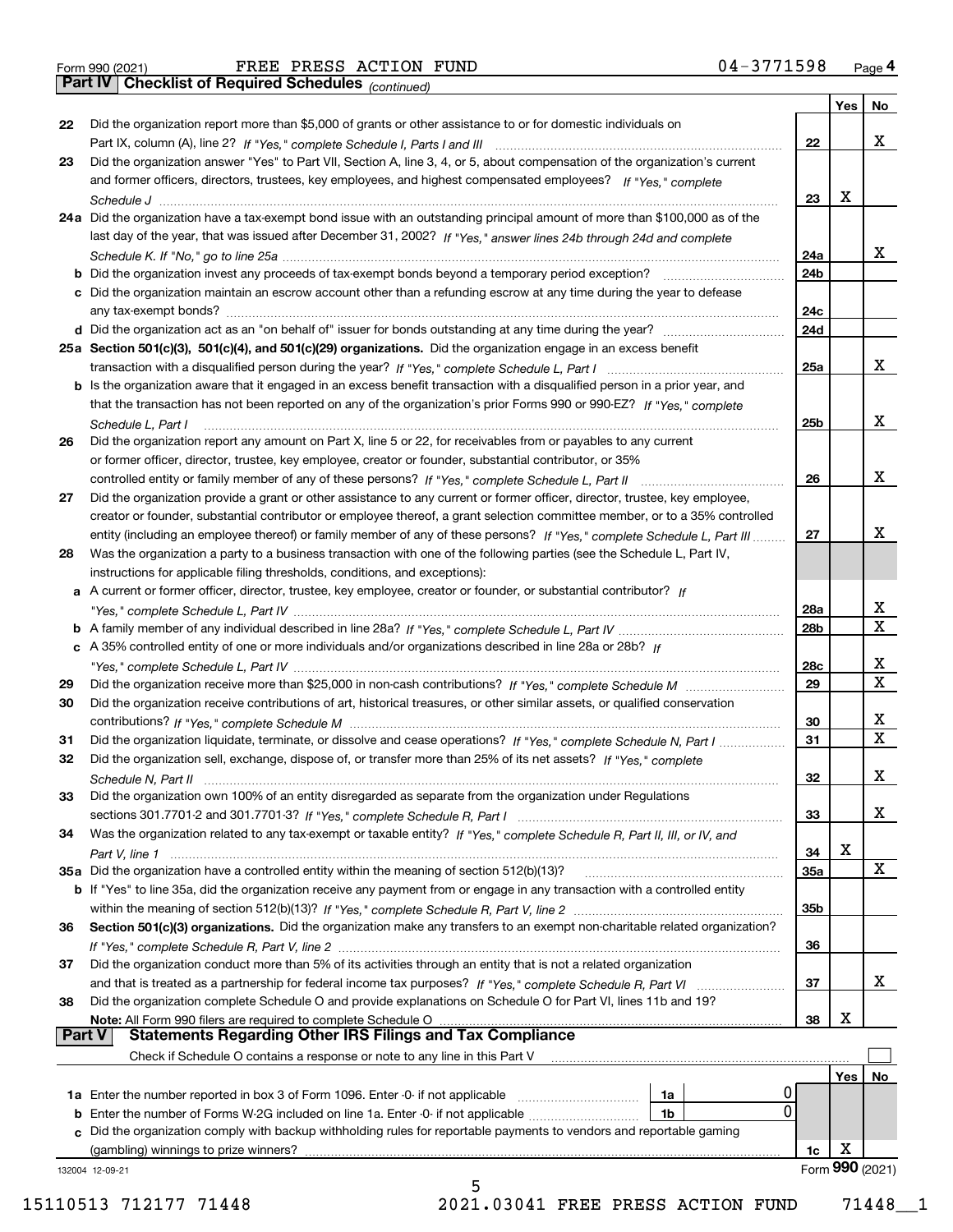|    | Part V<br>Statements Regarding Other IRS Filings and Tax Compliance (continued)                                                                 |                 |    |                |     |                         |
|----|-------------------------------------------------------------------------------------------------------------------------------------------------|-----------------|----|----------------|-----|-------------------------|
|    |                                                                                                                                                 |                 |    |                | Yes | No                      |
|    | 2a Enter the number of employees reported on Form W-3, Transmittal of Wage and Tax Statements,                                                  |                 | 31 |                |     |                         |
|    | filed for the calendar year ending with or within the year covered by this return                                                               | 2a              |    |                |     |                         |
|    |                                                                                                                                                 |                 |    | 2 <sub>b</sub> | х   |                         |
|    |                                                                                                                                                 |                 |    |                |     |                         |
|    | 3a Did the organization have unrelated business gross income of \$1,000 or more during the year?                                                |                 |    | 3a             |     | X                       |
|    |                                                                                                                                                 |                 |    | 3 <sub>b</sub> |     |                         |
|    | 4a At any time during the calendar year, did the organization have an interest in, or a signature or other authority over, a                    |                 |    |                |     |                         |
|    | financial account in a foreign country (such as a bank account, securities account, or other financial account)?                                |                 |    | 4a             |     | х                       |
|    | <b>b</b> If "Yes," enter the name of the foreign country $\blacktriangleright$                                                                  |                 |    |                |     |                         |
|    | See instructions for filing requirements for FinCEN Form 114, Report of Foreign Bank and Financial Accounts (FBAR).                             |                 |    |                |     |                         |
|    |                                                                                                                                                 |                 |    | 5a             |     | х                       |
| b  |                                                                                                                                                 |                 |    | 5b             |     | $\overline{\mathbf{X}}$ |
| c  |                                                                                                                                                 |                 |    | 5c             |     |                         |
|    | 6a Does the organization have annual gross receipts that are normally greater than \$100,000, and did the organization solicit                  |                 |    |                |     |                         |
|    | any contributions that were not tax deductible as charitable contributions?                                                                     |                 |    | 6a             | х   |                         |
|    | <b>b</b> If "Yes," did the organization include with every solicitation an express statement that such contributions or gifts                   |                 |    |                |     |                         |
|    |                                                                                                                                                 |                 |    | 6b             | x   |                         |
| 7  | Organizations that may receive deductible contributions under section 170(c).                                                                   |                 |    |                |     |                         |
| а  | Did the organization receive a payment in excess of \$75 made partly as a contribution and partly for goods and services provided to the payor? |                 |    | 7a             |     |                         |
| b  | If "Yes," did the organization notify the donor of the value of the goods or services provided?                                                 |                 |    | 7b             |     |                         |
|    | c Did the organization sell, exchange, or otherwise dispose of tangible personal property for which it was required                             |                 |    |                |     |                         |
|    |                                                                                                                                                 |                 |    | 7c             |     |                         |
|    | d If "Yes," indicate the number of Forms 8282 filed during the year [11] [11] No. 2010 [12] Henry Manuscones (                                  | 7d              |    |                |     |                         |
| е  | Did the organization receive any funds, directly or indirectly, to pay premiums on a personal benefit contract?                                 |                 |    | 7e             |     |                         |
| f  | Did the organization, during the year, pay premiums, directly or indirectly, on a personal benefit contract?                                    |                 |    | 7f             |     |                         |
| g  | If the organization received a contribution of qualified intellectual property, did the organization file Form 8899 as required?                |                 |    | 7g             |     |                         |
| h  | If the organization received a contribution of cars, boats, airplanes, or other vehicles, did the organization file a Form 1098-C?              |                 |    | 7h             |     |                         |
| 8  | Sponsoring organizations maintaining donor advised funds. Did a donor advised fund maintained by the                                            |                 |    |                |     |                         |
|    |                                                                                                                                                 |                 |    | 8              |     |                         |
|    | sponsoring organization have excess business holdings at any time during the year?                                                              |                 |    |                |     |                         |
| 9  | Sponsoring organizations maintaining donor advised funds.                                                                                       |                 |    |                |     |                         |
| а  | Did the sponsoring organization make any taxable distributions under section 4966?                                                              |                 |    | 9а             |     |                         |
| b  | Did the sponsoring organization make a distribution to a donor, donor advisor, or related person? [[[[[[[[[[[                                   |                 |    | 9b             |     |                         |
| 10 | Section 501(c)(7) organizations. Enter:                                                                                                         |                 |    |                |     |                         |
|    |                                                                                                                                                 | 10a<br> 10b     |    |                |     |                         |
|    | Gross receipts, included on Form 990, Part VIII, line 12, for public use of club facilities                                                     |                 |    |                |     |                         |
| 11 | Section 501(c)(12) organizations. Enter:                                                                                                        |                 |    |                |     |                         |
|    |                                                                                                                                                 | 11a             |    |                |     |                         |
|    | b Gross income from other sources. (Do not net amounts due or paid to other sources against                                                     |                 |    |                |     |                         |
|    |                                                                                                                                                 | 11b             |    |                |     |                         |
|    | 12a Section 4947(a)(1) non-exempt charitable trusts. Is the organization filing Form 990 in lieu of Form 1041?                                  |                 |    | 12a            |     |                         |
|    | <b>b</b> If "Yes," enter the amount of tax-exempt interest received or accrued during the year                                                  | <b>12b</b>      |    |                |     |                         |
| 13 | Section 501(c)(29) qualified nonprofit health insurance issuers.                                                                                |                 |    |                |     |                         |
|    | <b>a</b> Is the organization licensed to issue qualified health plans in more than one state?                                                   |                 |    | 13а            |     |                         |
|    | Note: See the instructions for additional information the organization must report on Schedule O.                                               |                 |    |                |     |                         |
|    | <b>b</b> Enter the amount of reserves the organization is required to maintain by the states in which the                                       |                 |    |                |     |                         |
|    |                                                                                                                                                 | 13 <sub>b</sub> |    |                |     |                         |
|    |                                                                                                                                                 | 13с             |    |                |     |                         |
|    | 14a Did the organization receive any payments for indoor tanning services during the tax year?                                                  |                 |    | 14a            |     | X                       |
|    |                                                                                                                                                 |                 |    | 14b            |     |                         |
| 15 | Is the organization subject to the section 4960 tax on payment(s) of more than \$1,000,000 in remuneration or                                   |                 |    |                |     |                         |
|    |                                                                                                                                                 |                 |    | 15             |     | x                       |
|    | If "Yes," see the instructions and file Form 4720, Schedule N.                                                                                  |                 |    |                |     |                         |
| 16 | Is the organization an educational institution subject to the section 4968 excise tax on net investment income?                                 |                 |    | 16             |     | х                       |
|    | If "Yes," complete Form 4720, Schedule O.                                                                                                       |                 |    |                |     |                         |
| 17 | Section 501(c)(21) organizations. Did the trust, any disqualified person, or mine operator engage in any                                        |                 |    |                |     |                         |
|    |                                                                                                                                                 |                 |    | 17             |     |                         |
|    | If "Yes," complete Form 6069.                                                                                                                   |                 |    |                |     |                         |
|    |                                                                                                                                                 |                 |    |                |     |                         |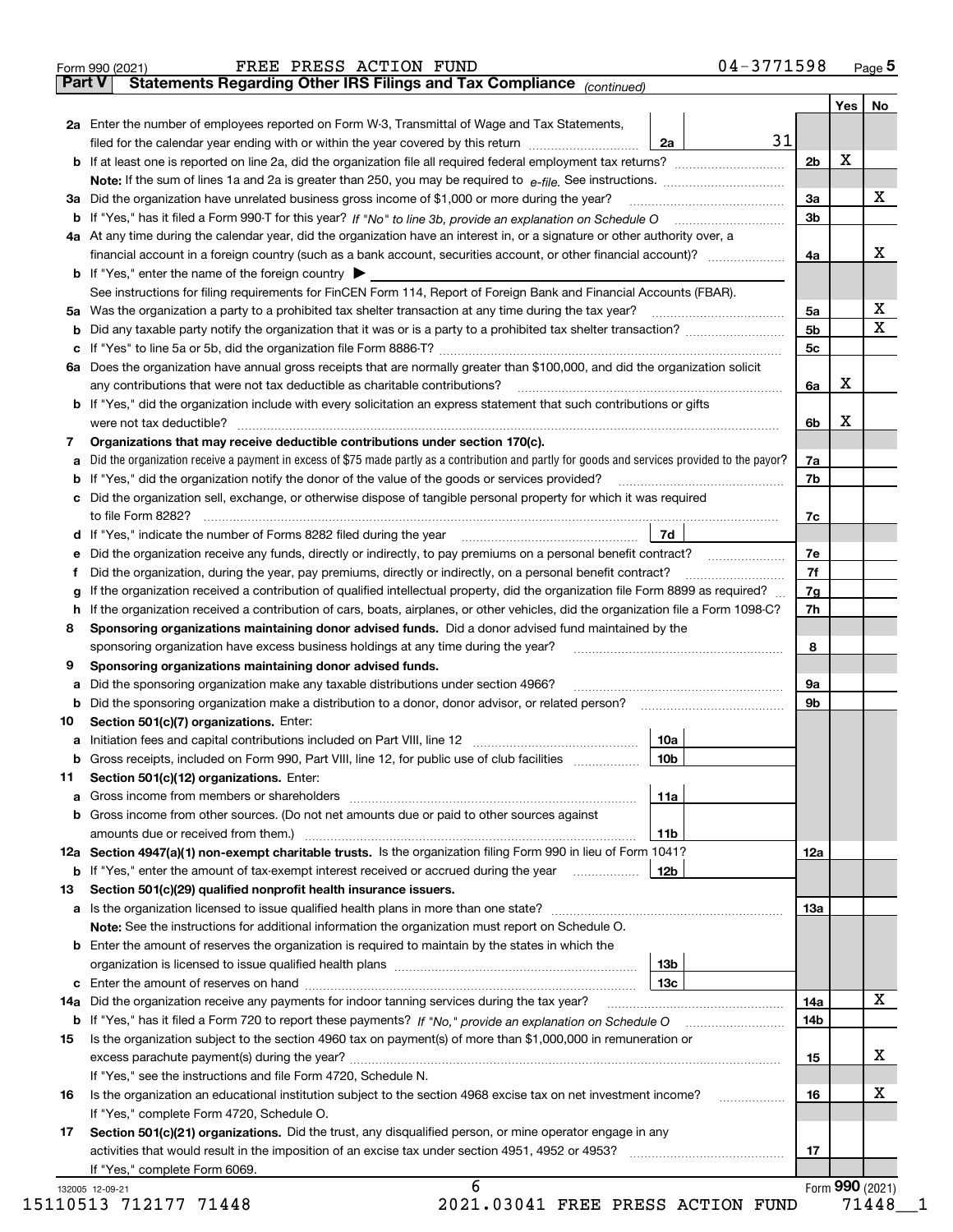|  | Form 990 (2021) |
|--|-----------------|
|  |                 |

#### FREE PRESS ACTION FUND 0

| 14-3771598<br>Page |
|--------------------|
|--------------------|

*For each "Yes" response to lines 2 through 7b below, and for a "No" response to line 8a, 8b, or 10b below, describe the circumstances, processes, or changes on Schedule O. See instructions.* Form 990 (2021) **FORE PRESS ACTION FUND** 04-3771598 Page 6<br>**Part VI Governance, Management, and Disclosure.** For each "Yes" response to lines 2 through 7b below, and for a "No" response

|                                                                                                                      |                                                                                                                                                                            |                               | 8 |                         | Yes             | No                      |
|----------------------------------------------------------------------------------------------------------------------|----------------------------------------------------------------------------------------------------------------------------------------------------------------------------|-------------------------------|---|-------------------------|-----------------|-------------------------|
|                                                                                                                      | <b>1a</b> Enter the number of voting members of the governing body at the end of the tax year                                                                              | 1a                            |   |                         |                 |                         |
|                                                                                                                      | If there are material differences in voting rights among members of the governing body, or if the governing                                                                |                               |   |                         |                 |                         |
|                                                                                                                      | body delegated broad authority to an executive committee or similar committee, explain on Schedule O.                                                                      |                               | 7 |                         |                 |                         |
|                                                                                                                      |                                                                                                                                                                            | 1b                            |   |                         |                 |                         |
| $\mathbf{2}$                                                                                                         | Did any officer, director, trustee, or key employee have a family relationship or a business relationship with any other                                                   |                               |   |                         |                 | X                       |
|                                                                                                                      | officer, director, trustee, or key employee?                                                                                                                               |                               |   | $\mathbf{2}$            |                 |                         |
| 3                                                                                                                    | Did the organization delegate control over management duties customarily performed by or under the direct supervision                                                      |                               |   |                         |                 | X                       |
|                                                                                                                      |                                                                                                                                                                            |                               |   | 3                       |                 | $\overline{\mathbf{x}}$ |
| 4                                                                                                                    | Did the organization make any significant changes to its governing documents since the prior Form 990 was filed?                                                           |                               |   | $\overline{\mathbf{4}}$ |                 | $\mathbf X$             |
| 5                                                                                                                    |                                                                                                                                                                            |                               |   | 5                       |                 | $\mathbf x$             |
| 6                                                                                                                    | Did the organization have members or stockholders?                                                                                                                         |                               |   | 6                       |                 |                         |
|                                                                                                                      | 7a Did the organization have members, stockholders, or other persons who had the power to elect or appoint one or                                                          |                               |   |                         |                 |                         |
|                                                                                                                      |                                                                                                                                                                            |                               |   | 7a                      |                 | x                       |
|                                                                                                                      | <b>b</b> Are any governance decisions of the organization reserved to (or subject to approval by) members, stockholders, or                                                |                               |   |                         |                 |                         |
|                                                                                                                      | persons other than the governing body?                                                                                                                                     |                               |   | 7b                      |                 | х                       |
| 8                                                                                                                    | Did the organization contemporaneously document the meetings held or written actions undertaken during the year by the following:                                          |                               |   |                         |                 |                         |
| a                                                                                                                    |                                                                                                                                                                            |                               |   | 8a                      | X               |                         |
|                                                                                                                      |                                                                                                                                                                            |                               |   | 8b                      |                 | $\mathbf{X}$            |
| 9                                                                                                                    | Is there any officer, director, trustee, or key employee listed in Part VII, Section A, who cannot be reached at the                                                       |                               |   |                         |                 |                         |
|                                                                                                                      |                                                                                                                                                                            |                               |   | 9                       |                 | x                       |
|                                                                                                                      | Section B. Policies (This Section B requests information about policies not required by the Internal Revenue Code.)                                                        |                               |   |                         |                 |                         |
|                                                                                                                      |                                                                                                                                                                            |                               |   |                         | Yes             | No                      |
|                                                                                                                      |                                                                                                                                                                            |                               |   | 10a                     |                 | X                       |
|                                                                                                                      | <b>b</b> If "Yes," did the organization have written policies and procedures governing the activities of such chapters, affiliates,                                        |                               |   |                         |                 |                         |
|                                                                                                                      |                                                                                                                                                                            |                               |   | 10 <sub>b</sub>         |                 |                         |
|                                                                                                                      | 11a Has the organization provided a complete copy of this Form 990 to all members of its governing body before filing the form?                                            |                               |   | 11a                     | X               |                         |
|                                                                                                                      | <b>b</b> Describe on Schedule O the process, if any, used by the organization to review this Form 990.                                                                     |                               |   |                         |                 |                         |
|                                                                                                                      |                                                                                                                                                                            |                               |   | 12a                     | X               |                         |
| b                                                                                                                    |                                                                                                                                                                            |                               |   | 12b                     | X               |                         |
|                                                                                                                      | c Did the organization regularly and consistently monitor and enforce compliance with the policy? If "Yes," describe                                                       |                               |   |                         |                 |                         |
|                                                                                                                      |                                                                                                                                                                            |                               |   | 12c                     | х               |                         |
| 13                                                                                                                   |                                                                                                                                                                            |                               |   | 13                      | X               |                         |
| 14                                                                                                                   | Did the organization have a written document retention and destruction policy? manufactured and the organization have a written document retention and destruction policy? |                               |   | 14                      | X               |                         |
| 15                                                                                                                   | Did the process for determining compensation of the following persons include a review and approval by independent                                                         |                               |   |                         |                 |                         |
|                                                                                                                      | persons, comparability data, and contemporaneous substantiation of the deliberation and decision?                                                                          |                               |   |                         |                 |                         |
|                                                                                                                      |                                                                                                                                                                            |                               |   | 15a                     | X               |                         |
|                                                                                                                      |                                                                                                                                                                            |                               |   | 15b                     | X               |                         |
|                                                                                                                      | If "Yes" to line 15a or 15b, describe the process on Schedule O. See instructions.                                                                                         |                               |   |                         |                 |                         |
|                                                                                                                      | 16a Did the organization invest in, contribute assets to, or participate in a joint venture or similar arrangement with a                                                  |                               |   |                         |                 |                         |
|                                                                                                                      | taxable entity during the year?                                                                                                                                            |                               |   | 16a                     |                 | X                       |
|                                                                                                                      | b If "Yes," did the organization follow a written policy or procedure requiring the organization to evaluate its participation                                             |                               |   |                         |                 |                         |
|                                                                                                                      | in joint venture arrangements under applicable federal tax law, and take steps to safeguard the organization's                                                             |                               |   |                         |                 |                         |
|                                                                                                                      | exempt status with respect to such arrangements?                                                                                                                           |                               |   | 16b                     |                 |                         |
|                                                                                                                      | <b>Section C. Disclosure</b>                                                                                                                                               |                               |   |                         |                 |                         |
| 17                                                                                                                   | List the states with which a copy of this Form 990 is required to be filed SEE SCHEDULE O                                                                                  |                               |   |                         |                 |                         |
| 18                                                                                                                   | Section 6104 requires an organization to make its Forms 1023 (1024 or 1024-A, if applicable), 990, and 990-T (section 501(c)(3)s only) available                           |                               |   |                         |                 |                         |
|                                                                                                                      | for public inspection. Indicate how you made these available. Check all that apply.                                                                                        |                               |   |                         |                 |                         |
|                                                                                                                      | X   Own website<br>$X$ Upon request<br>  Another's website                                                                                                                 | Other (explain on Schedule O) |   |                         |                 |                         |
| 19                                                                                                                   | Describe on Schedule O whether (and if so, how) the organization made its governing documents, conflict of interest policy, and financial                                  |                               |   |                         |                 |                         |
|                                                                                                                      | statements available to the public during the tax year.                                                                                                                    |                               |   |                         |                 |                         |
| State the name, address, and telephone number of the person who possesses the organization's books and records<br>20 |                                                                                                                                                                            |                               |   |                         |                 |                         |
| THE ORGANIZATION - 202-265-1490                                                                                      |                                                                                                                                                                            |                               |   |                         |                 |                         |
|                                                                                                                      | 01062<br>P.O. BOX 60238, FLORENCE, MA                                                                                                                                      |                               |   |                         |                 |                         |
| 132006 12-09-21                                                                                                      |                                                                                                                                                                            |                               |   |                         | Form 990 (2021) |                         |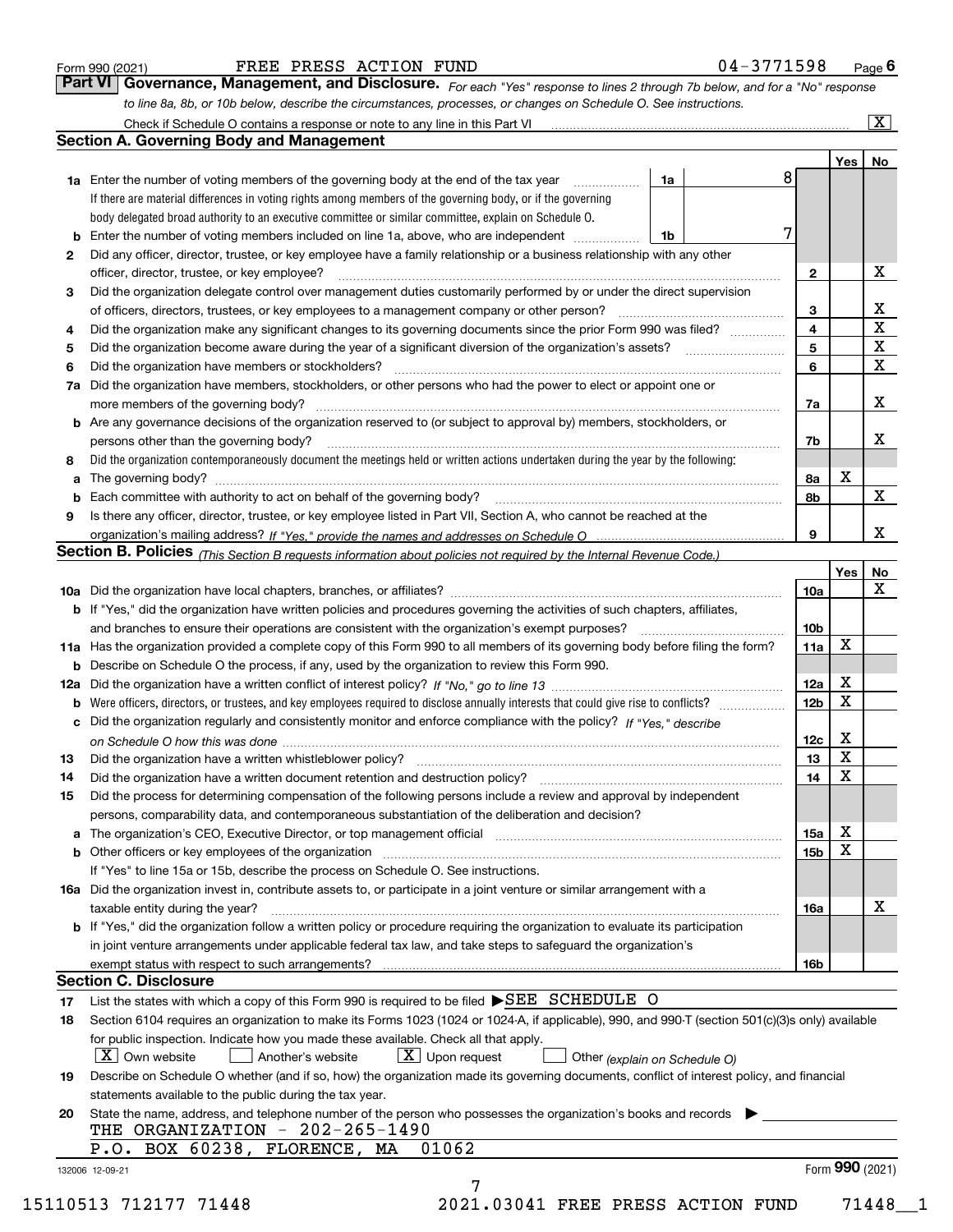|  | Form 990 (2021) |
|--|-----------------|
|  |                 |

 $\mathcal{L}^{\text{max}}$ 

## **7Part VII Compensation of Officers, Directors, Trustees, Key Employees, Highest Compensated Employees, and Independent Contractors**

Check if Schedule O contains a response or note to any line in this Part VII

**Section A. Officers, Directors, Trustees, Key Employees, and Highest Compensated Employees**

**1a**  Complete this table for all persons required to be listed. Report compensation for the calendar year ending with or within the organization's tax year. **•** List all of the organization's current officers, directors, trustees (whether individuals or organizations), regardless of amount of compensation.

Enter -0- in columns (D), (E), and (F) if no compensation was paid.

 $\bullet$  List all of the organization's  $\sf current$  key employees, if any. See the instructions for definition of "key employee."

**•** List the organization's five current highest compensated employees (other than an officer, director, trustee, or key employee) who received reportable compensation (box 5 of Form W-2, Form 1099-MISC, and/or box 1 of Form 1099-NEC) of more than \$100,000 from the organization and any related organizations.

**•** List all of the organization's former officers, key employees, and highest compensated employees who received more than \$100,000 of reportable compensation from the organization and any related organizations.

**former directors or trustees**  ¥ List all of the organization's that received, in the capacity as a former director or trustee of the organization, more than \$10,000 of reportable compensation from the organization and any related organizations.

See the instructions for the order in which to list the persons above.

Check this box if neither the organization nor any related organization compensated any current officer, director, or trustee.  $\mathcal{L}^{\text{max}}$ 

| (A)                                           | (B)            |                               |                                         |                    | (C)          |                                   |           | (D)             | (E)             | (F)           |
|-----------------------------------------------|----------------|-------------------------------|-----------------------------------------|--------------------|--------------|-----------------------------------|-----------|-----------------|-----------------|---------------|
| Name and title                                | Average        |                               | Position<br>(do not check more than one |                    | Reportable   | Reportable                        | Estimated |                 |                 |               |
|                                               | hours per      |                               |                                         |                    |              | box, unless person is both an     |           | compensation    | compensation    | amount of     |
|                                               | week           |                               |                                         |                    |              | officer and a director/trustee)   |           | from            | from related    | other         |
|                                               | (list any      |                               |                                         |                    |              |                                   |           | the             | organizations   | compensation  |
|                                               | hours for      |                               |                                         |                    |              |                                   |           | organization    | (W-2/1099-MISC/ | from the      |
|                                               | related        |                               |                                         |                    |              |                                   |           | (W-2/1099-MISC/ | 1099-NEC)       | organization  |
|                                               | organizations  |                               |                                         |                    |              |                                   |           | 1099-NEC)       |                 | and related   |
|                                               | below<br>line) | ndividual trustee or director | nstitutional trustee                    | Officer            | Key employee | Highest compensated<br>  employee | Former    |                 |                 | organizations |
| MATTHEW WOOD<br>(1)                           | 8.00           |                               |                                         |                    |              |                                   |           |                 |                 |               |
| VP OF POLICY AND GENERAL C                    | 32.00          |                               |                                         |                    |              | $\mathbf x$                       |           | 28,510.         | 114,041.        | 25,549.       |
| CRAIG AARON<br>(2)                            | 6.00           |                               |                                         |                    |              |                                   |           |                 |                 |               |
| PRESIDENT, CO-CEO                             | 34.00          | $\mathbf x$                   |                                         | X                  |              |                                   |           | 21,334.         | 120,892.        | 25,549.       |
| <b>JESSICA GONZALEZ</b><br>(3)                | 10.00          |                               |                                         |                    |              |                                   |           |                 |                 |               |
| $CO-CEO$                                      | 30.00          |                               |                                         | X                  |              |                                   |           | 36,481.         | 109,444.        | 18,792.       |
| KIMBERLY LONGEY<br>(4)                        | 8.00           |                               |                                         |                    |              |                                   |           |                 |                 |               |
| COO, ASST TREAS, ASST SECY                    | 32.00          |                               |                                         | X                  |              |                                   |           | 29,645.         | 118,579.        | 15,665.       |
| MISTY PEREZ TRUEDSON<br>(5)                   | 4.00           |                               |                                         |                    |              |                                   |           |                 |                 |               |
| CHIEF OF STAFF                                | 36.00          |                               |                                         |                    |              | $\overline{\mathbf{X}}$           |           | 13,344.         | 120,099.        | 25, 124.      |
| S. DEREK TURNER<br>(6)                        | 2.00<br>38.00  |                               |                                         |                    |              | $\mathbf X$                       |           |                 |                 |               |
| RESEARCH DIRECTOR<br><b>JOE TORRES</b><br>(7) | 4.00           |                               |                                         |                    |              |                                   |           | 5,528.          | 105,034.        | 14,217.       |
| SR DIRECTOR STRATEGY & ENGAGEMENT             | 36.00          |                               |                                         |                    |              | $\mathbf x$                       |           | 10,882.         | 97,935.         | 13,756.       |
| D. BENJAMIN SCOTT<br>(8)                      | 1.00           |                               |                                         |                    |              |                                   |           |                 |                 |               |
| <b>DIRECTOR</b>                               | 1.00           | $\mathbf x$                   |                                         |                    |              |                                   |           | 0.              | $\mathbf 0$ .   | 0.            |
| VICTOR PICKARD<br>(9)                         | 1.00           |                               |                                         |                    |              |                                   |           |                 |                 |               |
| DIRECTOR, CHAIR                               | 1.00           | X                             |                                         | $\bar{\mathbf{X}}$ |              |                                   |           | 0.              | $\mathbf 0$ .   | $0_{.}$       |
| (10) OLGA DAVIDSON                            | 1.00           |                               |                                         |                    |              |                                   |           |                 |                 |               |
| DIRECTOR SECRETARY                            | 1.00           | X                             |                                         | X                  |              |                                   |           | 0.              | $\mathbf 0$ .   | $0_{.}$       |
| (11) ASHLEY ALLISON                           | 1.00           |                               |                                         |                    |              |                                   |           |                 |                 |               |
| <b>DIRECTOR</b>                               | 1.00           | $\mathbf X$                   |                                         |                    |              |                                   |           | 0.              | $\mathbf 0$ .   | 0.            |
| (12) JOAN DONOVAN                             | 1.00           |                               |                                         |                    |              |                                   |           |                 |                 |               |
| <b>DIRECTOR</b>                               | 1.00           | $\mathbf x$                   |                                         |                    |              |                                   |           | 0.              | $\mathbf 0$ .   | 0.            |
| (13) MARTHA FUENTES-BAUTISTA                  | 1.00           |                               |                                         |                    |              |                                   |           |                 |                 |               |
| <b>DIRECTOR</b>                               | 1.00           | $\mathbf X$                   |                                         |                    |              |                                   |           | 0.              | $\mathbf 0$ .   | $0_{.}$       |
| (14) BRYAN MERCER                             | 1.00           |                               |                                         |                    |              |                                   |           |                 |                 |               |
| DIRECTOR TREASURER                            | 1.00           | $\mathbf X$                   |                                         | X                  |              |                                   |           | 0.              | $\mathbf 0$ .   | 0.            |
|                                               |                |                               |                                         |                    |              |                                   |           |                 |                 |               |
|                                               |                |                               |                                         |                    |              |                                   |           |                 |                 |               |
|                                               |                |                               |                                         |                    |              |                                   |           |                 |                 |               |
|                                               |                |                               |                                         |                    |              |                                   |           |                 |                 |               |
|                                               |                |                               |                                         |                    |              |                                   |           |                 |                 |               |

8

132007 12-09-21

Form (2021) **990**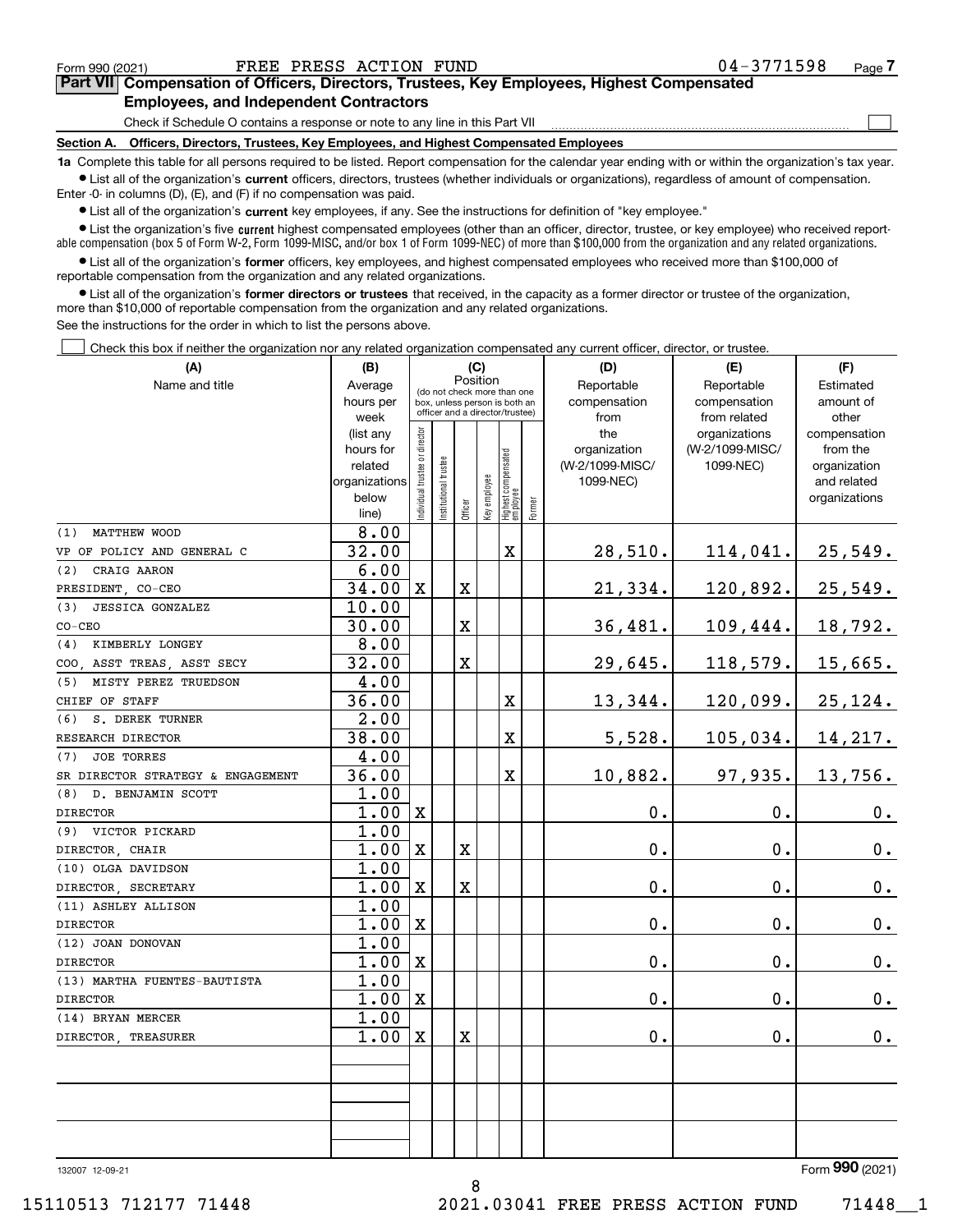|   | FREE PRESS ACTION FUND<br>Form 990 (2021)                                                                                                       |                   |                                |                       |          |              |                                                                  |                     |                     | $04 - 3771598$                   |       |                 |                          | Page 8 |
|---|-------------------------------------------------------------------------------------------------------------------------------------------------|-------------------|--------------------------------|-----------------------|----------|--------------|------------------------------------------------------------------|---------------------|---------------------|----------------------------------|-------|-----------------|--------------------------|--------|
|   | <b>Part VII</b><br>Section A. Officers, Directors, Trustees, Key Employees, and Highest Compensated Employees (continued)                       |                   |                                |                       |          |              |                                                                  |                     |                     |                                  |       |                 |                          |        |
|   | (A)                                                                                                                                             | (B)               |                                |                       | (C)      |              |                                                                  |                     | (D)                 | (E)                              |       |                 | (F)                      |        |
|   | Name and title                                                                                                                                  | Average           |                                |                       | Position |              | (do not check more than one                                      |                     | Reportable          | Reportable                       |       |                 | Estimated                |        |
|   |                                                                                                                                                 | hours per<br>week |                                |                       |          |              | box, unless person is both an<br>officer and a director/trustee) |                     | compensation        | compensation                     |       |                 | amount of                |        |
|   |                                                                                                                                                 | (list any         |                                |                       |          |              |                                                                  |                     | from                | from related                     |       |                 | other                    |        |
|   |                                                                                                                                                 | hours for         |                                |                       |          |              |                                                                  |                     | the<br>organization | organizations<br>(W-2/1099-MISC/ |       |                 | compensation<br>from the |        |
|   |                                                                                                                                                 | related           |                                |                       |          |              |                                                                  |                     | (W-2/1099-MISC/     | 1099-NEC)                        |       |                 | organization             |        |
|   |                                                                                                                                                 | organizations     |                                |                       |          |              |                                                                  |                     | 1099-NEC)           |                                  |       |                 | and related              |        |
|   |                                                                                                                                                 | below             | Individual trustee or director | Institutional trustee |          | key employee |                                                                  |                     |                     |                                  |       |                 | organizations            |        |
|   |                                                                                                                                                 | line)             |                                |                       | Officer  |              | Highest compensated<br>  employee                                | Former              |                     |                                  |       |                 |                          |        |
|   |                                                                                                                                                 |                   |                                |                       |          |              |                                                                  |                     |                     |                                  |       |                 |                          |        |
|   |                                                                                                                                                 |                   |                                |                       |          |              |                                                                  |                     |                     |                                  |       |                 |                          |        |
|   |                                                                                                                                                 |                   |                                |                       |          |              |                                                                  |                     |                     |                                  |       |                 |                          |        |
|   |                                                                                                                                                 |                   |                                |                       |          |              |                                                                  |                     |                     |                                  |       |                 |                          |        |
|   |                                                                                                                                                 |                   |                                |                       |          |              |                                                                  |                     |                     |                                  |       |                 |                          |        |
|   |                                                                                                                                                 |                   |                                |                       |          |              |                                                                  |                     |                     |                                  |       |                 |                          |        |
|   |                                                                                                                                                 |                   |                                |                       |          |              |                                                                  |                     |                     |                                  |       |                 |                          |        |
|   |                                                                                                                                                 |                   |                                |                       |          |              |                                                                  |                     |                     |                                  |       |                 |                          |        |
|   |                                                                                                                                                 |                   |                                |                       |          |              |                                                                  |                     |                     |                                  |       |                 |                          |        |
|   |                                                                                                                                                 |                   |                                |                       |          |              |                                                                  |                     |                     |                                  |       |                 |                          |        |
|   |                                                                                                                                                 |                   |                                |                       |          |              |                                                                  |                     |                     |                                  |       |                 |                          |        |
|   |                                                                                                                                                 |                   |                                |                       |          |              |                                                                  |                     |                     |                                  |       |                 |                          |        |
|   |                                                                                                                                                 |                   |                                |                       |          |              |                                                                  |                     |                     |                                  |       |                 |                          |        |
|   |                                                                                                                                                 |                   |                                |                       |          |              |                                                                  |                     |                     |                                  |       |                 |                          |        |
|   |                                                                                                                                                 |                   |                                |                       |          |              |                                                                  |                     |                     |                                  |       |                 |                          |        |
|   | 1b Subtotal                                                                                                                                     |                   |                                |                       |          |              |                                                                  |                     | 145,724.<br>0.      | 786,024.                         | $0$ . |                 | 138,652.                 | 0.     |
|   | c Total from continuation sheets to Part VII, Section A                                                                                         |                   |                                |                       |          |              |                                                                  |                     | 145, 724.           | 786,024.                         |       |                 | 138,652.                 |        |
| 2 | Total number of individuals (including but not limited to those listed above) who received more than \$100,000 of reportable                    |                   |                                |                       |          |              |                                                                  |                     |                     |                                  |       |                 |                          |        |
|   | compensation from the organization                                                                                                              |                   |                                |                       |          |              |                                                                  |                     |                     |                                  |       |                 |                          | 0      |
|   |                                                                                                                                                 |                   |                                |                       |          |              |                                                                  |                     |                     |                                  |       |                 | Yes                      | No     |
| з | Did the organization list any former officer, director, trustee, key employee, or highest compensated employee on                               |                   |                                |                       |          |              |                                                                  |                     |                     |                                  |       |                 |                          |        |
|   | line 1a? If "Yes," complete Schedule J for such individual manufactured contained and the 1a? If "Yes," complete Schedule J for such individual |                   |                                |                       |          |              |                                                                  |                     |                     |                                  |       | 3               |                          | x      |
| 4 | For any individual listed on line 1a, is the sum of reportable compensation and other compensation from the organization                        |                   |                                |                       |          |              |                                                                  |                     |                     |                                  |       |                 |                          |        |
|   |                                                                                                                                                 |                   |                                |                       |          |              |                                                                  |                     |                     |                                  |       | 4               | X                        |        |
| 5 | Did any person listed on line 1a receive or accrue compensation from any unrelated organization or individual for services                      |                   |                                |                       |          |              |                                                                  |                     |                     |                                  |       |                 |                          |        |
|   |                                                                                                                                                 |                   |                                |                       |          |              |                                                                  |                     |                     |                                  |       | 5               |                          | X      |
|   | <b>Section B. Independent Contractors</b>                                                                                                       |                   |                                |                       |          |              |                                                                  |                     |                     |                                  |       |                 |                          |        |
| 1 | Complete this table for your five highest compensated independent contractors that received more than \$100,000 of compensation from            |                   |                                |                       |          |              |                                                                  |                     |                     |                                  |       |                 |                          |        |
|   | the organization. Report compensation for the calendar year ending with or within the organization's tax year.                                  |                   |                                |                       |          |              |                                                                  |                     |                     |                                  |       |                 |                          |        |
|   | (A)<br>(B)<br>Name and business address<br>Description of services<br><b>NONE</b>                                                               |                   |                                |                       |          |              |                                                                  | (C)<br>Compensation |                     |                                  |       |                 |                          |        |
|   |                                                                                                                                                 |                   |                                |                       |          |              |                                                                  |                     |                     |                                  |       |                 |                          |        |
|   |                                                                                                                                                 |                   |                                |                       |          |              |                                                                  |                     |                     |                                  |       |                 |                          |        |
|   |                                                                                                                                                 |                   |                                |                       |          |              |                                                                  |                     |                     |                                  |       |                 |                          |        |
|   |                                                                                                                                                 |                   |                                |                       |          |              |                                                                  |                     |                     |                                  |       |                 |                          |        |
|   |                                                                                                                                                 |                   |                                |                       |          |              |                                                                  |                     |                     |                                  |       |                 |                          |        |
|   |                                                                                                                                                 |                   |                                |                       |          |              |                                                                  |                     |                     |                                  |       |                 |                          |        |
|   |                                                                                                                                                 |                   |                                |                       |          |              |                                                                  |                     |                     |                                  |       |                 |                          |        |
|   |                                                                                                                                                 |                   |                                |                       |          |              |                                                                  |                     |                     |                                  |       |                 |                          |        |
| 2 | Total number of independent contractors (including but not limited to those listed above) who received more than                                |                   |                                |                       |          |              |                                                                  |                     |                     |                                  |       |                 |                          |        |
|   | \$100,000 of compensation from the organization                                                                                                 |                   |                                |                       |          | 0            |                                                                  |                     |                     |                                  |       |                 |                          |        |
|   |                                                                                                                                                 |                   |                                |                       |          |              |                                                                  |                     |                     |                                  |       | Form 990 (2021) |                          |        |

132008 12-09-21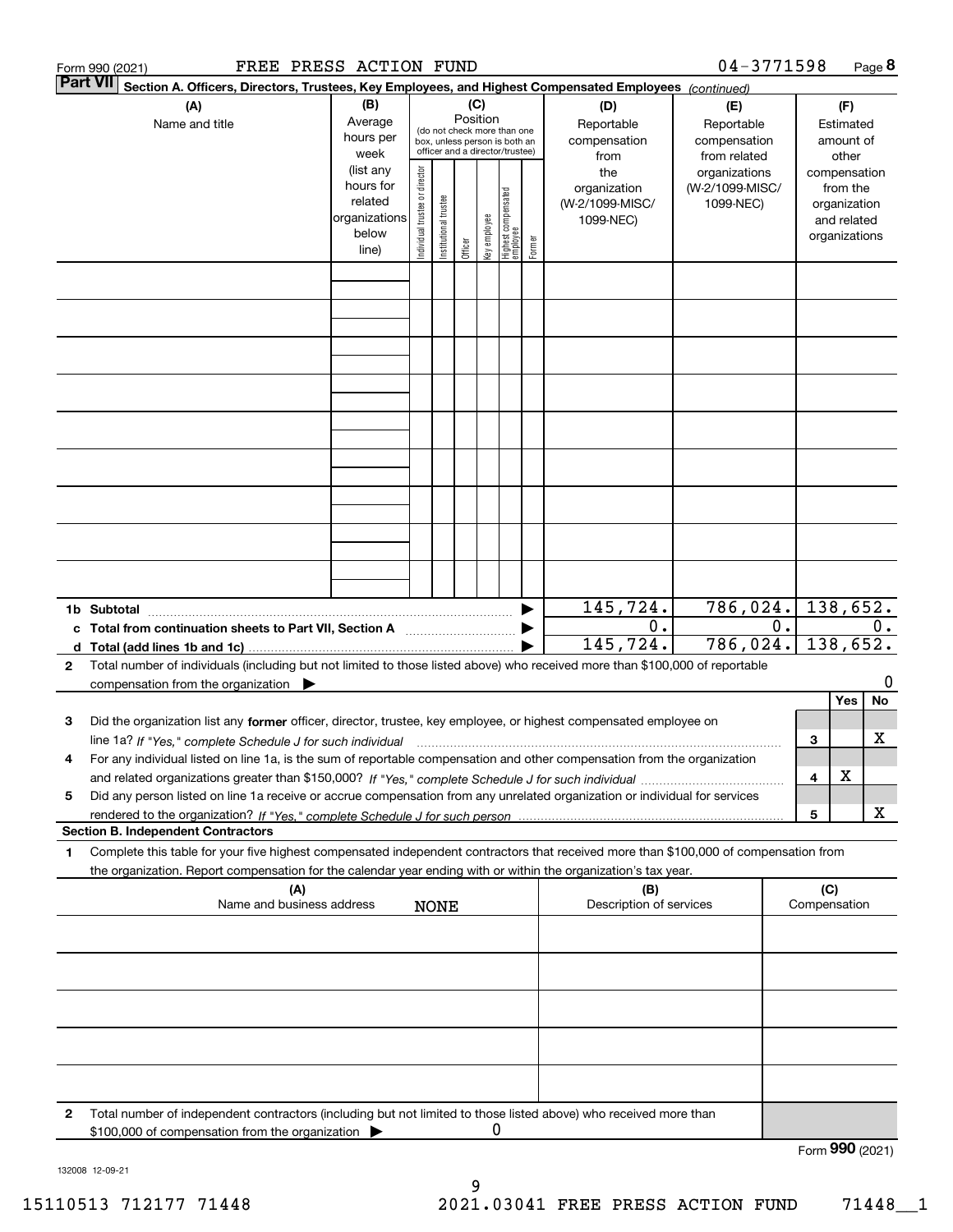|                                                           | <b>Part VIII</b> |        | Form 990 (2021)<br><b>Statement of Revenue</b>                                |                |                      | FREE PRESS ACTION FUND |                      |                                              | $04 - 3771598$                                    | Page 9                                                          |
|-----------------------------------------------------------|------------------|--------|-------------------------------------------------------------------------------|----------------|----------------------|------------------------|----------------------|----------------------------------------------|---------------------------------------------------|-----------------------------------------------------------------|
|                                                           |                  |        | Check if Schedule O contains a response or note to any line in this Part VIII |                |                      |                        |                      |                                              |                                                   |                                                                 |
|                                                           |                  |        |                                                                               |                |                      |                        | (A)<br>Total revenue | (B)<br>Related or exempt<br>function revenue | $\overline{(C)}$<br>Unrelated<br>business revenue | (D)<br>Revenue excluded<br>from tax under<br>sections 512 - 514 |
| Contributions, Gifts, Grants<br>and Other Similar Amounts |                  |        | 1 a Federated campaigns                                                       | .              | 1a<br>1 <sub>b</sub> | 137, 415.              |                      |                                              |                                                   |                                                                 |
|                                                           |                  | b<br>с | Membership dues<br>Fundraising events                                         |                | 1 <sub>c</sub>       |                        |                      |                                              |                                                   |                                                                 |
|                                                           |                  | d      | Related organizations                                                         |                | 1 <sub>d</sub>       | 100,000.               |                      |                                              |                                                   |                                                                 |
|                                                           |                  |        | e Government grants (contributions)                                           |                | 1e                   |                        |                      |                                              |                                                   |                                                                 |
|                                                           |                  |        | f All other contributions, gifts, grants, and                                 |                |                      |                        |                      |                                              |                                                   |                                                                 |
|                                                           |                  |        | similar amounts not included above                                            |                | 1f                   | 609,767.               |                      |                                              |                                                   |                                                                 |
|                                                           |                  | g      | Noncash contributions included in lines 1a-1f                                 |                | $1g$ \$              |                        |                      |                                              |                                                   |                                                                 |
|                                                           |                  |        |                                                                               |                |                      |                        | 847,182.             |                                              |                                                   |                                                                 |
|                                                           |                  |        |                                                                               |                |                      | <b>Business Code</b>   |                      |                                              |                                                   |                                                                 |
|                                                           | 2a               |        |                                                                               |                |                      |                        |                      |                                              |                                                   |                                                                 |
|                                                           |                  | b      | <u> 1989 - Johann John Stone, markin fizikar (</u>                            |                |                      |                        |                      |                                              |                                                   |                                                                 |
|                                                           |                  | c      | <u> 1989 - Johann Stein, mars an de Frankrik (f. 1989)</u>                    |                |                      |                        |                      |                                              |                                                   |                                                                 |
|                                                           |                  | d      | <u> 1989 - Johann Barbara, martxa alemaniar amerikan ba</u>                   |                |                      |                        |                      |                                              |                                                   |                                                                 |
| Program Service<br>Revenue                                |                  | е      |                                                                               |                |                      |                        |                      |                                              |                                                   |                                                                 |
|                                                           |                  |        |                                                                               |                |                      | ▶                      |                      |                                              |                                                   |                                                                 |
|                                                           | 3                |        | Investment income (including dividends, interest, and                         |                |                      |                        |                      |                                              |                                                   |                                                                 |
|                                                           |                  |        |                                                                               |                |                      | ▶                      | 539.                 |                                              |                                                   | 539.                                                            |
|                                                           | 4                |        | Income from investment of tax-exempt bond proceeds                            |                |                      | ▶                      |                      |                                              |                                                   |                                                                 |
|                                                           | 5                |        |                                                                               |                |                      |                        |                      |                                              |                                                   |                                                                 |
|                                                           |                  |        |                                                                               |                | (i) Real             | (ii) Personal          |                      |                                              |                                                   |                                                                 |
|                                                           |                  | 6а     | Gross rents<br>$\ldots \ldots \ldots$                                         | 6a             |                      |                        |                      |                                              |                                                   |                                                                 |
|                                                           |                  | b      | Less: rental expenses                                                         | 6 <sub>b</sub> |                      |                        |                      |                                              |                                                   |                                                                 |
|                                                           |                  | с      | Rental income or (loss)                                                       | 6с             |                      |                        |                      |                                              |                                                   |                                                                 |
|                                                           |                  | d      | Net rental income or (loss)<br>7 a Gross amount from sales of                 |                | (i) Securities       | ▶<br>(ii) Other        |                      |                                              |                                                   |                                                                 |
|                                                           |                  |        | assets other than inventory                                                   | 7a             |                      |                        |                      |                                              |                                                   |                                                                 |
|                                                           |                  |        | <b>b</b> Less: cost or other basis                                            |                |                      |                        |                      |                                              |                                                   |                                                                 |
|                                                           |                  |        | and sales expenses                                                            | $\frac{7b}{ }$ |                      |                        |                      |                                              |                                                   |                                                                 |
| venue                                                     |                  |        | c Gain or (loss)                                                              | 7c             |                      |                        |                      |                                              |                                                   |                                                                 |
|                                                           |                  |        |                                                                               |                |                      |                        |                      |                                              |                                                   |                                                                 |
| Other Re                                                  |                  |        | 8 a Gross income from fundraising events (not<br>including \$                 | <u>of</u> of   |                      |                        |                      |                                              |                                                   |                                                                 |
|                                                           |                  |        | contributions reported on line 1c). See                                       |                |                      |                        |                      |                                              |                                                   |                                                                 |
|                                                           |                  | b      | Less: direct expenses                                                         |                | 8a<br>l 8b           |                        |                      |                                              |                                                   |                                                                 |
|                                                           |                  | с      | Net income or (loss) from fundraising events                                  |                |                      |                        |                      |                                              |                                                   |                                                                 |
|                                                           |                  |        | 9 a Gross income from gaming activities. See                                  |                |                      |                        |                      |                                              |                                                   |                                                                 |
|                                                           |                  |        |                                                                               |                | 9a                   |                        |                      |                                              |                                                   |                                                                 |
|                                                           |                  | b      |                                                                               |                | l 9b                 |                        |                      |                                              |                                                   |                                                                 |
|                                                           |                  | с      | Net income or (loss) from gaming activities                                   |                |                      | .                      |                      |                                              |                                                   |                                                                 |
|                                                           |                  |        | 10 a Gross sales of inventory, less returns                                   |                |                      |                        |                      |                                              |                                                   |                                                                 |
|                                                           |                  |        |                                                                               |                | <b>10a</b>           |                        |                      |                                              |                                                   |                                                                 |
|                                                           |                  |        | <b>b</b> Less: cost of goods sold                                             |                | 10b                  |                        |                      |                                              |                                                   |                                                                 |
|                                                           |                  |        | c Net income or (loss) from sales of inventory                                |                |                      | <b>Business Code</b>   |                      |                                              |                                                   |                                                                 |
|                                                           | 11 a             |        |                                                                               |                |                      |                        |                      |                                              |                                                   |                                                                 |
|                                                           |                  | b      |                                                                               |                |                      |                        |                      |                                              |                                                   |                                                                 |
| evenue                                                    |                  | с      |                                                                               |                |                      |                        |                      |                                              |                                                   |                                                                 |
| Miscellaneous                                             |                  | d      |                                                                               |                |                      |                        |                      |                                              |                                                   |                                                                 |
|                                                           |                  |        |                                                                               |                |                      | ▶                      |                      |                                              |                                                   |                                                                 |
|                                                           | 12               |        |                                                                               |                |                      |                        | 847,721.             | 0.                                           | 0.                                                | 539.                                                            |
| 132009 12-09-21                                           |                  |        |                                                                               |                |                      |                        |                      |                                              |                                                   | Form 990 (2021)                                                 |

<sup>132009 12-09-21</sup>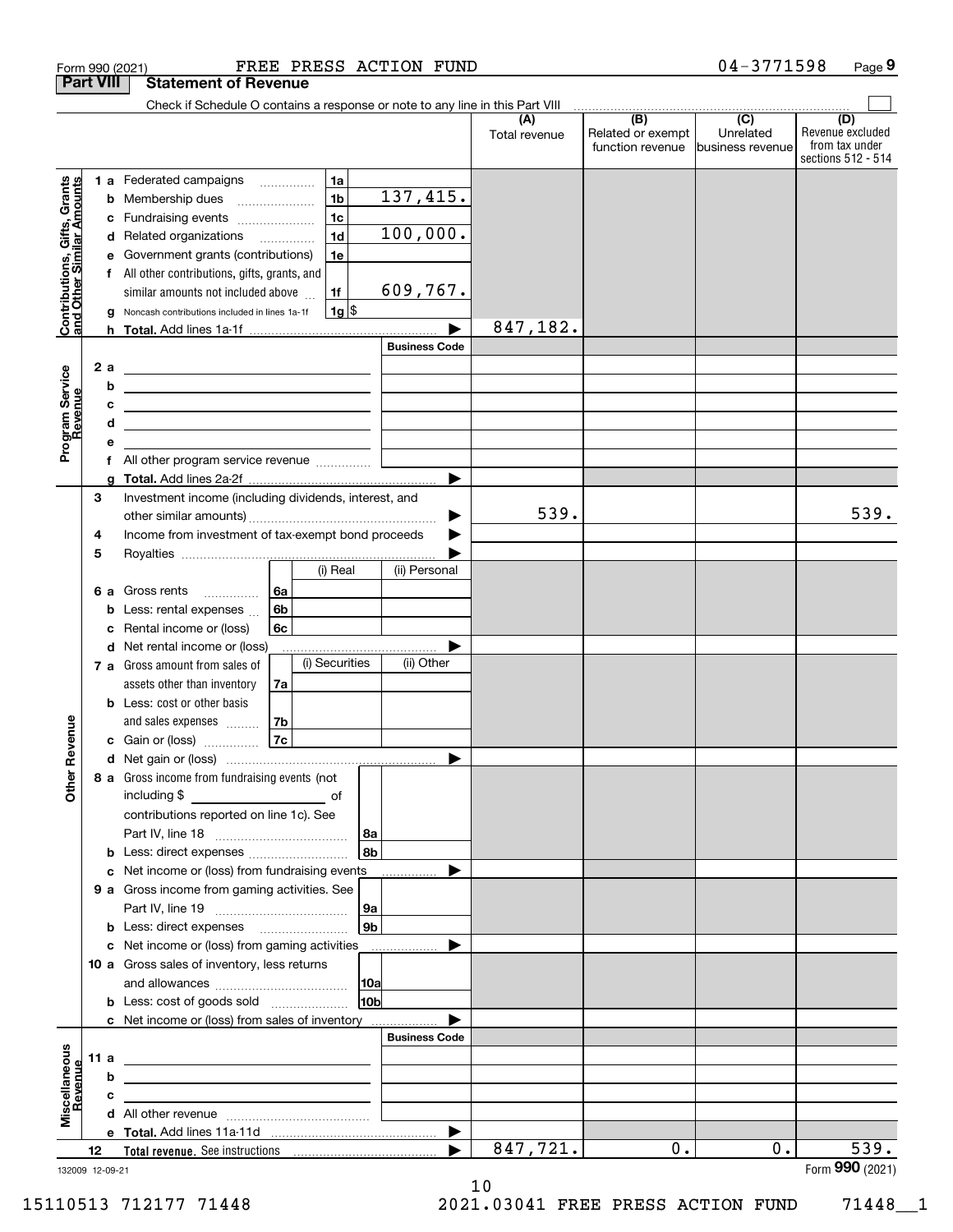|  | Form 990 (2021) |
|--|-----------------|
|  |                 |

Form 990 (2021) Page FREE PRESS ACTION FUND 04-3771598 **Part IX Statement of Functional Expenses**

|              | Section 501(c)(3) and 501(c)(4) organizations must complete all columns. All other organizations must complete column (A).                                                                                                                                          |                        |                                    |                                           |                                |  |
|--------------|---------------------------------------------------------------------------------------------------------------------------------------------------------------------------------------------------------------------------------------------------------------------|------------------------|------------------------------------|-------------------------------------------|--------------------------------|--|
|              | Check if Schedule O contains a response or note to any line in this Part IX                                                                                                                                                                                         |                        |                                    |                                           |                                |  |
|              | Do not include amounts reported on lines 6b,<br>7b, 8b, 9b, and 10b of Part VIII.                                                                                                                                                                                   | (A)<br>Total expenses  | (B)<br>Program service<br>expenses | (C)<br>Management and<br>general expenses | (D)<br>Fundraising<br>expenses |  |
| 1.           | Grants and other assistance to domestic organizations                                                                                                                                                                                                               |                        |                                    |                                           |                                |  |
|              | and domestic governments. See Part IV, line 21                                                                                                                                                                                                                      |                        |                                    |                                           |                                |  |
| $\mathbf{2}$ | Grants and other assistance to domestic                                                                                                                                                                                                                             |                        |                                    |                                           |                                |  |
|              | individuals. See Part IV, line 22<br>and a complete the complete state of the state of the state of the state of the state of the state of the state of the state of the state of the state of the state of the state of the state of the state of the state of the |                        |                                    |                                           |                                |  |
| 3            | Grants and other assistance to foreign                                                                                                                                                                                                                              |                        |                                    |                                           |                                |  |
|              | organizations, foreign governments, and foreign                                                                                                                                                                                                                     |                        |                                    |                                           |                                |  |
|              | individuals. See Part IV, lines 15 and 16                                                                                                                                                                                                                           |                        |                                    |                                           |                                |  |
| 4            | Benefits paid to or for members                                                                                                                                                                                                                                     |                        |                                    |                                           |                                |  |
| 5            | Compensation of current officers, directors,                                                                                                                                                                                                                        |                        |                                    |                                           |                                |  |
|              |                                                                                                                                                                                                                                                                     | 99,123.                | 66,110.                            | 14,844.                                   | 18, 169.                       |  |
| 6            | Compensation not included above to disqualified                                                                                                                                                                                                                     |                        |                                    |                                           |                                |  |
|              | persons (as defined under section 4958(f)(1)) and                                                                                                                                                                                                                   |                        |                                    |                                           |                                |  |
|              | persons described in section 4958(c)(3)(B)                                                                                                                                                                                                                          |                        |                                    |                                           |                                |  |
| 7            |                                                                                                                                                                                                                                                                     | 357,703.               | 297,563.                           | 17,220.                                   | 42,920.                        |  |
| 8            | Pension plan accruals and contributions (include                                                                                                                                                                                                                    |                        |                                    |                                           |                                |  |
|              | section 401(k) and 403(b) employer contributions)                                                                                                                                                                                                                   | 15,706.                | 13,066.                            | 723.                                      | $\frac{1,917.}{7,125.}$        |  |
| 9            |                                                                                                                                                                                                                                                                     | $\overline{56, 243}$ . | 45,879.                            | 3,239.                                    |                                |  |
| 10           |                                                                                                                                                                                                                                                                     | 31,638.                | 25,456.                            | 2,091.                                    | 4,091.                         |  |
| 11           | Fees for services (nonemployees):                                                                                                                                                                                                                                   |                        |                                    |                                           |                                |  |
| a            |                                                                                                                                                                                                                                                                     |                        |                                    |                                           |                                |  |
| b            |                                                                                                                                                                                                                                                                     | 607.                   | 520.                               | $\overline{28}$ .<br>9,129.               | $\frac{59}{255}$ .             |  |
|              |                                                                                                                                                                                                                                                                     | 10,895.                | 1,511.                             |                                           |                                |  |
| d            | Lobbying                                                                                                                                                                                                                                                            |                        |                                    |                                           |                                |  |
|              | Professional fundraising services. See Part IV, line 17                                                                                                                                                                                                             | 86,400.                |                                    |                                           | 86,400.                        |  |
|              | Investment management fees                                                                                                                                                                                                                                          |                        |                                    |                                           |                                |  |
| q            | Other. (If line 11g amount exceeds 10% of line 25,                                                                                                                                                                                                                  |                        |                                    |                                           |                                |  |
|              | column (A), amount, list line 11g expenses on Sch O.)                                                                                                                                                                                                               | 43,713.<br>20,407.     | 106, 860.<br>16, 207.              | 7,885.<br>1,407.                          | $\frac{-71,032.}{2,793.}$      |  |
| 12           |                                                                                                                                                                                                                                                                     | 18,947.                |                                    |                                           | 13,682.                        |  |
| 13           |                                                                                                                                                                                                                                                                     | 52,560.                | 3,660.<br>42,340.                  | 1,605.<br>3,377.                          | 6,843.                         |  |
| 14           |                                                                                                                                                                                                                                                                     |                        |                                    |                                           |                                |  |
| 15           |                                                                                                                                                                                                                                                                     | 23,640.                | 18,819.                            | 1,623.                                    | 3,198.                         |  |
| 16           |                                                                                                                                                                                                                                                                     | 1,673.                 | 1,404.                             | 82.                                       | 187.                           |  |
| 17           |                                                                                                                                                                                                                                                                     |                        |                                    |                                           |                                |  |
| 18           | Payments of travel or entertainment expenses                                                                                                                                                                                                                        |                        |                                    |                                           |                                |  |
|              | for any federal, state, or local public officials                                                                                                                                                                                                                   |                        |                                    |                                           |                                |  |
| 19           | Conferences, conventions, and meetings                                                                                                                                                                                                                              |                        |                                    |                                           |                                |  |
| 20           | Interest                                                                                                                                                                                                                                                            |                        |                                    |                                           |                                |  |
| 21<br>22     | Depreciation, depletion, and amortization                                                                                                                                                                                                                           |                        |                                    |                                           |                                |  |
| 23           | Insurance                                                                                                                                                                                                                                                           | 2,747.                 | 434.                               | 2,225.                                    | 88.                            |  |
| 24           | Other expenses. Itemize expenses not covered                                                                                                                                                                                                                        |                        |                                    |                                           |                                |  |
|              | above. (List miscellaneous expenses on line 24e. If<br>line 24e amount exceeds 10% of line 25, column (A),<br>amount, list line 24e expenses on Schedule O.)                                                                                                        |                        |                                    |                                           |                                |  |
| a            | SUBSCRIPTIONS                                                                                                                                                                                                                                                       | 1,741.                 | 1,395.                             | 117.                                      | 229.                           |  |
| b            | PROF DEV & TRAINING                                                                                                                                                                                                                                                 | 876.                   | 659.                               | 76.                                       | 141.                           |  |
| с            |                                                                                                                                                                                                                                                                     |                        |                                    |                                           |                                |  |
| d            |                                                                                                                                                                                                                                                                     |                        |                                    |                                           |                                |  |
| е            | All other expenses and the state of the state of the state of the state of the state of the state of the state                                                                                                                                                      |                        |                                    |                                           |                                |  |
| 25           | Total functional expenses. Add lines 1 through 24e                                                                                                                                                                                                                  | 824,619.               | 641,883.                           | 65,671.                                   | 117,065.                       |  |
| 26           | Joint costs. Complete this line only if the organization                                                                                                                                                                                                            |                        |                                    |                                           |                                |  |
|              | reported in column (B) joint costs from a combined                                                                                                                                                                                                                  |                        |                                    |                                           |                                |  |
|              | educational campaign and fundraising solicitation.                                                                                                                                                                                                                  |                        |                                    |                                           |                                |  |
|              | Check here $\blacktriangleright$<br>if following SOP 98-2 (ASC 958-720)                                                                                                                                                                                             |                        |                                    |                                           |                                |  |

11

132010 12-09-21

Form (2021) **990**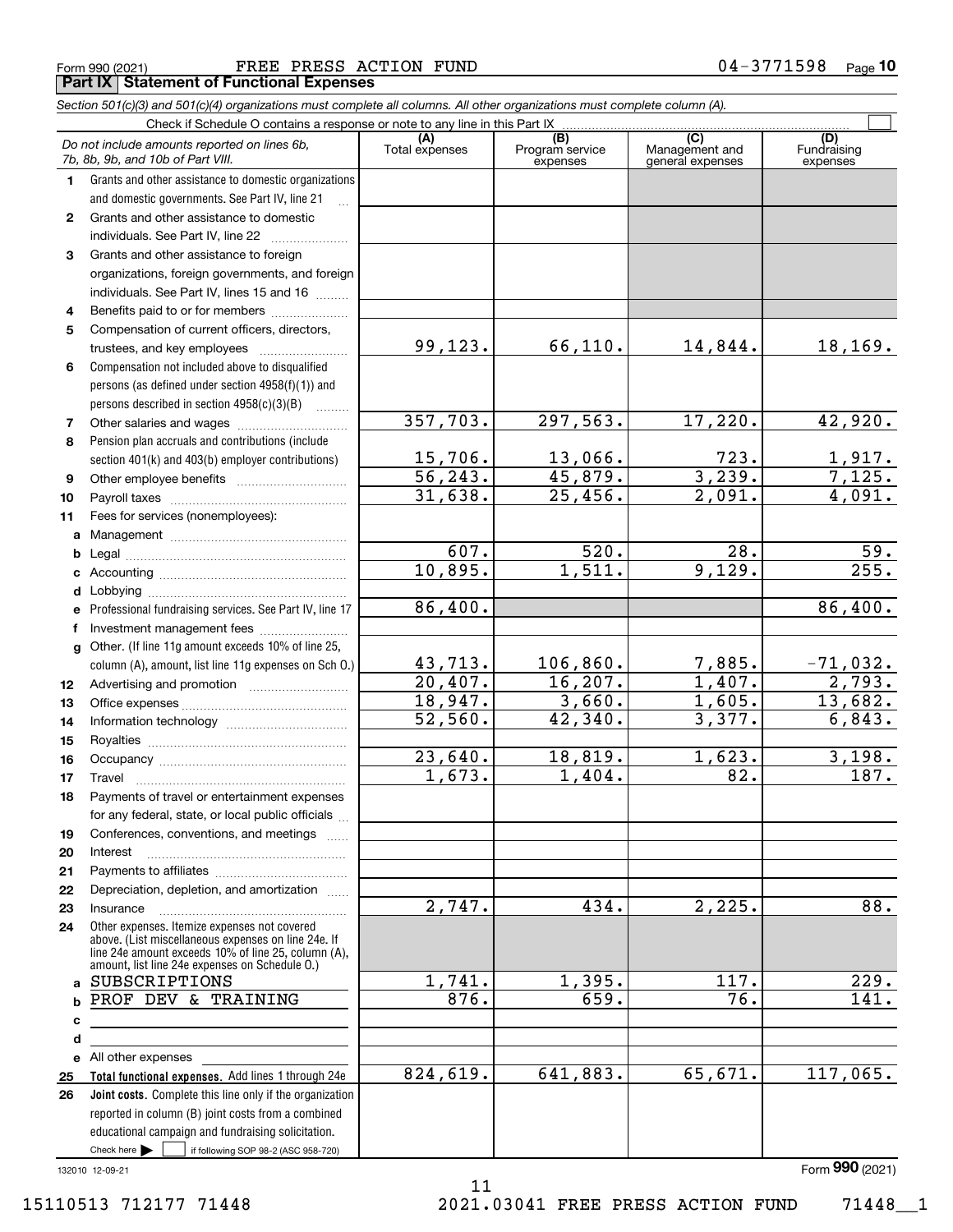#### Form 990 (2021) Page FREE PRESS ACTION FUND 04-3771598

**Part X Balance Sheet**

|                             |          |                                                                                                                                                    | (A)<br>Beginning of year |                 | (B)<br>End of year |
|-----------------------------|----------|----------------------------------------------------------------------------------------------------------------------------------------------------|--------------------------|-----------------|--------------------|
|                             | 1        | Cash - non-interest-bearing                                                                                                                        | 36, 202.                 | $\blacksquare$  | 14,371.            |
|                             | 2        |                                                                                                                                                    | 468,881.                 | $\mathbf{2}$    | 682,415.           |
|                             | 3        |                                                                                                                                                    | 125,000.                 | 3               |                    |
|                             | 4        |                                                                                                                                                    |                          | 4               |                    |
|                             | 5        | Loans and other receivables from any current or former officer, director,                                                                          |                          |                 |                    |
|                             |          | trustee, key employee, creator or founder, substantial contributor, or 35%                                                                         |                          |                 |                    |
|                             |          | controlled entity or family member of any of these persons                                                                                         |                          | 5               |                    |
|                             | 6        | Loans and other receivables from other disqualified persons (as defined                                                                            |                          |                 |                    |
|                             |          | under section $4958(f)(1)$ , and persons described in section $4958(c)(3)(B)$<br>$\sim$                                                            |                          | 6               |                    |
|                             | 7        |                                                                                                                                                    |                          | 7               |                    |
| Assets                      | 8        |                                                                                                                                                    |                          | 8               |                    |
|                             | 9        | Prepaid expenses and deferred charges [11] matter continuum matter and the Prepaid expenses and deferred charges                                   | 1,738.                   | 9               | 1,430.             |
|                             |          | 10a Land, buildings, and equipment: cost or other                                                                                                  |                          |                 |                    |
|                             |          | basis. Complete Part VI of Schedule D  10a                                                                                                         |                          |                 |                    |
|                             | b        | <u>10b</u><br>Less: accumulated depreciation                                                                                                       |                          | 10 <sub>c</sub> |                    |
|                             | 11       |                                                                                                                                                    |                          | 11              |                    |
|                             | 12       |                                                                                                                                                    |                          | 12              |                    |
|                             | 13       |                                                                                                                                                    |                          | 13              |                    |
|                             | 14       |                                                                                                                                                    |                          | 14              |                    |
|                             | 15       |                                                                                                                                                    | <u>125,000.</u>          | 15              | 125,000.           |
|                             | 16       |                                                                                                                                                    | 756,821.                 | 16              | 823, 216.          |
|                             | 17       |                                                                                                                                                    | 139,322.                 | 17              | 182,615.           |
|                             | 18       |                                                                                                                                                    |                          | 18              |                    |
|                             | 19       |                                                                                                                                                    |                          | 19              |                    |
|                             | 20       |                                                                                                                                                    |                          | 20              |                    |
|                             | 21<br>22 | Escrow or custodial account liability. Complete Part IV of Schedule D<br>1.1.1.1.1.1.1.1.1                                                         |                          | 21              |                    |
| Liabilities                 |          | Loans and other payables to any current or former officer, director,<br>trustee, key employee, creator or founder, substantial contributor, or 35% |                          |                 |                    |
|                             |          | controlled entity or family member of any of these persons                                                                                         |                          | 22              |                    |
|                             | 23       |                                                                                                                                                    |                          | 23              |                    |
|                             | 24       |                                                                                                                                                    |                          | 24              |                    |
|                             | 25       | Other liabilities (including federal income tax, payables to related third                                                                         |                          |                 |                    |
|                             |          | parties, and other liabilities not included on lines 17-24). Complete Part X                                                                       |                          |                 |                    |
|                             |          | of Schedule D                                                                                                                                      |                          | 25              |                    |
|                             | 26       |                                                                                                                                                    | 139,322.                 | 26              | 182,615.           |
|                             |          | Organizations that follow FASB ASC 958, check here $\blacktriangleright \boxed{X}$                                                                 |                          |                 |                    |
|                             |          | and complete lines 27, 28, 32, and 33.                                                                                                             |                          |                 |                    |
|                             | 27       | Net assets without donor restrictions                                                                                                              | 317,499.                 | 27              | 595,601.           |
|                             | 28       | Net assets with donor restrictions                                                                                                                 | 300,000.                 | 28              | 45,000.            |
|                             |          | Organizations that do not follow FASB ASC 958, check here $\blacktriangleright$                                                                    |                          |                 |                    |
|                             |          | and complete lines 29 through 33.                                                                                                                  |                          |                 |                    |
| Net Assets or Fund Balances | 29       |                                                                                                                                                    |                          | 29              |                    |
|                             | 30       | Paid-in or capital surplus, or land, building, or equipment fund                                                                                   |                          | 30              |                    |
|                             | 31       | Retained earnings, endowment, accumulated income, or other funds<br>1.1.1.1.1.1.1.1.1.1                                                            |                          | 31              |                    |
|                             | 32       | Total net assets or fund balances                                                                                                                  | 617,499.                 | 32              | <u>640,601.</u>    |
|                             | 33       |                                                                                                                                                    | $\overline{756}$ , 821.  | 33              | 823, 216.          |

Check if Schedule O contains a response or note to any line in this Part X

 $\mathcal{L}^{\text{max}}$ 

Form (2021) **990**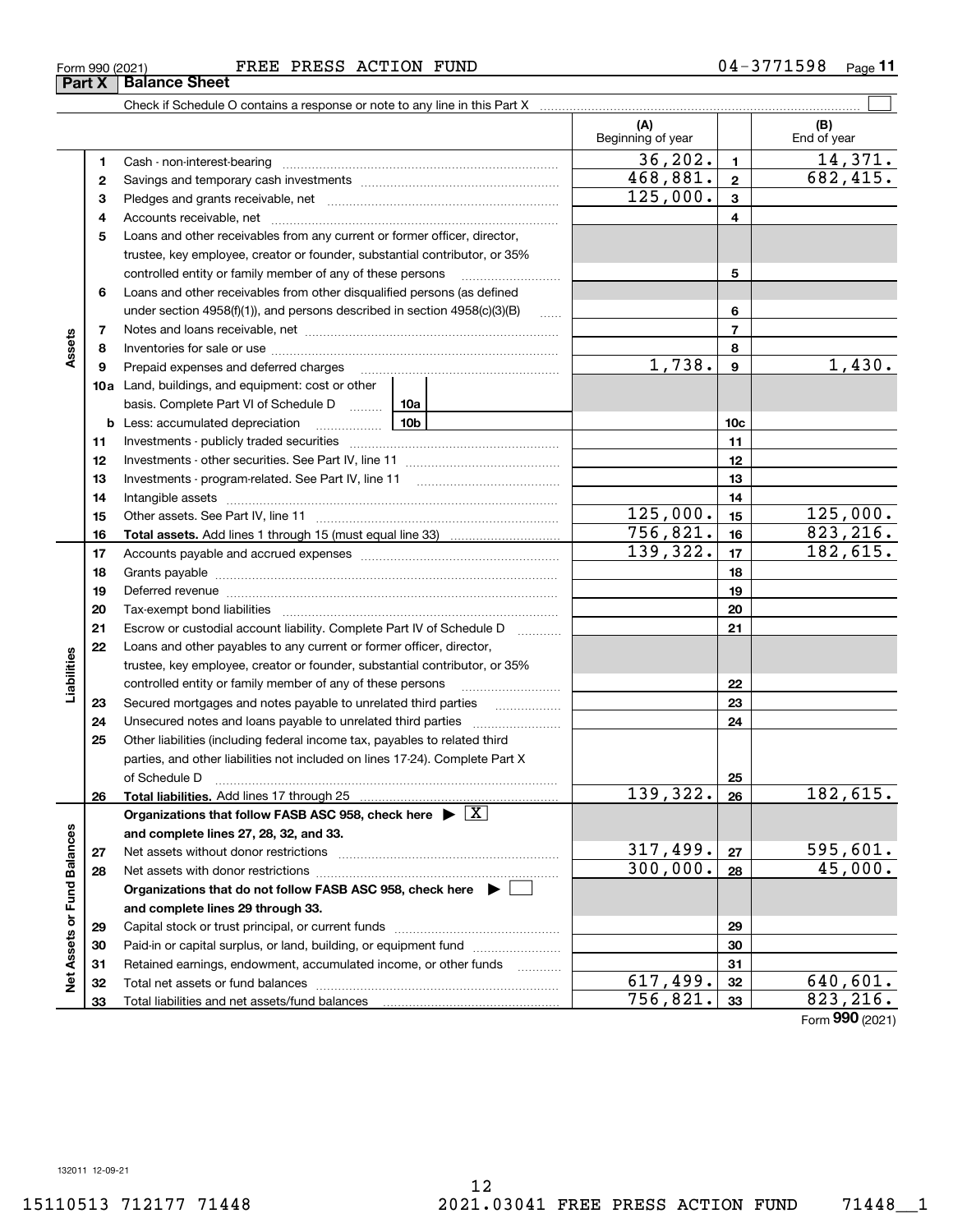| Part XI<br>847,721.<br>$\mathbf 1$<br>1<br>824,619.<br>$\overline{2}$<br>2<br>23,102.<br>3<br>Revenue less expenses. Subtract line 2 from line 1<br>3<br>617,499.<br>$\overline{4}$<br>4<br>5<br>Net unrealized gains (losses) on investments<br>5<br>6<br>6<br>$\overline{7}$<br>Investment expenses<br>7<br>8<br>Prior period adjustments<br>8<br>0.<br>$\mathbf{9}$<br>Other changes in net assets or fund balances (explain on Schedule O)<br>9<br>Net assets or fund balances at end of year. Combine lines 3 through 9 (must equal Part X, line 32,<br>10<br>640,601.<br>10<br>Part XII Financial Statements and Reporting<br>Yes<br>No<br>$\boxed{\text{X}}$ Accrual<br>Accounting method used to prepare the Form 990: <u>[</u> Cash<br>Other<br>1<br>If the organization changed its method of accounting from a prior year or checked "Other," explain on Schedule O.<br>X<br>2a Were the organization's financial statements compiled or reviewed by an independent accountant?<br>2a<br>If "Yes," check a box below to indicate whether the financial statements for the year were compiled or reviewed on a<br>separate basis, consolidated basis, or both:<br>Both consolidated and separate basis<br>Separate basis<br>Consolidated basis<br>Χ<br><b>b</b> Were the organization's financial statements audited by an independent accountant?<br>2 <sub>b</sub><br>If "Yes," check a box below to indicate whether the financial statements for the year were audited on a separate basis,<br>consolidated basis, or both:<br>$X$ Both consolidated and separate basis<br>Separate basis<br><b>Consolidated basis</b><br>c If "Yes" to line 2a or 2b, does the organization have a committee that assumes responsibility for oversight of the audit,<br>x<br>2c<br>If the organization changed either its oversight process or selection process during the tax year, explain on Schedule O.<br>3a As a result of a federal award, was the organization required to undergo an audit or audits as set forth in the Single Audit<br>Χ<br>3a<br><b>b</b> If "Yes," did the organization undergo the required audit or audits? If the organization did not undergo the required audit<br>3b | FREE PRESS ACTION FUND<br>Form 990 (2021) | 04-3771598 |  | Page 12 |
|---------------------------------------------------------------------------------------------------------------------------------------------------------------------------------------------------------------------------------------------------------------------------------------------------------------------------------------------------------------------------------------------------------------------------------------------------------------------------------------------------------------------------------------------------------------------------------------------------------------------------------------------------------------------------------------------------------------------------------------------------------------------------------------------------------------------------------------------------------------------------------------------------------------------------------------------------------------------------------------------------------------------------------------------------------------------------------------------------------------------------------------------------------------------------------------------------------------------------------------------------------------------------------------------------------------------------------------------------------------------------------------------------------------------------------------------------------------------------------------------------------------------------------------------------------------------------------------------------------------------------------------------------------------------------------------------------------------------------------------------------------------------------------------------------------------------------------------------------------------------------------------------------------------------------------------------------------------------------------------------------------------------------------------------------------------------------------------------------------------------------------------------------------------------------------------------------------|-------------------------------------------|------------|--|---------|
|                                                                                                                                                                                                                                                                                                                                                                                                                                                                                                                                                                                                                                                                                                                                                                                                                                                                                                                                                                                                                                                                                                                                                                                                                                                                                                                                                                                                                                                                                                                                                                                                                                                                                                                                                                                                                                                                                                                                                                                                                                                                                                                                                                                                         | <b>Reconciliation of Net Assets</b>       |            |  |         |
|                                                                                                                                                                                                                                                                                                                                                                                                                                                                                                                                                                                                                                                                                                                                                                                                                                                                                                                                                                                                                                                                                                                                                                                                                                                                                                                                                                                                                                                                                                                                                                                                                                                                                                                                                                                                                                                                                                                                                                                                                                                                                                                                                                                                         |                                           |            |  |         |
|                                                                                                                                                                                                                                                                                                                                                                                                                                                                                                                                                                                                                                                                                                                                                                                                                                                                                                                                                                                                                                                                                                                                                                                                                                                                                                                                                                                                                                                                                                                                                                                                                                                                                                                                                                                                                                                                                                                                                                                                                                                                                                                                                                                                         |                                           |            |  |         |
|                                                                                                                                                                                                                                                                                                                                                                                                                                                                                                                                                                                                                                                                                                                                                                                                                                                                                                                                                                                                                                                                                                                                                                                                                                                                                                                                                                                                                                                                                                                                                                                                                                                                                                                                                                                                                                                                                                                                                                                                                                                                                                                                                                                                         |                                           |            |  |         |
|                                                                                                                                                                                                                                                                                                                                                                                                                                                                                                                                                                                                                                                                                                                                                                                                                                                                                                                                                                                                                                                                                                                                                                                                                                                                                                                                                                                                                                                                                                                                                                                                                                                                                                                                                                                                                                                                                                                                                                                                                                                                                                                                                                                                         |                                           |            |  |         |
|                                                                                                                                                                                                                                                                                                                                                                                                                                                                                                                                                                                                                                                                                                                                                                                                                                                                                                                                                                                                                                                                                                                                                                                                                                                                                                                                                                                                                                                                                                                                                                                                                                                                                                                                                                                                                                                                                                                                                                                                                                                                                                                                                                                                         |                                           |            |  |         |
|                                                                                                                                                                                                                                                                                                                                                                                                                                                                                                                                                                                                                                                                                                                                                                                                                                                                                                                                                                                                                                                                                                                                                                                                                                                                                                                                                                                                                                                                                                                                                                                                                                                                                                                                                                                                                                                                                                                                                                                                                                                                                                                                                                                                         |                                           |            |  |         |
|                                                                                                                                                                                                                                                                                                                                                                                                                                                                                                                                                                                                                                                                                                                                                                                                                                                                                                                                                                                                                                                                                                                                                                                                                                                                                                                                                                                                                                                                                                                                                                                                                                                                                                                                                                                                                                                                                                                                                                                                                                                                                                                                                                                                         |                                           |            |  |         |
|                                                                                                                                                                                                                                                                                                                                                                                                                                                                                                                                                                                                                                                                                                                                                                                                                                                                                                                                                                                                                                                                                                                                                                                                                                                                                                                                                                                                                                                                                                                                                                                                                                                                                                                                                                                                                                                                                                                                                                                                                                                                                                                                                                                                         |                                           |            |  |         |
|                                                                                                                                                                                                                                                                                                                                                                                                                                                                                                                                                                                                                                                                                                                                                                                                                                                                                                                                                                                                                                                                                                                                                                                                                                                                                                                                                                                                                                                                                                                                                                                                                                                                                                                                                                                                                                                                                                                                                                                                                                                                                                                                                                                                         |                                           |            |  |         |
|                                                                                                                                                                                                                                                                                                                                                                                                                                                                                                                                                                                                                                                                                                                                                                                                                                                                                                                                                                                                                                                                                                                                                                                                                                                                                                                                                                                                                                                                                                                                                                                                                                                                                                                                                                                                                                                                                                                                                                                                                                                                                                                                                                                                         |                                           |            |  |         |
|                                                                                                                                                                                                                                                                                                                                                                                                                                                                                                                                                                                                                                                                                                                                                                                                                                                                                                                                                                                                                                                                                                                                                                                                                                                                                                                                                                                                                                                                                                                                                                                                                                                                                                                                                                                                                                                                                                                                                                                                                                                                                                                                                                                                         |                                           |            |  |         |
|                                                                                                                                                                                                                                                                                                                                                                                                                                                                                                                                                                                                                                                                                                                                                                                                                                                                                                                                                                                                                                                                                                                                                                                                                                                                                                                                                                                                                                                                                                                                                                                                                                                                                                                                                                                                                                                                                                                                                                                                                                                                                                                                                                                                         |                                           |            |  |         |
|                                                                                                                                                                                                                                                                                                                                                                                                                                                                                                                                                                                                                                                                                                                                                                                                                                                                                                                                                                                                                                                                                                                                                                                                                                                                                                                                                                                                                                                                                                                                                                                                                                                                                                                                                                                                                                                                                                                                                                                                                                                                                                                                                                                                         |                                           |            |  |         |
|                                                                                                                                                                                                                                                                                                                                                                                                                                                                                                                                                                                                                                                                                                                                                                                                                                                                                                                                                                                                                                                                                                                                                                                                                                                                                                                                                                                                                                                                                                                                                                                                                                                                                                                                                                                                                                                                                                                                                                                                                                                                                                                                                                                                         |                                           |            |  |         |
|                                                                                                                                                                                                                                                                                                                                                                                                                                                                                                                                                                                                                                                                                                                                                                                                                                                                                                                                                                                                                                                                                                                                                                                                                                                                                                                                                                                                                                                                                                                                                                                                                                                                                                                                                                                                                                                                                                                                                                                                                                                                                                                                                                                                         |                                           |            |  |         |
|                                                                                                                                                                                                                                                                                                                                                                                                                                                                                                                                                                                                                                                                                                                                                                                                                                                                                                                                                                                                                                                                                                                                                                                                                                                                                                                                                                                                                                                                                                                                                                                                                                                                                                                                                                                                                                                                                                                                                                                                                                                                                                                                                                                                         |                                           |            |  |         |
|                                                                                                                                                                                                                                                                                                                                                                                                                                                                                                                                                                                                                                                                                                                                                                                                                                                                                                                                                                                                                                                                                                                                                                                                                                                                                                                                                                                                                                                                                                                                                                                                                                                                                                                                                                                                                                                                                                                                                                                                                                                                                                                                                                                                         |                                           |            |  |         |
|                                                                                                                                                                                                                                                                                                                                                                                                                                                                                                                                                                                                                                                                                                                                                                                                                                                                                                                                                                                                                                                                                                                                                                                                                                                                                                                                                                                                                                                                                                                                                                                                                                                                                                                                                                                                                                                                                                                                                                                                                                                                                                                                                                                                         |                                           |            |  |         |
|                                                                                                                                                                                                                                                                                                                                                                                                                                                                                                                                                                                                                                                                                                                                                                                                                                                                                                                                                                                                                                                                                                                                                                                                                                                                                                                                                                                                                                                                                                                                                                                                                                                                                                                                                                                                                                                                                                                                                                                                                                                                                                                                                                                                         |                                           |            |  |         |
|                                                                                                                                                                                                                                                                                                                                                                                                                                                                                                                                                                                                                                                                                                                                                                                                                                                                                                                                                                                                                                                                                                                                                                                                                                                                                                                                                                                                                                                                                                                                                                                                                                                                                                                                                                                                                                                                                                                                                                                                                                                                                                                                                                                                         |                                           |            |  |         |
|                                                                                                                                                                                                                                                                                                                                                                                                                                                                                                                                                                                                                                                                                                                                                                                                                                                                                                                                                                                                                                                                                                                                                                                                                                                                                                                                                                                                                                                                                                                                                                                                                                                                                                                                                                                                                                                                                                                                                                                                                                                                                                                                                                                                         |                                           |            |  |         |
|                                                                                                                                                                                                                                                                                                                                                                                                                                                                                                                                                                                                                                                                                                                                                                                                                                                                                                                                                                                                                                                                                                                                                                                                                                                                                                                                                                                                                                                                                                                                                                                                                                                                                                                                                                                                                                                                                                                                                                                                                                                                                                                                                                                                         |                                           |            |  |         |
|                                                                                                                                                                                                                                                                                                                                                                                                                                                                                                                                                                                                                                                                                                                                                                                                                                                                                                                                                                                                                                                                                                                                                                                                                                                                                                                                                                                                                                                                                                                                                                                                                                                                                                                                                                                                                                                                                                                                                                                                                                                                                                                                                                                                         |                                           |            |  |         |
|                                                                                                                                                                                                                                                                                                                                                                                                                                                                                                                                                                                                                                                                                                                                                                                                                                                                                                                                                                                                                                                                                                                                                                                                                                                                                                                                                                                                                                                                                                                                                                                                                                                                                                                                                                                                                                                                                                                                                                                                                                                                                                                                                                                                         |                                           |            |  |         |
|                                                                                                                                                                                                                                                                                                                                                                                                                                                                                                                                                                                                                                                                                                                                                                                                                                                                                                                                                                                                                                                                                                                                                                                                                                                                                                                                                                                                                                                                                                                                                                                                                                                                                                                                                                                                                                                                                                                                                                                                                                                                                                                                                                                                         |                                           |            |  |         |
|                                                                                                                                                                                                                                                                                                                                                                                                                                                                                                                                                                                                                                                                                                                                                                                                                                                                                                                                                                                                                                                                                                                                                                                                                                                                                                                                                                                                                                                                                                                                                                                                                                                                                                                                                                                                                                                                                                                                                                                                                                                                                                                                                                                                         |                                           |            |  |         |
|                                                                                                                                                                                                                                                                                                                                                                                                                                                                                                                                                                                                                                                                                                                                                                                                                                                                                                                                                                                                                                                                                                                                                                                                                                                                                                                                                                                                                                                                                                                                                                                                                                                                                                                                                                                                                                                                                                                                                                                                                                                                                                                                                                                                         |                                           |            |  |         |
|                                                                                                                                                                                                                                                                                                                                                                                                                                                                                                                                                                                                                                                                                                                                                                                                                                                                                                                                                                                                                                                                                                                                                                                                                                                                                                                                                                                                                                                                                                                                                                                                                                                                                                                                                                                                                                                                                                                                                                                                                                                                                                                                                                                                         |                                           |            |  |         |
|                                                                                                                                                                                                                                                                                                                                                                                                                                                                                                                                                                                                                                                                                                                                                                                                                                                                                                                                                                                                                                                                                                                                                                                                                                                                                                                                                                                                                                                                                                                                                                                                                                                                                                                                                                                                                                                                                                                                                                                                                                                                                                                                                                                                         |                                           |            |  |         |
|                                                                                                                                                                                                                                                                                                                                                                                                                                                                                                                                                                                                                                                                                                                                                                                                                                                                                                                                                                                                                                                                                                                                                                                                                                                                                                                                                                                                                                                                                                                                                                                                                                                                                                                                                                                                                                                                                                                                                                                                                                                                                                                                                                                                         |                                           |            |  |         |
|                                                                                                                                                                                                                                                                                                                                                                                                                                                                                                                                                                                                                                                                                                                                                                                                                                                                                                                                                                                                                                                                                                                                                                                                                                                                                                                                                                                                                                                                                                                                                                                                                                                                                                                                                                                                                                                                                                                                                                                                                                                                                                                                                                                                         |                                           |            |  |         |
|                                                                                                                                                                                                                                                                                                                                                                                                                                                                                                                                                                                                                                                                                                                                                                                                                                                                                                                                                                                                                                                                                                                                                                                                                                                                                                                                                                                                                                                                                                                                                                                                                                                                                                                                                                                                                                                                                                                                                                                                                                                                                                                                                                                                         |                                           |            |  |         |
|                                                                                                                                                                                                                                                                                                                                                                                                                                                                                                                                                                                                                                                                                                                                                                                                                                                                                                                                                                                                                                                                                                                                                                                                                                                                                                                                                                                                                                                                                                                                                                                                                                                                                                                                                                                                                                                                                                                                                                                                                                                                                                                                                                                                         |                                           |            |  |         |

Form (2021) **990**

132012 12-09-21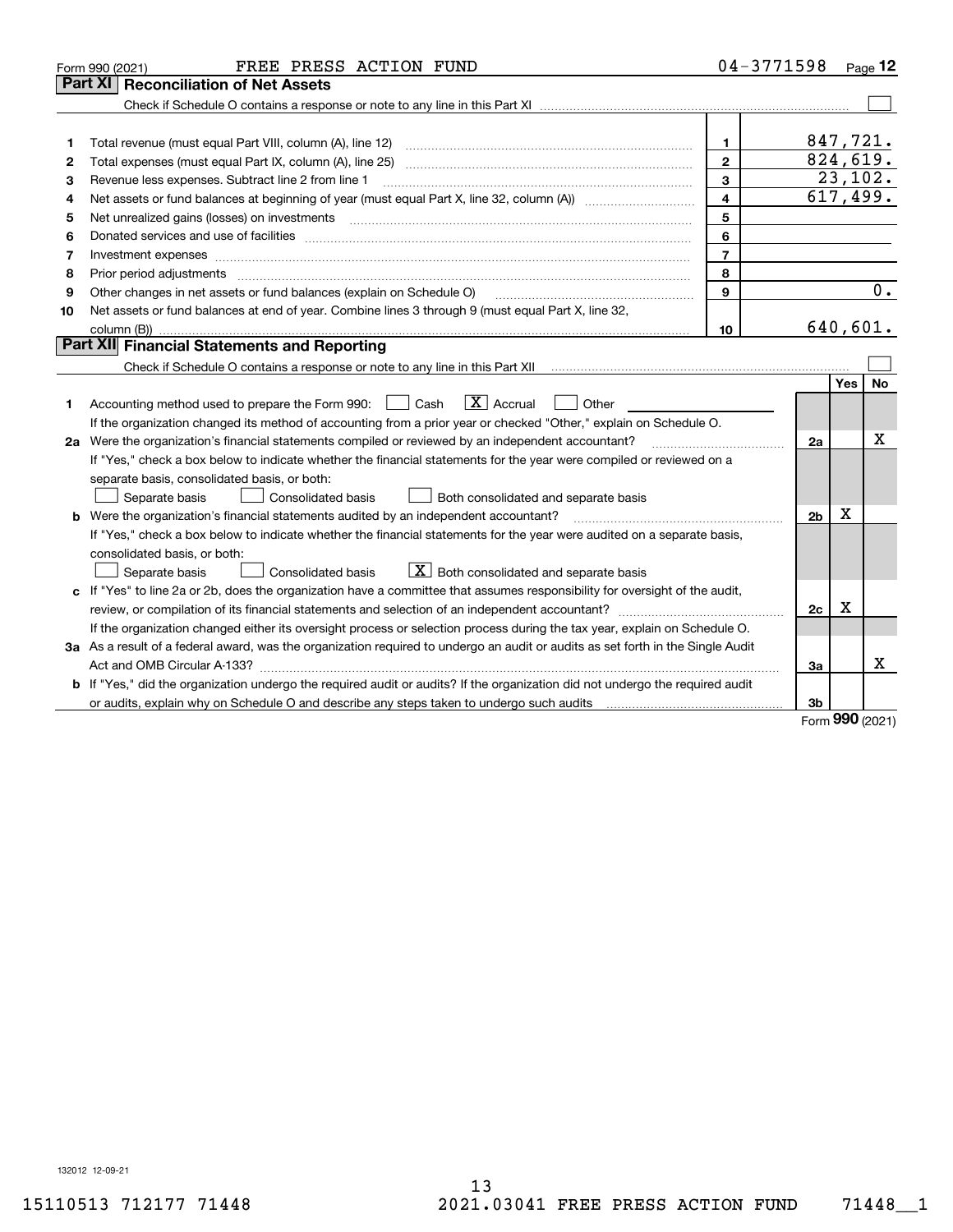Department of the Treasury Internal Revenue Service

Name

#### \*\* PUBLIC DISCLOSURE COPY \*\*

## **Schedule B Schedule of Contributors**

**(Form 990) | Attach to Form 990 or Form 990-PF. | Go to www.irs.gov/Form990 for the latest information.** OMB No. 1545-0047

**2021**

**Employer identification number**

FREE PRESS ACTION FUND  $\vert$  04-3771598

|                     | ----- |  |
|---------------------|-------|--|
| of the organization |       |  |

| <b>Organization type (check one):</b> |                                                                                    |  |  |  |  |  |
|---------------------------------------|------------------------------------------------------------------------------------|--|--|--|--|--|
| Filers of:                            | Section:                                                                           |  |  |  |  |  |
| Form 990 or 990-EZ                    | $\lfloor x \rfloor$ 501(c)( 4) (enter number) organization                         |  |  |  |  |  |
|                                       | $4947(a)(1)$ nonexempt charitable trust <b>not</b> treated as a private foundation |  |  |  |  |  |
|                                       | 527 political organization                                                         |  |  |  |  |  |
| Form 990-PF                           | 501(c)(3) exempt private foundation                                                |  |  |  |  |  |
|                                       | 4947(a)(1) nonexempt charitable trust treated as a private foundation              |  |  |  |  |  |
|                                       | 501(c)(3) taxable private foundation                                               |  |  |  |  |  |

Check if your organization is covered by the **General Rule** or a **Special Rule. Note:**  Only a section 501(c)(7), (8), or (10) organization can check boxes for both the General Rule and a Special Rule. See instructions.

#### **General Rule**

 $\boxed{\textbf{X}}$  For an organization filing Form 990, 990-EZ, or 990-PF that received, during the year, contributions totaling \$5,000 or more (in money or property) from any one contributor. Complete Parts I and II. See instructions for determining a contributor's total contributions.

#### **Special Rules**

 $\mathcal{L}^{\text{max}}$ 

| $\mathbf{1}$ | For an organization described in section 501(c)(3) filing Form 990 or 990-EZ that met the 33 1/3% support test of the regulations under       |
|--------------|-----------------------------------------------------------------------------------------------------------------------------------------------|
|              | sections 509(a)(1) and 170(b)(1)(A)(vi), that checked Schedule A (Form 990), Part II, line 13, 16a, or 16b, and that received from any one    |
|              | contributor, during the year, total contributions of the greater of (1) \$5,000; or (2) 2% of the amount on (i) Form 990, Part VIII, line 1h; |
|              | or (ii) Form 990-EZ, line 1. Complete Parts I and II.                                                                                         |

For an organization described in section 501(c)(7), (8), or (10) filing Form 990 or 990-EZ that received from any one contributor, during the year, total contributions of more than \$1,000 exclusively for religious, charitable, scientific, literary, or educational purposes, or for the prevention of cruelty to children or animals. Complete Parts I (entering "N/A" in column (b) instead of the contributor name and address), II, and III.  $\mathcal{L}^{\text{max}}$ 

purpose. Don't complete any of the parts unless the **General Rule** applies to this organization because it received *nonexclusively* year, contributions <sub>exclusively</sub> for religious, charitable, etc., purposes, but no such contributions totaled more than \$1,000. If this box is checked, enter here the total contributions that were received during the year for an  $\;$ exclusively religious, charitable, etc., For an organization described in section 501(c)(7), (8), or (10) filing Form 990 or 990-EZ that received from any one contributor, during the religious, charitable, etc., contributions totaling \$5,000 or more during the year  $\Box$ — $\Box$  =  $\Box$ 

Caution: An organization that isn't covered by the General Rule and/or the Special Rules doesn't file Schedule B (Form 990), but it **must** answer "No" on Part IV, line 2, of its Form 990; or check the box on line H of its Form 990-EZ or on its Form 990-PF, Part I, line 2, to certify that it doesn't meet the filing requirements of Schedule B (Form 990).

LHA For Paperwork Reduction Act Notice, see the instructions for Form 990, 990-EZ, or 990-PF. **In the act and Schedule B** (Form 990) (2021)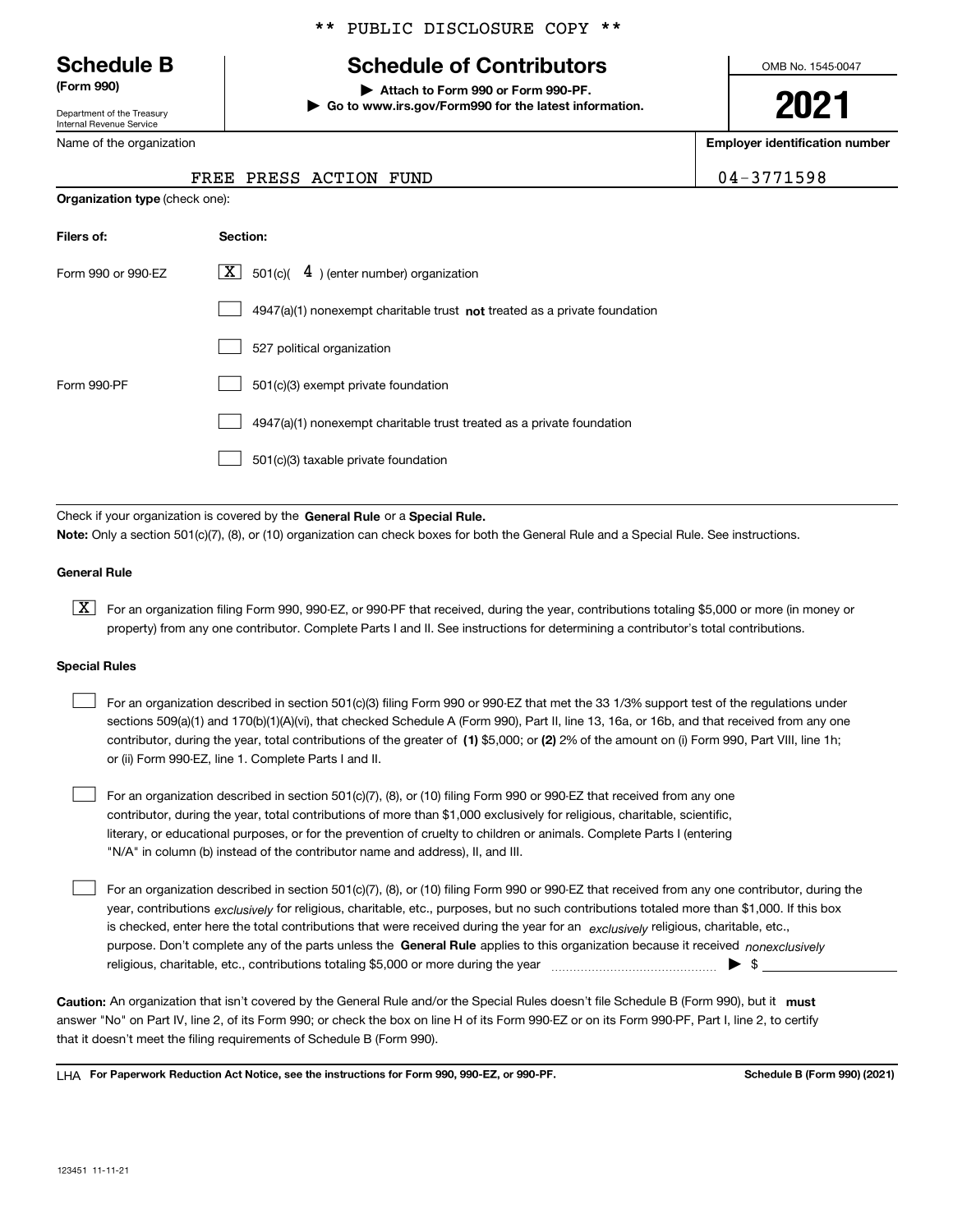**Employer identification number**

# Chedule B (Form 990) (2021)<br>
lame of organization<br> **2PART I CONTITION FUND**<br> **2Part I Contributors** (see instructions). Use duplicate copies of Part I if additional space is needed. FREE PRESS ACTION FUND | 04-3771598

| (a)<br>No.       | (b)<br>Name, address, and ZIP + 4 | (c)<br><b>Total contributions</b> | (d)<br>Type of contribution                                                                                      |
|------------------|-----------------------------------|-----------------------------------|------------------------------------------------------------------------------------------------------------------|
| $\mathbf 1$      |                                   | 85,000.<br>$\frac{1}{2}$          | $\overline{\texttt{X}}$<br>Person<br>Payroll<br>Noncash<br>(Complete Part II for<br>noncash contributions.)      |
| (a)<br>No.       | (b)<br>Name, address, and ZIP + 4 | (c)<br><b>Total contributions</b> | (d)<br>Type of contribution                                                                                      |
| $\boldsymbol{2}$ |                                   | 80,000.<br>\$                     | $\overline{\mathbf{X}}$<br>Person<br>Payroll<br>Noncash<br>(Complete Part II for<br>noncash contributions.)      |
| (a)<br>No.       | (b)<br>Name, address, and ZIP + 4 | (c)<br><b>Total contributions</b> | (d)<br>Type of contribution                                                                                      |
| 3                |                                   | 100,000.<br>$$\mathbb{S}$$        | $\overline{\mathbf{X}}$<br>Person<br>Payroll<br>Noncash<br>(Complete Part II for<br>noncash contributions.)      |
| (a)<br>No.       | (b)<br>Name, address, and ZIP + 4 | (c)<br><b>Total contributions</b> | (d)<br>Type of contribution                                                                                      |
| 4                |                                   | 400,000.<br>$$\mathbb{S}$$        | X<br>Person<br>Payroll<br>Noncash<br>(Complete Part II for<br>noncash contributions.)                            |
| (a)<br>No.       | (b)<br>Name, address, and ZIP + 4 | (c)<br><b>Total contributions</b> | (d)<br>Type of contribution                                                                                      |
|                  |                                   | $\,$                              | Person<br>Payroll<br>Noncash<br>(Complete Part II for<br>noncash contributions.)                                 |
| (a)<br>No.       | (b)<br>Name, address, and ZIP + 4 | (c)<br><b>Total contributions</b> | (d)<br>Type of contribution                                                                                      |
| 123452 11-11-21  |                                   | $\,$                              | Person<br>Payroll<br>Noncash<br>(Complete Part II for<br>noncash contributions.)<br>Schedule B (Form 990) (2021) |
|                  |                                   |                                   |                                                                                                                  |

15110513 712177 71448 2021.03041 FREE PRESS ACTION FUND 71448\_\_1

15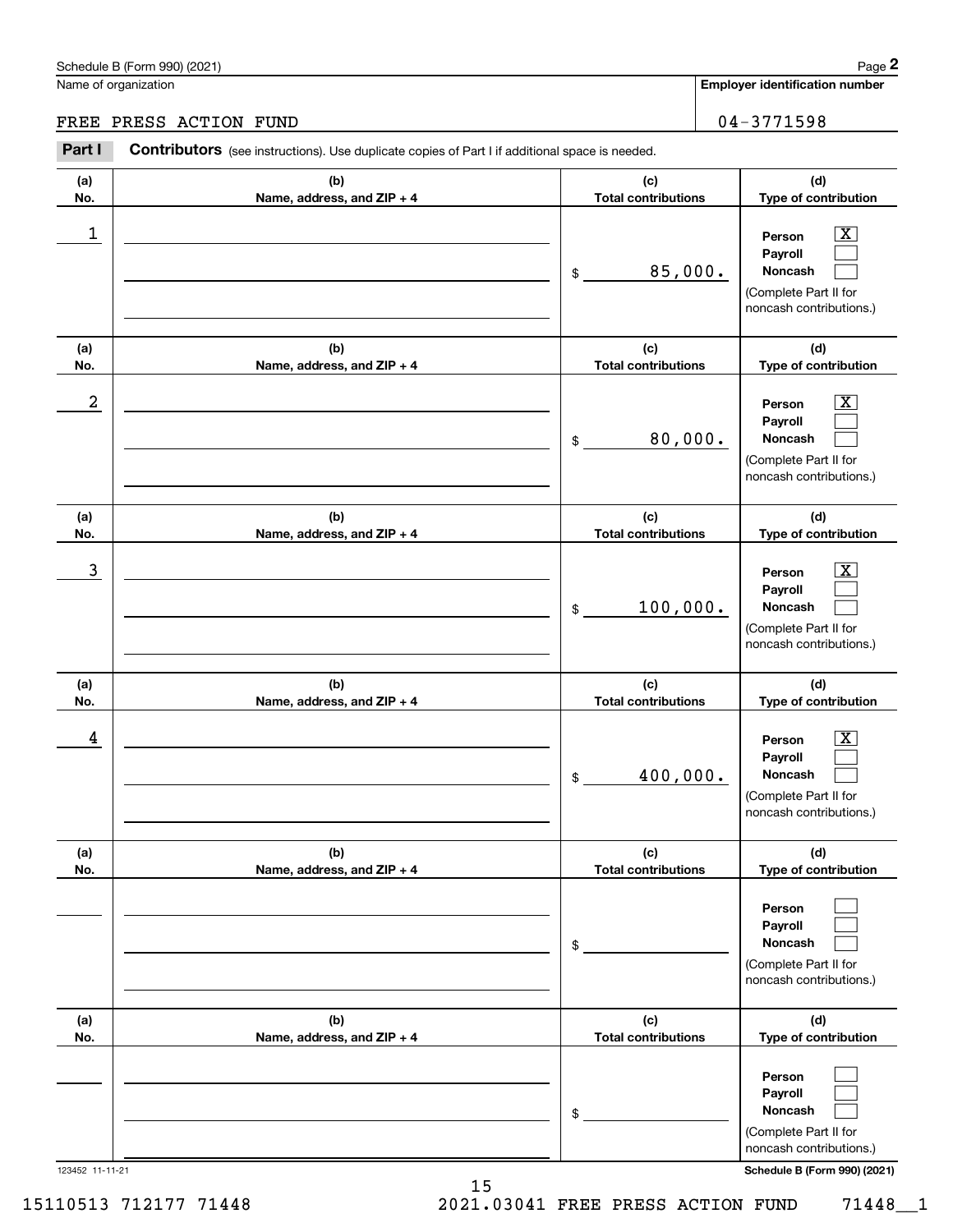Name of organization

**Employer identification number**

#### FREE PRESS ACTION FUND 04-3771598

Chedule B (Form 990) (2021)<br>
lame of organization<br> **3PART II REE PRESS ACTION FUND**<br> **Part II Noncash Property** (see instructions). Use duplicate copies of Part II if additional space is needed.

| (a)<br>No.<br>from<br>Part I | (b)<br>Description of noncash property given | (c)<br>FMV (or estimate)<br>(See instructions.) | (d)<br>Date received         |
|------------------------------|----------------------------------------------|-------------------------------------------------|------------------------------|
|                              |                                              | $\frac{1}{2}$                                   |                              |
| (a)<br>No.<br>from<br>Part I | (b)<br>Description of noncash property given | (c)<br>FMV (or estimate)<br>(See instructions.) | (d)<br>Date received         |
|                              |                                              | $\sim$                                          |                              |
| (a)<br>No.<br>from<br>Part I | (b)<br>Description of noncash property given | (c)<br>FMV (or estimate)<br>(See instructions.) | (d)<br>Date received         |
|                              |                                              | $\frac{1}{2}$                                   |                              |
| (a)<br>No.<br>from<br>Part I | (b)<br>Description of noncash property given | (c)<br>FMV (or estimate)<br>(See instructions.) | (d)<br>Date received         |
|                              |                                              | \$                                              |                              |
| (a)<br>No.<br>from<br>Part I | (b)<br>Description of noncash property given | (c)<br>FMV (or estimate)<br>(See instructions.) | (d)<br>Date received         |
|                              |                                              | $\,$                                            |                              |
| (a)<br>No.<br>from<br>Part I | (b)<br>Description of noncash property given | (c)<br>FMV (or estimate)<br>(See instructions.) | (d)<br>Date received         |
|                              |                                              | \$                                              |                              |
| 123453 11-11-21              |                                              |                                                 | Schedule B (Form 990) (2021) |

16 15110513 712177 71448 2021.03041 FREE PRESS ACTION FUND 71448\_\_1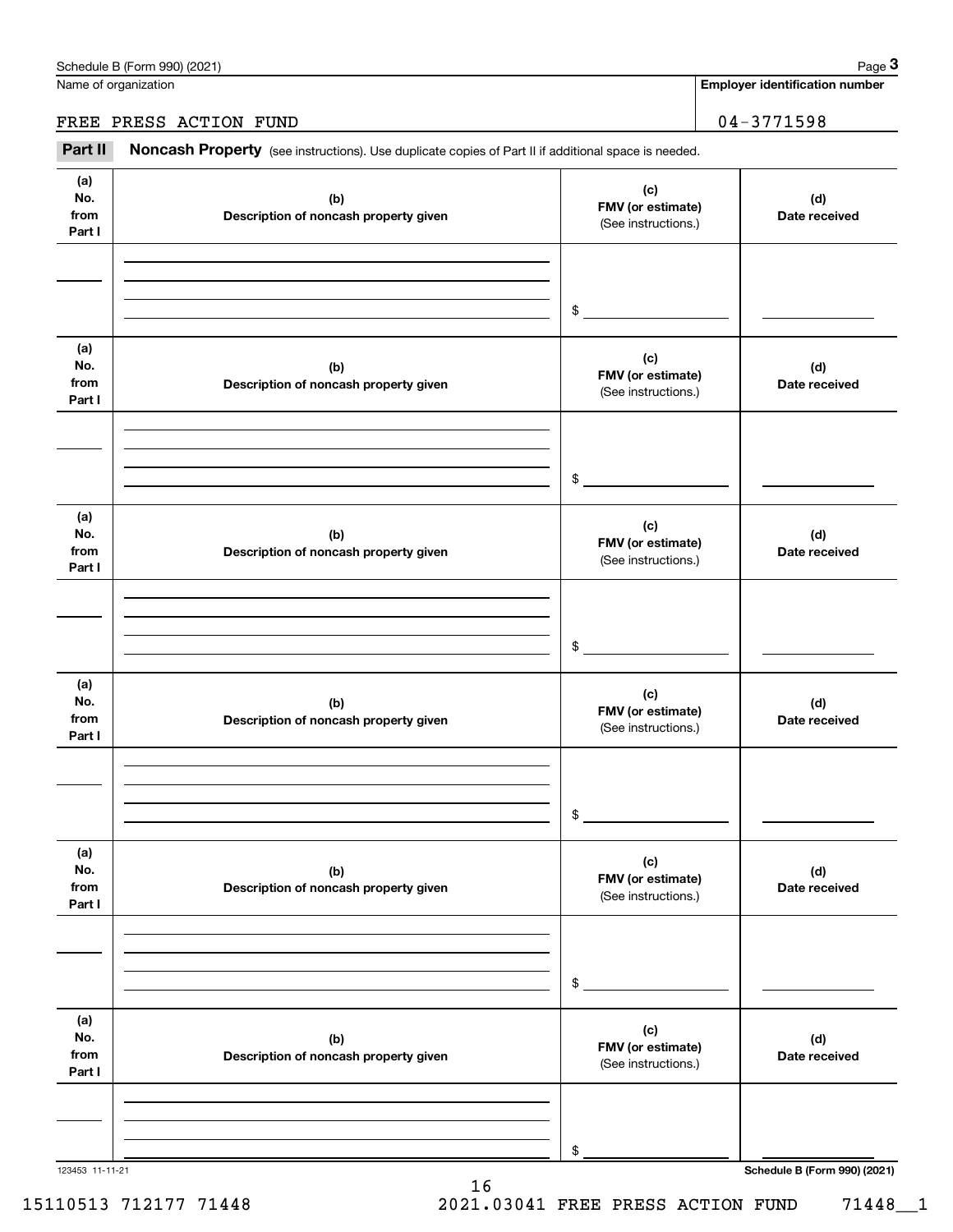|                      | Schedule B (Form 990) (2021)                                                                                                                                                      |                      | Page 4                                                                                                                                                         |  |  |  |  |  |
|----------------------|-----------------------------------------------------------------------------------------------------------------------------------------------------------------------------------|----------------------|----------------------------------------------------------------------------------------------------------------------------------------------------------------|--|--|--|--|--|
| Name of organization |                                                                                                                                                                                   |                      | <b>Employer identification number</b>                                                                                                                          |  |  |  |  |  |
|                      | FREE PRESS ACTION FUND                                                                                                                                                            |                      | $04 - 3771598$                                                                                                                                                 |  |  |  |  |  |
| Part III             | from any one contributor. Complete columns (a) through (e) and the following line entry. For organizations                                                                        |                      | Exclusively religious, charitable, etc., contributions to organizations described in section 501(c)(7), (8), or (10) that total more than \$1,000 for the year |  |  |  |  |  |
|                      | completing Part III, enter the total of exclusively religious, charitable, etc., contributions of \$1,000 or less for the year. (Enter this info. once.) $\blacktriangleright$ \$ |                      |                                                                                                                                                                |  |  |  |  |  |
| (a) No.              | Use duplicate copies of Part III if additional space is needed.                                                                                                                   |                      |                                                                                                                                                                |  |  |  |  |  |
| from<br>Part I       | (b) Purpose of gift                                                                                                                                                               | (c) Use of gift      | (d) Description of how gift is held                                                                                                                            |  |  |  |  |  |
|                      |                                                                                                                                                                                   |                      |                                                                                                                                                                |  |  |  |  |  |
|                      |                                                                                                                                                                                   |                      |                                                                                                                                                                |  |  |  |  |  |
|                      |                                                                                                                                                                                   |                      |                                                                                                                                                                |  |  |  |  |  |
|                      |                                                                                                                                                                                   | (e) Transfer of gift |                                                                                                                                                                |  |  |  |  |  |
|                      | Transferee's name, address, and ZIP + 4                                                                                                                                           |                      | Relationship of transferor to transferee                                                                                                                       |  |  |  |  |  |
|                      |                                                                                                                                                                                   |                      |                                                                                                                                                                |  |  |  |  |  |
|                      |                                                                                                                                                                                   |                      |                                                                                                                                                                |  |  |  |  |  |
|                      |                                                                                                                                                                                   |                      |                                                                                                                                                                |  |  |  |  |  |
| (a) No.<br>from      | (b) Purpose of gift                                                                                                                                                               | (c) Use of gift      | (d) Description of how gift is held                                                                                                                            |  |  |  |  |  |
| Part I               |                                                                                                                                                                                   |                      |                                                                                                                                                                |  |  |  |  |  |
|                      |                                                                                                                                                                                   |                      |                                                                                                                                                                |  |  |  |  |  |
|                      |                                                                                                                                                                                   |                      |                                                                                                                                                                |  |  |  |  |  |
|                      |                                                                                                                                                                                   | (e) Transfer of gift |                                                                                                                                                                |  |  |  |  |  |
|                      |                                                                                                                                                                                   |                      |                                                                                                                                                                |  |  |  |  |  |
|                      | Transferee's name, address, and ZIP + 4                                                                                                                                           |                      | Relationship of transferor to transferee                                                                                                                       |  |  |  |  |  |
|                      |                                                                                                                                                                                   |                      |                                                                                                                                                                |  |  |  |  |  |
|                      |                                                                                                                                                                                   |                      |                                                                                                                                                                |  |  |  |  |  |
| (a) No.              |                                                                                                                                                                                   |                      |                                                                                                                                                                |  |  |  |  |  |
| from<br>Part I       | (b) Purpose of gift                                                                                                                                                               | (c) Use of gift      | (d) Description of how gift is held                                                                                                                            |  |  |  |  |  |
|                      |                                                                                                                                                                                   |                      |                                                                                                                                                                |  |  |  |  |  |
|                      |                                                                                                                                                                                   |                      |                                                                                                                                                                |  |  |  |  |  |
|                      |                                                                                                                                                                                   |                      |                                                                                                                                                                |  |  |  |  |  |
|                      |                                                                                                                                                                                   | (e) Transfer of gift |                                                                                                                                                                |  |  |  |  |  |
|                      | Transferee's name, address, and $ZIP + 4$                                                                                                                                         |                      | Relationship of transferor to transferee                                                                                                                       |  |  |  |  |  |
|                      |                                                                                                                                                                                   |                      |                                                                                                                                                                |  |  |  |  |  |
|                      |                                                                                                                                                                                   |                      |                                                                                                                                                                |  |  |  |  |  |
|                      |                                                                                                                                                                                   |                      |                                                                                                                                                                |  |  |  |  |  |
| (a) No.<br>from      | (b) Purpose of gift                                                                                                                                                               | (c) Use of gift      | (d) Description of how gift is held                                                                                                                            |  |  |  |  |  |
| Part I               |                                                                                                                                                                                   |                      |                                                                                                                                                                |  |  |  |  |  |
|                      |                                                                                                                                                                                   |                      |                                                                                                                                                                |  |  |  |  |  |
|                      |                                                                                                                                                                                   |                      |                                                                                                                                                                |  |  |  |  |  |
|                      | (e) Transfer of gift                                                                                                                                                              |                      |                                                                                                                                                                |  |  |  |  |  |
|                      |                                                                                                                                                                                   |                      |                                                                                                                                                                |  |  |  |  |  |
|                      | Transferee's name, address, and $ZIP + 4$                                                                                                                                         |                      | Relationship of transferor to transferee                                                                                                                       |  |  |  |  |  |
|                      |                                                                                                                                                                                   |                      |                                                                                                                                                                |  |  |  |  |  |
|                      |                                                                                                                                                                                   |                      |                                                                                                                                                                |  |  |  |  |  |
|                      |                                                                                                                                                                                   |                      |                                                                                                                                                                |  |  |  |  |  |

17

**Schedule B (Form 990) (2021)**

15110513 712177 71448 2021.03041 FREE PRESS ACTION FUND 71448\_\_1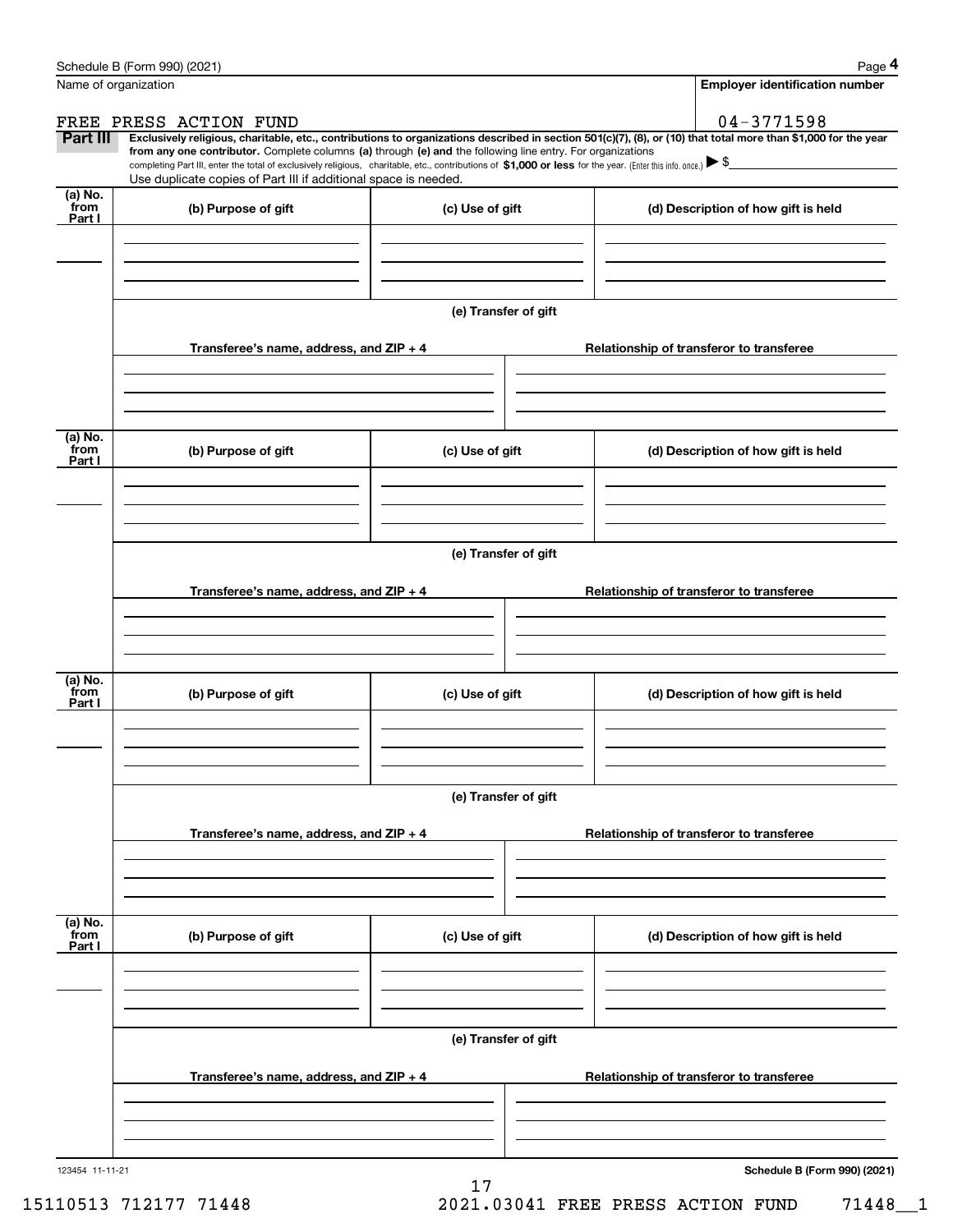| <b>SCHEDULE C</b>                                                  | <b>Political Campaign and Lobbying Activities</b>                                                                                                                                                                                                                                             |                                                                               |                                                                                                                                                                                                                                                                                                                                                     |                          | OMB No. 1545-0047                                  |  |  |
|--------------------------------------------------------------------|-----------------------------------------------------------------------------------------------------------------------------------------------------------------------------------------------------------------------------------------------------------------------------------------------|-------------------------------------------------------------------------------|-----------------------------------------------------------------------------------------------------------------------------------------------------------------------------------------------------------------------------------------------------------------------------------------------------------------------------------------------------|--------------------------|----------------------------------------------------|--|--|
| (Form 990)                                                         |                                                                                                                                                                                                                                                                                               | For Organizations Exempt From Income Tax Under section 501(c) and section 527 |                                                                                                                                                                                                                                                                                                                                                     |                          |                                                    |  |  |
|                                                                    | ▶ Complete if the organization is described below. ▶ Attach to Form 990 or Form 990-EZ.                                                                                                                                                                                                       |                                                                               |                                                                                                                                                                                                                                                                                                                                                     |                          |                                                    |  |  |
| Department of the Treasury<br>Internal Revenue Service             | Go to www.irs.gov/Form990 for instructions and the latest information.                                                                                                                                                                                                                        |                                                                               |                                                                                                                                                                                                                                                                                                                                                     |                          | <b>Open to Public</b><br>Inspection                |  |  |
|                                                                    | If the organization answered "Yes," on Form 990, Part IV, line 3, or Form 990-EZ, Part V, line 46 (Political Campaign Activities), then                                                                                                                                                       |                                                                               |                                                                                                                                                                                                                                                                                                                                                     |                          |                                                    |  |  |
|                                                                    | • Section 501(c)(3) organizations: Complete Parts I-A and B. Do not complete Part I-C.                                                                                                                                                                                                        |                                                                               |                                                                                                                                                                                                                                                                                                                                                     |                          |                                                    |  |  |
|                                                                    | • Section 501(c) (other than section 501(c)(3)) organizations: Complete Parts I-A and C below. Do not complete Part I-B.                                                                                                                                                                      |                                                                               |                                                                                                                                                                                                                                                                                                                                                     |                          |                                                    |  |  |
| • Section 527 organizations: Complete Part I-A only.               |                                                                                                                                                                                                                                                                                               |                                                                               |                                                                                                                                                                                                                                                                                                                                                     |                          |                                                    |  |  |
|                                                                    | If the organization answered "Yes," on Form 990, Part IV, line 4, or Form 990-EZ, Part VI, line 47 (Lobbying Activities), then                                                                                                                                                                |                                                                               |                                                                                                                                                                                                                                                                                                                                                     |                          |                                                    |  |  |
|                                                                    | • Section 501(c)(3) organizations that have filed Form 5768 (election under section 501(h)): Complete Part II-A. Do not complete Part II-B.                                                                                                                                                   |                                                                               |                                                                                                                                                                                                                                                                                                                                                     |                          |                                                    |  |  |
|                                                                    | • Section 501(c)(3) organizations that have NOT filed Form 5768 (election under section 501(h)): Complete Part II-B. Do not complete Part II-A.                                                                                                                                               |                                                                               |                                                                                                                                                                                                                                                                                                                                                     |                          |                                                    |  |  |
| Tax) (See separate instructions), then                             | If the organization answered "Yes," on Form 990, Part IV, line 5 (Proxy Tax) (See separate instructions) or Form 990-EZ, Part V, line 35c (Proxy                                                                                                                                              |                                                                               |                                                                                                                                                                                                                                                                                                                                                     |                          |                                                    |  |  |
| • Section 501(c)(4), (5), or (6) organizations: Complete Part III. |                                                                                                                                                                                                                                                                                               |                                                                               |                                                                                                                                                                                                                                                                                                                                                     |                          |                                                    |  |  |
| Name of organization                                               |                                                                                                                                                                                                                                                                                               |                                                                               |                                                                                                                                                                                                                                                                                                                                                     |                          | <b>Employer identification number</b>              |  |  |
|                                                                    | FREE PRESS ACTION FUND                                                                                                                                                                                                                                                                        |                                                                               |                                                                                                                                                                                                                                                                                                                                                     |                          | 04-3771598                                         |  |  |
| Part I-A                                                           | Complete if the organization is exempt under section 501(c) or is a section 527 organization.                                                                                                                                                                                                 |                                                                               |                                                                                                                                                                                                                                                                                                                                                     |                          |                                                    |  |  |
|                                                                    |                                                                                                                                                                                                                                                                                               |                                                                               |                                                                                                                                                                                                                                                                                                                                                     |                          |                                                    |  |  |
|                                                                    | 1 Provide a description of the organization's direct and indirect political campaign activities in Part IV.                                                                                                                                                                                   |                                                                               |                                                                                                                                                                                                                                                                                                                                                     |                          |                                                    |  |  |
| Political campaign activity expenditures<br>2                      |                                                                                                                                                                                                                                                                                               |                                                                               |                                                                                                                                                                                                                                                                                                                                                     | $\blacktriangleright$ \$ |                                                    |  |  |
| Volunteer hours for political campaign activities<br>з             |                                                                                                                                                                                                                                                                                               |                                                                               |                                                                                                                                                                                                                                                                                                                                                     |                          |                                                    |  |  |
|                                                                    |                                                                                                                                                                                                                                                                                               |                                                                               |                                                                                                                                                                                                                                                                                                                                                     |                          |                                                    |  |  |
| Part I-B                                                           | Complete if the organization is exempt under section 501(c)(3).                                                                                                                                                                                                                               |                                                                               |                                                                                                                                                                                                                                                                                                                                                     | $\blacktriangleright$ \$ |                                                    |  |  |
|                                                                    | 1 Enter the amount of any excise tax incurred by the organization under section 4955<br>Enter the amount of any excise tax incurred by organization managers under section 4955                                                                                                               |                                                                               |                                                                                                                                                                                                                                                                                                                                                     |                          |                                                    |  |  |
| 2<br>3                                                             |                                                                                                                                                                                                                                                                                               |                                                                               | $\begin{picture}(20,10) \put(0,0){\line(1,0){10}} \put(15,0){\line(1,0){10}} \put(15,0){\line(1,0){10}} \put(15,0){\line(1,0){10}} \put(15,0){\line(1,0){10}} \put(15,0){\line(1,0){10}} \put(15,0){\line(1,0){10}} \put(15,0){\line(1,0){10}} \put(15,0){\line(1,0){10}} \put(15,0){\line(1,0){10}} \put(15,0){\line(1,0){10}} \put(15,0){\line(1$ |                          | Yes<br>No                                          |  |  |
| 4a Was a correction made?                                          |                                                                                                                                                                                                                                                                                               |                                                                               |                                                                                                                                                                                                                                                                                                                                                     |                          | Yes<br>No                                          |  |  |
| <b>b</b> If "Yes," describe in Part IV.                            |                                                                                                                                                                                                                                                                                               |                                                                               |                                                                                                                                                                                                                                                                                                                                                     |                          |                                                    |  |  |
| Part I-C                                                           | Complete if the organization is exempt under section 501(c), except section 501(c)(3).                                                                                                                                                                                                        |                                                                               |                                                                                                                                                                                                                                                                                                                                                     |                          |                                                    |  |  |
|                                                                    | 1 Enter the amount directly expended by the filing organization for section 527 exempt function activities                                                                                                                                                                                    |                                                                               |                                                                                                                                                                                                                                                                                                                                                     | $\blacktriangleright$ \$ |                                                    |  |  |
|                                                                    | 2 Enter the amount of the filing organization's funds contributed to other organizations for section 527                                                                                                                                                                                      |                                                                               |                                                                                                                                                                                                                                                                                                                                                     |                          |                                                    |  |  |
| exempt function activities                                         |                                                                                                                                                                                                                                                                                               |                                                                               |                                                                                                                                                                                                                                                                                                                                                     | $\blacktriangleright$ \$ |                                                    |  |  |
|                                                                    | 3 Total exempt function expenditures. Add lines 1 and 2. Enter here and on Form 1120-POL,                                                                                                                                                                                                     |                                                                               |                                                                                                                                                                                                                                                                                                                                                     |                          |                                                    |  |  |
| line 17b                                                           |                                                                                                                                                                                                                                                                                               |                                                                               |                                                                                                                                                                                                                                                                                                                                                     | $\blacktriangleright$ \$ |                                                    |  |  |
|                                                                    | Did the filing organization file Form 1120-POL for this year?                                                                                                                                                                                                                                 |                                                                               |                                                                                                                                                                                                                                                                                                                                                     |                          | <b>No</b><br>Yes                                   |  |  |
| 5.                                                                 | Enter the names, addresses and employer identification number (EIN) of all section 527 political organizations to which the filing organization                                                                                                                                               |                                                                               |                                                                                                                                                                                                                                                                                                                                                     |                          |                                                    |  |  |
|                                                                    | made payments. For each organization listed, enter the amount paid from the filing organization's funds. Also enter the amount of political<br>contributions received that were promptly and directly delivered to a separate political organization, such as a separate segregated fund or a |                                                                               |                                                                                                                                                                                                                                                                                                                                                     |                          |                                                    |  |  |
|                                                                    | political action committee (PAC). If additional space is needed, provide information in Part IV.                                                                                                                                                                                              |                                                                               |                                                                                                                                                                                                                                                                                                                                                     |                          |                                                    |  |  |
| (a) Name                                                           | (b) Address                                                                                                                                                                                                                                                                                   | (c) EIN                                                                       | (d) Amount paid from                                                                                                                                                                                                                                                                                                                                |                          | (e) Amount of political                            |  |  |
|                                                                    |                                                                                                                                                                                                                                                                                               |                                                                               | filing organization's                                                                                                                                                                                                                                                                                                                               |                          | contributions received and                         |  |  |
|                                                                    |                                                                                                                                                                                                                                                                                               |                                                                               | funds. If none, enter -0-.                                                                                                                                                                                                                                                                                                                          |                          | promptly and directly                              |  |  |
|                                                                    |                                                                                                                                                                                                                                                                                               |                                                                               |                                                                                                                                                                                                                                                                                                                                                     |                          | delivered to a separate<br>political organization. |  |  |
|                                                                    |                                                                                                                                                                                                                                                                                               |                                                                               |                                                                                                                                                                                                                                                                                                                                                     |                          | If none, enter -0-.                                |  |  |
|                                                                    |                                                                                                                                                                                                                                                                                               |                                                                               |                                                                                                                                                                                                                                                                                                                                                     |                          |                                                    |  |  |
|                                                                    |                                                                                                                                                                                                                                                                                               |                                                                               |                                                                                                                                                                                                                                                                                                                                                     |                          |                                                    |  |  |
|                                                                    |                                                                                                                                                                                                                                                                                               |                                                                               |                                                                                                                                                                                                                                                                                                                                                     |                          |                                                    |  |  |
|                                                                    |                                                                                                                                                                                                                                                                                               |                                                                               |                                                                                                                                                                                                                                                                                                                                                     |                          |                                                    |  |  |
|                                                                    |                                                                                                                                                                                                                                                                                               |                                                                               |                                                                                                                                                                                                                                                                                                                                                     |                          |                                                    |  |  |
|                                                                    |                                                                                                                                                                                                                                                                                               |                                                                               |                                                                                                                                                                                                                                                                                                                                                     |                          |                                                    |  |  |
|                                                                    |                                                                                                                                                                                                                                                                                               |                                                                               |                                                                                                                                                                                                                                                                                                                                                     |                          |                                                    |  |  |
|                                                                    |                                                                                                                                                                                                                                                                                               |                                                                               |                                                                                                                                                                                                                                                                                                                                                     |                          |                                                    |  |  |
|                                                                    |                                                                                                                                                                                                                                                                                               |                                                                               |                                                                                                                                                                                                                                                                                                                                                     |                          |                                                    |  |  |
|                                                                    |                                                                                                                                                                                                                                                                                               |                                                                               |                                                                                                                                                                                                                                                                                                                                                     |                          |                                                    |  |  |
|                                                                    |                                                                                                                                                                                                                                                                                               |                                                                               |                                                                                                                                                                                                                                                                                                                                                     |                          |                                                    |  |  |
|                                                                    | For Paperwork Reduction Act Notice, see the Instructions for Form 990 or 990-EZ.                                                                                                                                                                                                              |                                                                               |                                                                                                                                                                                                                                                                                                                                                     |                          | Schedule C (Form 990) 2021                         |  |  |
| <b>LHA</b>                                                         |                                                                                                                                                                                                                                                                                               |                                                                               |                                                                                                                                                                                                                                                                                                                                                     |                          |                                                    |  |  |

132041 11-03-21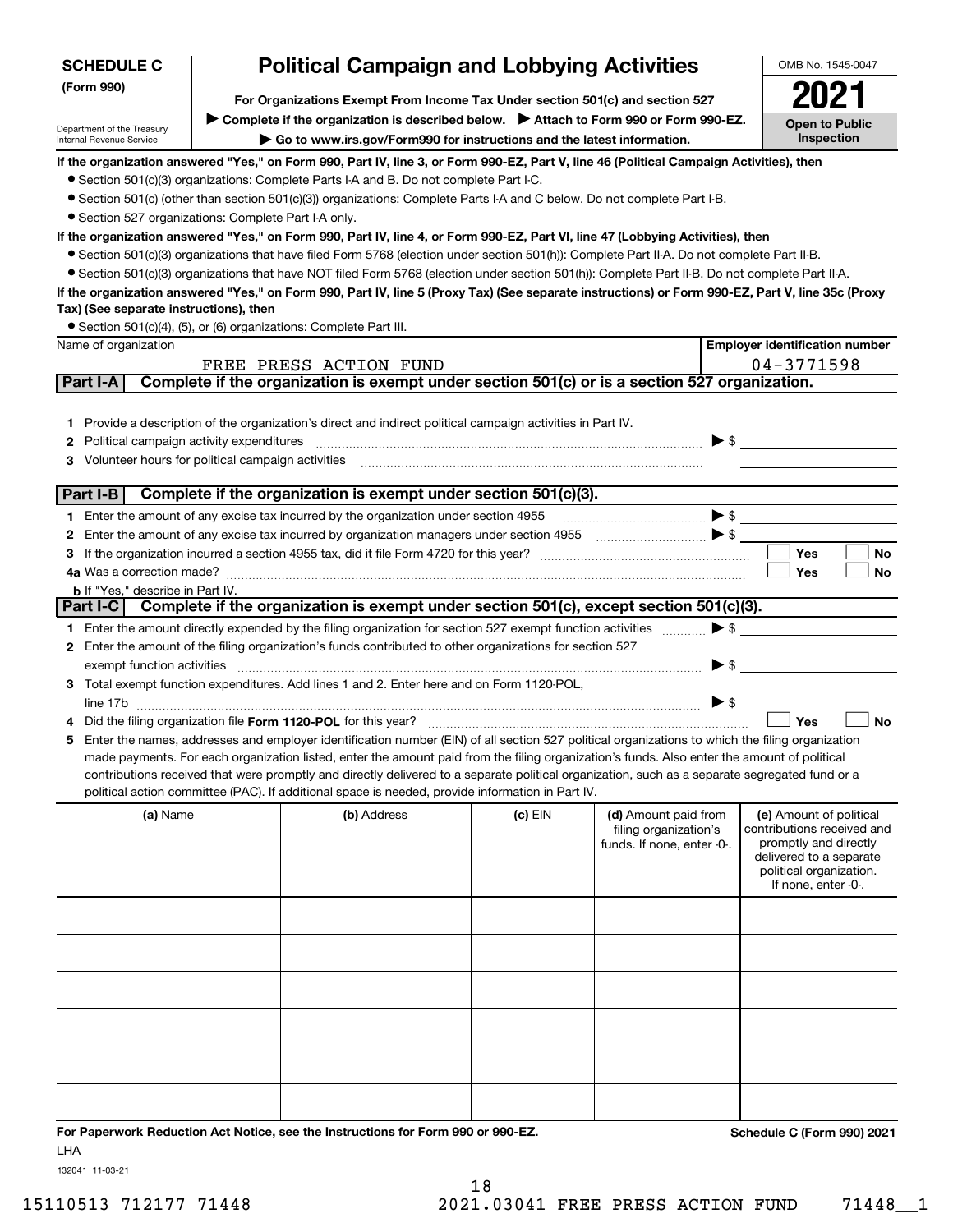| Schedule C (Form 990) 2021                                                                                      |                                                                                  |                                        | FREE PRESS ACTION FUND                                                           |                                                                                                                                   |                              | $04 - 3771598$ Page 2          |
|-----------------------------------------------------------------------------------------------------------------|----------------------------------------------------------------------------------|----------------------------------------|----------------------------------------------------------------------------------|-----------------------------------------------------------------------------------------------------------------------------------|------------------------------|--------------------------------|
| Complete if the organization is exempt under section 501(c)(3) and filed Form 5768 (election under<br>Part II-A |                                                                                  |                                        |                                                                                  |                                                                                                                                   |                              |                                |
| section 501(h)).                                                                                                |                                                                                  |                                        |                                                                                  |                                                                                                                                   |                              |                                |
| A Check $\blacktriangleright$                                                                                   |                                                                                  |                                        |                                                                                  | if the filing organization belongs to an affiliated group (and list in Part IV each affiliated group member's name, address, EIN, |                              |                                |
| expenses, and share of excess lobbying expenditures).                                                           |                                                                                  |                                        |                                                                                  |                                                                                                                                   |                              |                                |
| <b>B</b> Check $\blacktriangleright$                                                                            |                                                                                  |                                        | if the filing organization checked box A and "limited control" provisions apply. |                                                                                                                                   |                              |                                |
|                                                                                                                 |                                                                                  | <b>Limits on Lobbying Expenditures</b> | (The term "expenditures" means amounts paid or incurred.)                        |                                                                                                                                   | (a) Filing<br>organization's | (b) Affiliated group<br>totals |
|                                                                                                                 |                                                                                  |                                        |                                                                                  |                                                                                                                                   | totals                       |                                |
|                                                                                                                 | 1a Total lobbying expenditures to influence public opinion (grassroots lobbying) |                                        |                                                                                  |                                                                                                                                   |                              |                                |
| <b>b</b> Total lobbying expenditures to influence a legislative body (direct lobbying)                          |                                                                                  |                                        |                                                                                  |                                                                                                                                   |                              |                                |
| с                                                                                                               |                                                                                  |                                        |                                                                                  |                                                                                                                                   |                              |                                |
| Other exempt purpose expenditures<br>d                                                                          |                                                                                  |                                        |                                                                                  |                                                                                                                                   |                              |                                |
| Total exempt purpose expenditures (add lines 1c and 1d)                                                         |                                                                                  |                                        |                                                                                  |                                                                                                                                   |                              |                                |
| f Lobbying nontaxable amount. Enter the amount from the following table in both columns.                        |                                                                                  |                                        |                                                                                  |                                                                                                                                   |                              |                                |
| If the amount on line 1e, column $(a)$ or $(b)$ is:                                                             |                                                                                  |                                        | The lobbying nontaxable amount is:                                               |                                                                                                                                   |                              |                                |
| Not over \$500,000                                                                                              |                                                                                  |                                        | 20% of the amount on line 1e.                                                    |                                                                                                                                   |                              |                                |
| Over \$500,000 but not over \$1,000,000                                                                         |                                                                                  |                                        | \$100,000 plus 15% of the excess over \$500,000.                                 |                                                                                                                                   |                              |                                |
| Over \$1,000,000 but not over \$1,500,000                                                                       |                                                                                  |                                        | \$175,000 plus 10% of the excess over \$1,000,000.                               |                                                                                                                                   |                              |                                |
| Over \$1,500,000 but not over \$17,000,000                                                                      |                                                                                  |                                        | \$225,000 plus 5% of the excess over \$1,500,000.                                |                                                                                                                                   |                              |                                |
| Over \$17,000,000                                                                                               |                                                                                  | \$1,000,000.                           |                                                                                  |                                                                                                                                   |                              |                                |
|                                                                                                                 |                                                                                  |                                        |                                                                                  |                                                                                                                                   |                              |                                |
| g Grassroots nontaxable amount (enter 25% of line 1f)                                                           |                                                                                  |                                        |                                                                                  |                                                                                                                                   |                              |                                |
| h Subtract line 1g from line 1a. If zero or less, enter -0-                                                     |                                                                                  |                                        |                                                                                  |                                                                                                                                   |                              |                                |
| i Subtract line 1f from line 1c. If zero or less, enter 0                                                       |                                                                                  |                                        |                                                                                  |                                                                                                                                   |                              |                                |
| If there is an amount other than zero on either line 1h or line 1i, did the organization file Form 4720         |                                                                                  |                                        |                                                                                  |                                                                                                                                   |                              |                                |
| reporting section 4911 tax for this year?                                                                       |                                                                                  |                                        |                                                                                  |                                                                                                                                   |                              | Yes<br>No                      |
|                                                                                                                 |                                                                                  |                                        | 4-Year Averaging Period Under Section 501(h)                                     |                                                                                                                                   |                              |                                |
| (Some organizations that made a section 501(h) election do not have to complete all of the five columns below.  |                                                                                  |                                        | See the separate instructions for lines 2a through 2f.)                          |                                                                                                                                   |                              |                                |
|                                                                                                                 |                                                                                  |                                        | Lobbying Expenditures During 4-Year Averaging Period                             |                                                                                                                                   |                              |                                |
|                                                                                                                 |                                                                                  |                                        |                                                                                  |                                                                                                                                   |                              |                                |
| Calendar year                                                                                                   |                                                                                  | (a) 2018                               | (b) $2019$                                                                       | $(c)$ 2020                                                                                                                        | $(d)$ 2021                   | (e) Total                      |
| (or fiscal year beginning in)                                                                                   |                                                                                  |                                        |                                                                                  |                                                                                                                                   |                              |                                |
|                                                                                                                 |                                                                                  |                                        |                                                                                  |                                                                                                                                   |                              |                                |
| <b>2a</b> Lobbying nontaxable amount                                                                            |                                                                                  |                                        |                                                                                  |                                                                                                                                   |                              |                                |
| <b>b</b> Lobbying ceiling amount                                                                                |                                                                                  |                                        |                                                                                  |                                                                                                                                   |                              |                                |
| (150% of line 2a, column(e))                                                                                    |                                                                                  |                                        |                                                                                  |                                                                                                                                   |                              |                                |
|                                                                                                                 |                                                                                  |                                        |                                                                                  |                                                                                                                                   |                              |                                |
| c Total lobbying expenditures                                                                                   |                                                                                  |                                        |                                                                                  |                                                                                                                                   |                              |                                |
|                                                                                                                 |                                                                                  |                                        |                                                                                  |                                                                                                                                   |                              |                                |
| d Grassroots nontaxable amount                                                                                  |                                                                                  |                                        |                                                                                  |                                                                                                                                   |                              |                                |
| e Grassroots ceiling amount                                                                                     |                                                                                  |                                        |                                                                                  |                                                                                                                                   |                              |                                |
| (150% of line 2d, column (e))                                                                                   |                                                                                  |                                        |                                                                                  |                                                                                                                                   |                              |                                |
|                                                                                                                 |                                                                                  |                                        |                                                                                  |                                                                                                                                   |                              |                                |
| f Grassroots lobbying expenditures                                                                              |                                                                                  |                                        |                                                                                  |                                                                                                                                   |                              |                                |
|                                                                                                                 |                                                                                  |                                        |                                                                                  |                                                                                                                                   |                              | 0.0010004                      |

**Schedule C (Form 990) 2021**

132042 11-03-21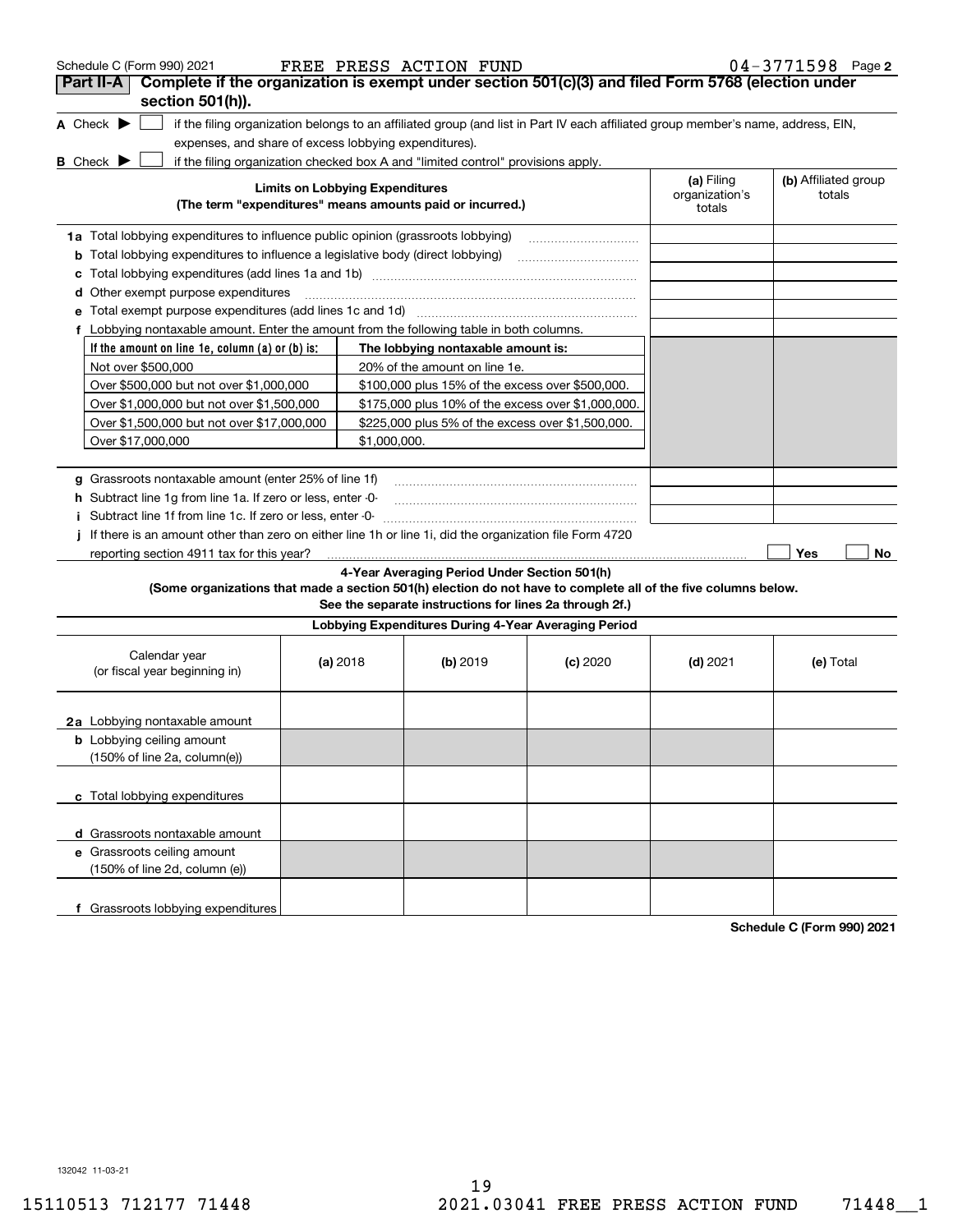#### **Part II-B** Complete if the organization is exempt under section 501(c)(3) and has NOT filed Form 5768 **(election under section 501(h)).**

|              | For each "Yes" response on lines 1a through 1i below, provide in Part IV a detailed description                                                                                                                                                 |            | (a)          | (b)         |             |  |  |
|--------------|-------------------------------------------------------------------------------------------------------------------------------------------------------------------------------------------------------------------------------------------------|------------|--------------|-------------|-------------|--|--|
|              | of the lobbying activity.                                                                                                                                                                                                                       | <b>Yes</b> | No           | Amount      |             |  |  |
| 1            | During the year, did the filing organization attempt to influence foreign, national, state, or<br>local legislation, including any attempt to influence public opinion on a legislative matter<br>or referendum, through the use of:            |            |              |             |             |  |  |
|              | <b>b</b> Paid staff or management (include compensation in expenses reported on lines 1c through 1i)?                                                                                                                                           |            |              |             |             |  |  |
|              |                                                                                                                                                                                                                                                 |            |              |             |             |  |  |
|              |                                                                                                                                                                                                                                                 |            |              |             |             |  |  |
|              | e Publications, or published or broadcast statements?                                                                                                                                                                                           |            |              |             |             |  |  |
|              |                                                                                                                                                                                                                                                 |            |              |             |             |  |  |
|              | g Direct contact with legislators, their staffs, government officials, or a legislative body?                                                                                                                                                   |            |              |             |             |  |  |
|              | h Rallies, demonstrations, seminars, conventions, speeches, lectures, or any similar means?                                                                                                                                                     |            |              |             |             |  |  |
|              | <i>i</i> Other activities?                                                                                                                                                                                                                      |            |              |             |             |  |  |
|              |                                                                                                                                                                                                                                                 |            |              |             |             |  |  |
|              | 2a Did the activities in line 1 cause the organization to be not described in section 501(c)(3)?                                                                                                                                                |            |              |             |             |  |  |
|              |                                                                                                                                                                                                                                                 |            |              |             |             |  |  |
|              | c If "Yes," enter the amount of any tax incurred by organization managers under section 4912                                                                                                                                                    |            |              |             |             |  |  |
|              | d If the filing organization incurred a section 4912 tax, did it file Form 4720 for this year?                                                                                                                                                  |            |              |             |             |  |  |
|              | Complete if the organization is exempt under section 501(c)(4), section 501(c)(5), or section<br><b>Part III-AI</b>                                                                                                                             |            |              |             |             |  |  |
|              | $501(c)(6)$ .                                                                                                                                                                                                                                   |            |              |             |             |  |  |
|              |                                                                                                                                                                                                                                                 |            |              | Yes         | No          |  |  |
| 1            |                                                                                                                                                                                                                                                 |            | $\mathbf{1}$ | $\mathbf X$ |             |  |  |
| $\mathbf{2}$ |                                                                                                                                                                                                                                                 |            | $\mathbf{2}$ |             | х           |  |  |
| 3            | Did the organization agree to carry over lobbying and political campaign activity expenditures from the prior year?                                                                                                                             |            | 3            |             | $\mathbf X$ |  |  |
|              | Complete if the organization is exempt under section 501(c)(4), section 501(c)(5), or section<br> Part III-B <br>501(c)(6) and if either (a) BOTH Part III-A, lines 1 and 2, are answered "No" OR (b) Part III-A, line 3, is<br>answered "Yes." |            |              |             |             |  |  |
| 1            |                                                                                                                                                                                                                                                 |            | 1            |             |             |  |  |
| 2            | Section 162(e) nondeductible lobbying and political expenditures (do not include amounts of political                                                                                                                                           |            |              |             |             |  |  |
|              | expenses for which the section 527(f) tax was paid).                                                                                                                                                                                            |            |              |             |             |  |  |
|              |                                                                                                                                                                                                                                                 |            | 2a           |             |             |  |  |
|              | <b>b</b> Carryover from last year manufactured and content to content the content of the content of the content of the content of the content of the content of the content of the content of the content of the content of the con             |            | 2b           |             |             |  |  |
|              |                                                                                                                                                                                                                                                 |            | 2c           |             |             |  |  |
| 3            | Aggregate amount reported in section 6033(e)(1)(A) notices of nondeductible section 162(e) dues                                                                                                                                                 |            | 3            |             |             |  |  |
| 4            | If notices were sent and the amount on line 2c exceeds the amount on line 3, what portion of the excess                                                                                                                                         |            |              |             |             |  |  |
|              | does the organization agree to carryover to the reasonable estimate of nondeductible lobbying and political                                                                                                                                     |            |              |             |             |  |  |
|              | expenditure next year?                                                                                                                                                                                                                          | 4          |              |             |             |  |  |
| 5.           |                                                                                                                                                                                                                                                 |            | 5            |             |             |  |  |
|              | <b>Supplemental Information</b><br><b>Part IV</b>                                                                                                                                                                                               |            |              |             |             |  |  |
|              | Provide the descriptions required for Part I-A, line 1; Part I-B, line 4; Part I-C, line 5; Part II-A (affiliated group list); Part II-A, lines 1 and 2 (See                                                                                    |            |              |             |             |  |  |

instructions); and Part II-B, line 1. Also, complete this part for any additional information.

**Schedule C (Form 990) 2021**

132043 11-03-21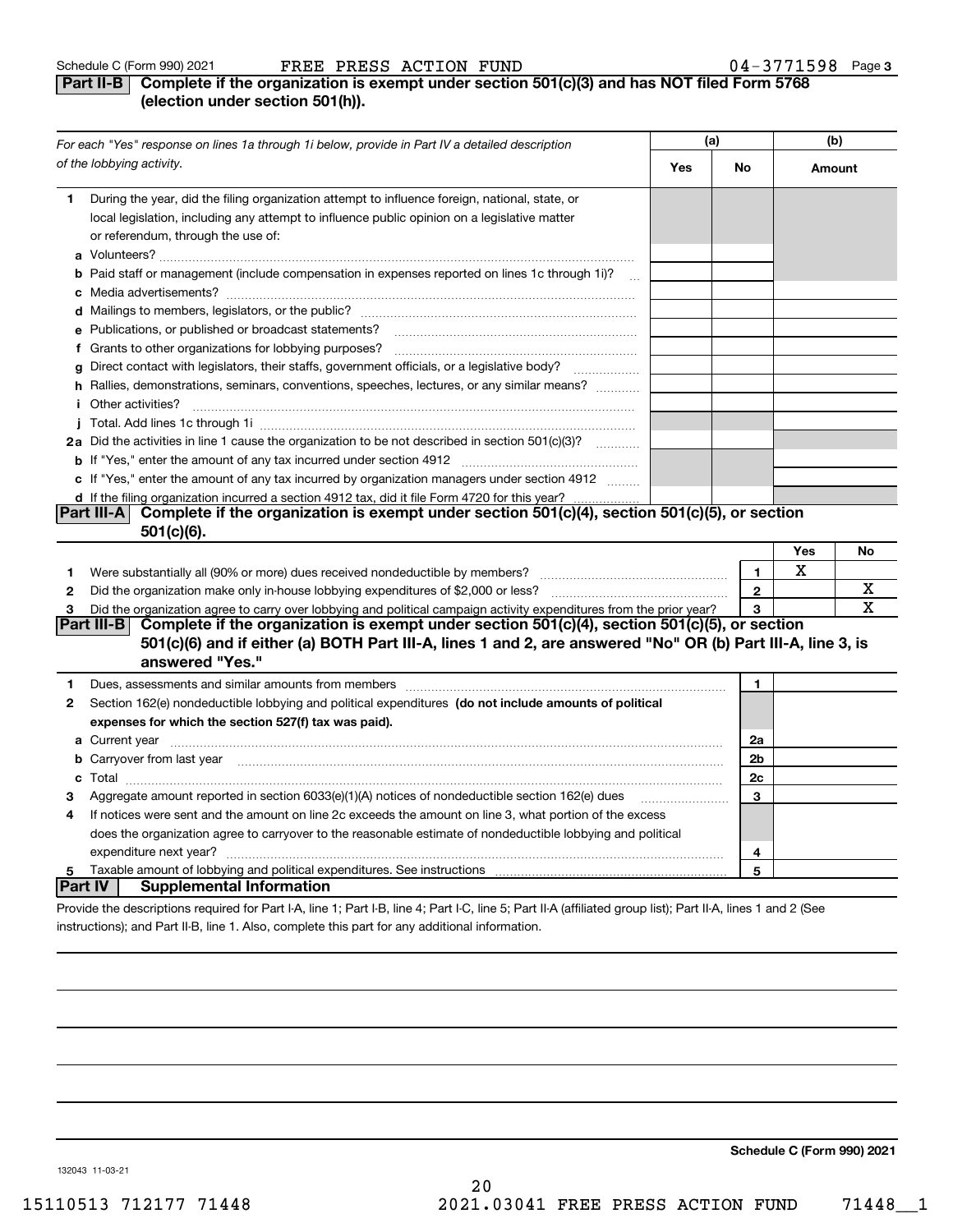|                                                                                                             |                                                      |                                                                                                                                                                                                                                    | <b>Supplemental Financial Statements</b>                                                             |  |                                 |                                       | OMB No. 1545-0047                   |  |       |
|-------------------------------------------------------------------------------------------------------------|------------------------------------------------------|------------------------------------------------------------------------------------------------------------------------------------------------------------------------------------------------------------------------------------|------------------------------------------------------------------------------------------------------|--|---------------------------------|---------------------------------------|-------------------------------------|--|-------|
|                                                                                                             | <b>SCHEDULE D</b>                                    |                                                                                                                                                                                                                                    | Complete if the organization answered "Yes" on Form 990,                                             |  |                                 |                                       |                                     |  |       |
|                                                                                                             | (Form 990)                                           |                                                                                                                                                                                                                                    | Part IV, line 6, 7, 8, 9, 10, 11a, 11b, 11c, 11d, 11e, 11f, 12a, or 12b.                             |  |                                 |                                       |                                     |  |       |
|                                                                                                             | Department of the Treasury                           |                                                                                                                                                                                                                                    | Attach to Form 990.<br>Go to www.irs.gov/Form990 for instructions and the latest information.        |  |                                 |                                       | <b>Open to Public</b><br>Inspection |  |       |
|                                                                                                             | Internal Revenue Service<br>Name of the organization |                                                                                                                                                                                                                                    |                                                                                                      |  |                                 | <b>Employer identification number</b> |                                     |  |       |
|                                                                                                             |                                                      | FREE PRESS ACTION FUND                                                                                                                                                                                                             |                                                                                                      |  |                                 |                                       | 04-3771598                          |  |       |
| Organizations Maintaining Donor Advised Funds or Other Similar Funds or Accounts. Complete if the<br>Part I |                                                      |                                                                                                                                                                                                                                    |                                                                                                      |  |                                 |                                       |                                     |  |       |
|                                                                                                             |                                                      | organization answered "Yes" on Form 990, Part IV, line 6.                                                                                                                                                                          |                                                                                                      |  |                                 |                                       |                                     |  |       |
|                                                                                                             |                                                      |                                                                                                                                                                                                                                    | (a) Donor advised funds                                                                              |  |                                 | (b) Funds and other accounts          |                                     |  |       |
| 1                                                                                                           |                                                      |                                                                                                                                                                                                                                    |                                                                                                      |  |                                 |                                       |                                     |  |       |
| 2                                                                                                           |                                                      | Aggregate value of contributions to (during year)                                                                                                                                                                                  |                                                                                                      |  |                                 |                                       |                                     |  |       |
| з                                                                                                           |                                                      |                                                                                                                                                                                                                                    |                                                                                                      |  |                                 |                                       |                                     |  |       |
| 4                                                                                                           |                                                      |                                                                                                                                                                                                                                    |                                                                                                      |  |                                 |                                       |                                     |  |       |
| 5                                                                                                           |                                                      | Did the organization inform all donors and donor advisors in writing that the assets held in donor advised funds                                                                                                                   |                                                                                                      |  |                                 |                                       |                                     |  |       |
|                                                                                                             |                                                      |                                                                                                                                                                                                                                    |                                                                                                      |  |                                 |                                       | Yes                                 |  | No    |
| 6                                                                                                           |                                                      | Did the organization inform all grantees, donors, and donor advisors in writing that grant funds can be used only                                                                                                                  |                                                                                                      |  |                                 |                                       |                                     |  |       |
|                                                                                                             |                                                      | for charitable purposes and not for the benefit of the donor or donor advisor, or for any other purpose conferring                                                                                                                 |                                                                                                      |  |                                 |                                       |                                     |  |       |
|                                                                                                             | impermissible private benefit?                       |                                                                                                                                                                                                                                    |                                                                                                      |  |                                 |                                       | Yes                                 |  | No l  |
|                                                                                                             | Part II                                              | Conservation Easements. Complete if the organization answered "Yes" on Form 990, Part IV, line 7.                                                                                                                                  |                                                                                                      |  |                                 |                                       |                                     |  |       |
| 1.                                                                                                          |                                                      | Purpose(s) of conservation easements held by the organization (check all that apply).<br>Preservation of land for public use (for example, recreation or education)<br>Protection of natural habitat<br>Preservation of open space | Preservation of a historically important land area<br>Preservation of a certified historic structure |  |                                 |                                       |                                     |  |       |
| 2                                                                                                           | day of the tax year.                                 | Complete lines 2a through 2d if the organization held a qualified conservation contribution in the form of a conservation easement on the last                                                                                     |                                                                                                      |  | Held at the End of the Tax Year |                                       |                                     |  |       |
|                                                                                                             |                                                      |                                                                                                                                                                                                                                    |                                                                                                      |  | 2a                              |                                       |                                     |  |       |
|                                                                                                             |                                                      | Total acreage restricted by conservation easements                                                                                                                                                                                 |                                                                                                      |  | 2b                              |                                       |                                     |  |       |
|                                                                                                             |                                                      | Number of conservation easements on a certified historic structure included in (a) manufacture of conservation                                                                                                                     |                                                                                                      |  | 2c                              |                                       |                                     |  |       |
|                                                                                                             |                                                      | d Number of conservation easements included in (c) acquired after 7/25/06, and not on a historic structure                                                                                                                         |                                                                                                      |  |                                 |                                       |                                     |  |       |
|                                                                                                             |                                                      | listed in the National Register [111] Marshall Register [11] Marshall Register [11] Marshall Register [11] Marshall Register [11] Marshall Register [11] Marshall Register [11] Marshall Register [11] Marshall Register [11]      |                                                                                                      |  | 2d                              |                                       |                                     |  |       |
| 3                                                                                                           |                                                      | Number of conservation easements modified, transferred, released, extinguished, or terminated by the organization during the tax                                                                                                   |                                                                                                      |  |                                 |                                       |                                     |  |       |
|                                                                                                             | year                                                 |                                                                                                                                                                                                                                    |                                                                                                      |  |                                 |                                       |                                     |  |       |
| 4                                                                                                           |                                                      | Number of states where property subject to conservation easement is located $\blacktriangleright$                                                                                                                                  |                                                                                                      |  |                                 |                                       |                                     |  |       |
| 5                                                                                                           |                                                      | Does the organization have a written policy regarding the periodic monitoring, inspection, handling of                                                                                                                             |                                                                                                      |  |                                 |                                       |                                     |  |       |
|                                                                                                             |                                                      | violations, and enforcement of the conservation easements it holds?                                                                                                                                                                |                                                                                                      |  |                                 |                                       | $\Box$ Yes                          |  | _∣ No |
| 6                                                                                                           |                                                      | Staff and volunteer hours devoted to monitoring, inspecting, handling of violations, and enforcing conservation easements during the year                                                                                          |                                                                                                      |  |                                 |                                       |                                     |  |       |
|                                                                                                             |                                                      |                                                                                                                                                                                                                                    |                                                                                                      |  |                                 |                                       |                                     |  |       |
| 7                                                                                                           |                                                      | Amount of expenses incurred in monitoring, inspecting, handling of violations, and enforcing conservation easements during the year                                                                                                |                                                                                                      |  |                                 |                                       |                                     |  |       |
|                                                                                                             | $\blacktriangleright$ \$                             |                                                                                                                                                                                                                                    |                                                                                                      |  |                                 |                                       |                                     |  |       |
| 8                                                                                                           |                                                      | Does each conservation easement reported on line 2(d) above satisfy the requirements of section 170(h)(4)(B)(i)                                                                                                                    |                                                                                                      |  |                                 |                                       |                                     |  |       |
|                                                                                                             |                                                      |                                                                                                                                                                                                                                    |                                                                                                      |  |                                 |                                       | Yes                                 |  | No    |

| 9 In Part XIII, describe how the organization reports conservation easements in its revenue and expense statement and             |  |  |  |  |  |  |  |
|-----------------------------------------------------------------------------------------------------------------------------------|--|--|--|--|--|--|--|
| balance sheet, and include, if applicable, the text of the footnote to the organization's financial statements that describes the |  |  |  |  |  |  |  |
| organization's accounting for conservation easements.<br>.                                                                        |  |  |  |  |  |  |  |

| Part III   Organizations Maintaining Collections of Art, Historical Treasures, or Other Similar Assets.                                     |
|---------------------------------------------------------------------------------------------------------------------------------------------|
| Complete if the organization answered "Yes" on Form 990, Part IV, line 8.                                                                   |
| $\blacksquare$ If the experiment of patod, as newsitiad under FACD ACC REQ, not to repeat in its reveause atotomont and belonge about werks |

**1a** If the organization elected, as permitted under FASB ASC 958, not to report in its revenue statement and balance sheet works of art, historical treasures, or other similar assets held for public exhibition, education, or research in furtherance of public service, provide in Part XIII the text of the footnote to its financial statements that describes these items.

| <b>b</b> If the organization elected, as permitted under FASB ASC 958, to report in its revenue statement and balance sheet works of    |  |
|-----------------------------------------------------------------------------------------------------------------------------------------|--|
| art, historical treasures, or other similar assets held for public exhibition, education, or research in furtherance of public service, |  |
| provide the following amounts relating to these items:                                                                                  |  |
| (i) Revenue included on Form 000 Part VIII line 1                                                                                       |  |

|   | LHA For Paperwork Reduction Act Notice, see the Instructions for Form 990.                                                   |                         | Schedule D (Form 990) 2021 |  |  |  |  |
|---|------------------------------------------------------------------------------------------------------------------------------|-------------------------|----------------------------|--|--|--|--|
|   |                                                                                                                              |                         |                            |  |  |  |  |
|   | <b>a</b> Revenue included on Form 990, Part VIII, line 1                                                                     | $\blacktriangleright$ s |                            |  |  |  |  |
|   | the following amounts required to be reported under FASB ASC 958 relating to these items:                                    |                         |                            |  |  |  |  |
| 2 | If the organization received or held works of art, historical treasures, or other similar assets for financial gain, provide |                         |                            |  |  |  |  |
|   | (ii) Assets included in Form 990, Part X                                                                                     |                         |                            |  |  |  |  |
|   | (i) Revenue included on Form 990, Part VIII, line 1                                                                          |                         |                            |  |  |  |  |

| 132051 10-28-21 |
|-----------------|

| -21          |  |
|--------------|--|
| 1.03041 FREE |  |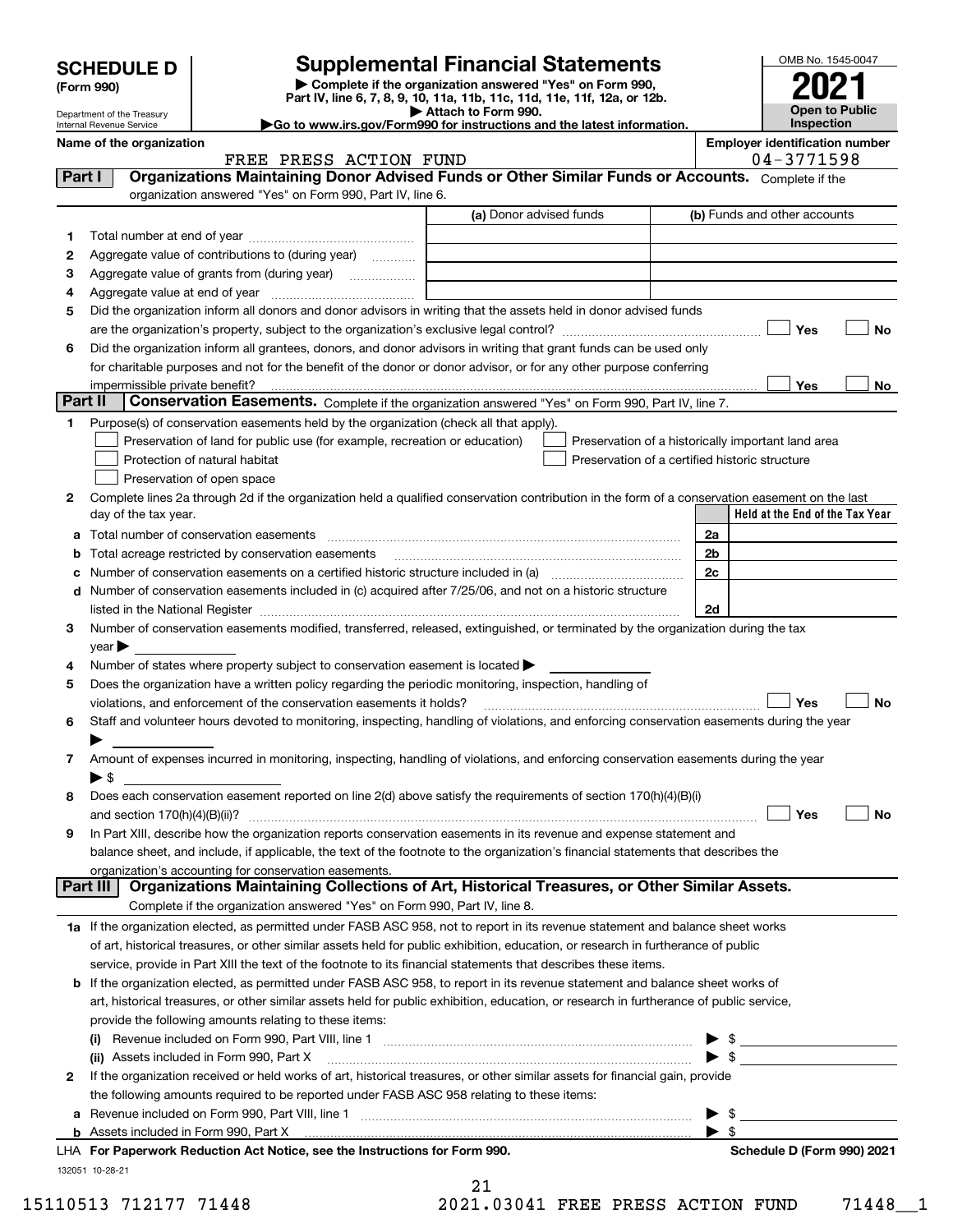|                                                                                    | Schedule D (Form 990) 2021                                                                                                                                                                                                     | FREE PRESS ACTION FUND |   |                |                                                                                                                                                                                                                                |  |                 | $04 - 3771598$ Page 2                |                     |     |    |
|------------------------------------------------------------------------------------|--------------------------------------------------------------------------------------------------------------------------------------------------------------------------------------------------------------------------------|------------------------|---|----------------|--------------------------------------------------------------------------------------------------------------------------------------------------------------------------------------------------------------------------------|--|-----------------|--------------------------------------|---------------------|-----|----|
|                                                                                    | Organizations Maintaining Collections of Art, Historical Treasures, or Other Similar Assets (continued)<br>Part III                                                                                                            |                        |   |                |                                                                                                                                                                                                                                |  |                 |                                      |                     |     |    |
| 3                                                                                  | Using the organization's acquisition, accession, and other records, check any of the following that make significant use of its                                                                                                |                        |   |                |                                                                                                                                                                                                                                |  |                 |                                      |                     |     |    |
|                                                                                    | collection items (check all that apply):                                                                                                                                                                                       |                        |   |                |                                                                                                                                                                                                                                |  |                 |                                      |                     |     |    |
| a                                                                                  | Public exhibition                                                                                                                                                                                                              |                        |   |                | Loan or exchange program                                                                                                                                                                                                       |  |                 |                                      |                     |     |    |
| b                                                                                  | Scholarly research                                                                                                                                                                                                             | е                      |   |                | Other experiences and the state of the state of the state of the state of the state of the state of the state of the state of the state of the state of the state of the state of the state of the state of the state of the s |  |                 |                                      |                     |     |    |
| с                                                                                  | Preservation for future generations                                                                                                                                                                                            |                        |   |                |                                                                                                                                                                                                                                |  |                 |                                      |                     |     |    |
| 4                                                                                  | Provide a description of the organization's collections and explain how they further the organization's exempt purpose in Part XIII.                                                                                           |                        |   |                |                                                                                                                                                                                                                                |  |                 |                                      |                     |     |    |
| 5                                                                                  | During the year, did the organization solicit or receive donations of art, historical treasures, or other similar assets                                                                                                       |                        |   |                |                                                                                                                                                                                                                                |  |                 |                                      |                     |     |    |
|                                                                                    | to be sold to raise funds rather than to be maintained as part of the organization's collection?                                                                                                                               |                        |   |                |                                                                                                                                                                                                                                |  |                 |                                      | Yes                 |     | No |
|                                                                                    | <b>Part IV</b><br>Escrow and Custodial Arrangements. Complete if the organization answered "Yes" on Form 990, Part IV, line 9, or                                                                                              |                        |   |                |                                                                                                                                                                                                                                |  |                 |                                      |                     |     |    |
|                                                                                    | reported an amount on Form 990, Part X, line 21.                                                                                                                                                                               |                        |   |                |                                                                                                                                                                                                                                |  |                 |                                      |                     |     |    |
|                                                                                    | 1a Is the organization an agent, trustee, custodian or other intermediary for contributions or other assets not included                                                                                                       |                        |   |                |                                                                                                                                                                                                                                |  |                 |                                      |                     |     |    |
|                                                                                    | on Form 990, Part X? [11] matter contracts and contracts and contracts are contracted and contracts are contracted and contract and contract of the contract of the contract of the contract of the contract of the contract o |                        |   |                |                                                                                                                                                                                                                                |  |                 |                                      | Yes                 |     | No |
| b If "Yes," explain the arrangement in Part XIII and complete the following table: |                                                                                                                                                                                                                                |                        |   |                |                                                                                                                                                                                                                                |  |                 |                                      |                     |     |    |
|                                                                                    |                                                                                                                                                                                                                                |                        |   |                |                                                                                                                                                                                                                                |  |                 |                                      | Amount              |     |    |
| c                                                                                  | Beginning balance measurements and contain a series of the series of the series of the series of the series of                                                                                                                 |                        |   |                |                                                                                                                                                                                                                                |  | 1c              |                                      |                     |     |    |
|                                                                                    | Additions during the year manufactured and an account of the state of the state of the state of the state of the state of the state of the state of the state of the state of the state of the state of the state of the state |                        |   |                |                                                                                                                                                                                                                                |  | 1d              |                                      |                     |     |    |
|                                                                                    | Distributions during the year manufactured and an account of the state of the state of the state of the state o                                                                                                                |                        |   |                |                                                                                                                                                                                                                                |  | 1e              |                                      |                     |     |    |
| Ť.,                                                                                | 2a Did the organization include an amount on Form 990, Part X, line 21, for escrow or custodial account liability?                                                                                                             |                        |   |                |                                                                                                                                                                                                                                |  | 1f              |                                      | Yes                 |     | No |
|                                                                                    | <b>b</b> If "Yes," explain the arrangement in Part XIII. Check here if the explanation has been provided on Part XIII                                                                                                          |                        |   |                |                                                                                                                                                                                                                                |  |                 | .                                    |                     |     |    |
| Part V                                                                             | Endowment Funds. Complete if the organization answered "Yes" on Form 990, Part IV, line 10.                                                                                                                                    |                        |   |                |                                                                                                                                                                                                                                |  |                 |                                      |                     |     |    |
|                                                                                    |                                                                                                                                                                                                                                | (a) Current year       |   | (b) Prior year | (c) Two years back                                                                                                                                                                                                             |  |                 | $\vert$ (d) Three years back $\vert$ | (e) Four years back |     |    |
| 1a                                                                                 | Beginning of year balance                                                                                                                                                                                                      |                        |   |                |                                                                                                                                                                                                                                |  |                 |                                      |                     |     |    |
|                                                                                    |                                                                                                                                                                                                                                |                        |   |                |                                                                                                                                                                                                                                |  |                 |                                      |                     |     |    |
|                                                                                    | Net investment earnings, gains, and losses                                                                                                                                                                                     |                        |   |                |                                                                                                                                                                                                                                |  |                 |                                      |                     |     |    |
| d                                                                                  |                                                                                                                                                                                                                                |                        |   |                |                                                                                                                                                                                                                                |  |                 |                                      |                     |     |    |
|                                                                                    | e Other expenditures for facilities                                                                                                                                                                                            |                        |   |                |                                                                                                                                                                                                                                |  |                 |                                      |                     |     |    |
|                                                                                    | and programs                                                                                                                                                                                                                   |                        |   |                |                                                                                                                                                                                                                                |  |                 |                                      |                     |     |    |
|                                                                                    |                                                                                                                                                                                                                                |                        |   |                |                                                                                                                                                                                                                                |  |                 |                                      |                     |     |    |
| g                                                                                  |                                                                                                                                                                                                                                |                        |   |                |                                                                                                                                                                                                                                |  |                 |                                      |                     |     |    |
| 2                                                                                  | Provide the estimated percentage of the current year end balance (line 1g, column (a)) held as:                                                                                                                                |                        |   |                |                                                                                                                                                                                                                                |  |                 |                                      |                     |     |    |
| а                                                                                  | Board designated or quasi-endowment                                                                                                                                                                                            |                        | ℅ |                |                                                                                                                                                                                                                                |  |                 |                                      |                     |     |    |
|                                                                                    | Permanent endowment > 1                                                                                                                                                                                                        | %                      |   |                |                                                                                                                                                                                                                                |  |                 |                                      |                     |     |    |
|                                                                                    | Term endowment $\blacktriangleright$                                                                                                                                                                                           | %                      |   |                |                                                                                                                                                                                                                                |  |                 |                                      |                     |     |    |
|                                                                                    | The percentages on lines 2a, 2b, and 2c should equal 100%.                                                                                                                                                                     |                        |   |                |                                                                                                                                                                                                                                |  |                 |                                      |                     |     |    |
|                                                                                    | 3a Are there endowment funds not in the possession of the organization that are held and administered for the organization                                                                                                     |                        |   |                |                                                                                                                                                                                                                                |  |                 |                                      |                     |     |    |
|                                                                                    | by:                                                                                                                                                                                                                            |                        |   |                |                                                                                                                                                                                                                                |  |                 |                                      |                     | Yes | No |
|                                                                                    | (i)                                                                                                                                                                                                                            |                        |   |                |                                                                                                                                                                                                                                |  |                 |                                      | 3a(i)               |     |    |
|                                                                                    |                                                                                                                                                                                                                                |                        |   |                |                                                                                                                                                                                                                                |  |                 |                                      | 3a(ii)              |     |    |
|                                                                                    |                                                                                                                                                                                                                                |                        |   |                |                                                                                                                                                                                                                                |  |                 |                                      | 3b                  |     |    |
|                                                                                    | Describe in Part XIII the intended uses of the organization's endowment funds.                                                                                                                                                 |                        |   |                |                                                                                                                                                                                                                                |  |                 |                                      |                     |     |    |
|                                                                                    | Land, Buildings, and Equipment.<br>Part VI                                                                                                                                                                                     |                        |   |                |                                                                                                                                                                                                                                |  |                 |                                      |                     |     |    |
|                                                                                    | Complete if the organization answered "Yes" on Form 990, Part IV, line 11a. See Form 990, Part X, line 10.                                                                                                                     |                        |   |                |                                                                                                                                                                                                                                |  |                 |                                      |                     |     |    |
|                                                                                    | Description of property                                                                                                                                                                                                        | (a) Cost or other      |   |                | (b) Cost or other                                                                                                                                                                                                              |  | (c) Accumulated |                                      | (d) Book value      |     |    |
|                                                                                    |                                                                                                                                                                                                                                | basis (investment)     |   |                | basis (other)                                                                                                                                                                                                                  |  | depreciation    |                                      |                     |     |    |
|                                                                                    |                                                                                                                                                                                                                                |                        |   |                |                                                                                                                                                                                                                                |  |                 |                                      |                     |     |    |
| b                                                                                  |                                                                                                                                                                                                                                |                        |   |                |                                                                                                                                                                                                                                |  |                 |                                      |                     |     |    |
|                                                                                    |                                                                                                                                                                                                                                |                        |   |                |                                                                                                                                                                                                                                |  |                 |                                      |                     |     |    |
|                                                                                    |                                                                                                                                                                                                                                |                        |   |                |                                                                                                                                                                                                                                |  |                 |                                      |                     |     |    |
|                                                                                    |                                                                                                                                                                                                                                |                        |   |                |                                                                                                                                                                                                                                |  |                 |                                      |                     |     |    |
|                                                                                    |                                                                                                                                                                                                                                |                        |   |                |                                                                                                                                                                                                                                |  |                 |                                      |                     |     | 0. |
|                                                                                    |                                                                                                                                                                                                                                |                        |   |                |                                                                                                                                                                                                                                |  |                 | Schedule D (Form 990) 2021           |                     |     |    |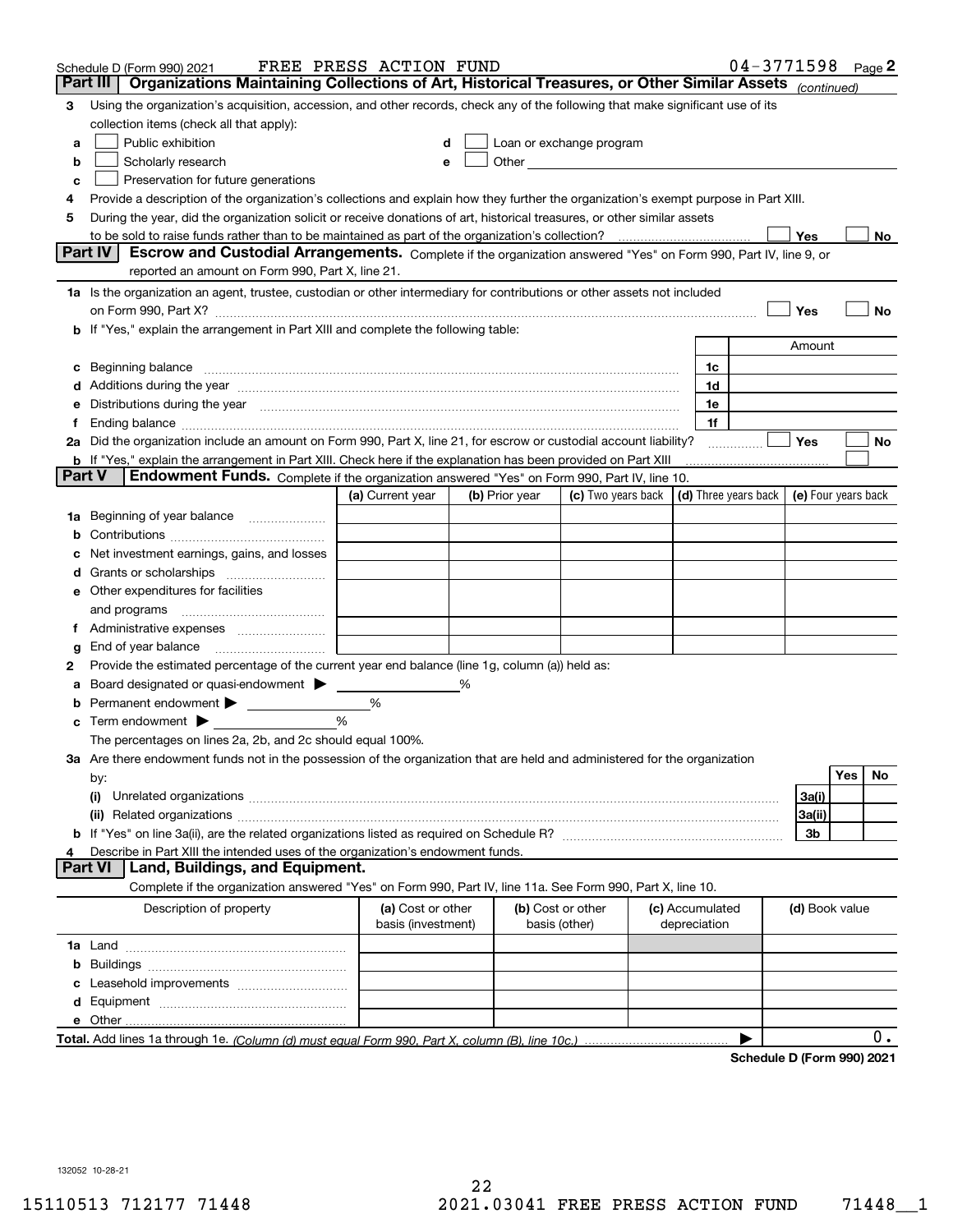| Schedule D (Form 990) 2021                      | FREE PRESS ACTION FUND |  | $04 - 3771598$ | Page |
|-------------------------------------------------|------------------------|--|----------------|------|
| <b>Part VII</b> Investments - Other Securities. |                        |  |                |      |

|                                                                                                                                               |                 | Complete if the organization answered "Yes" on Form 990, Part IV, line 11b. See Form 990, Part X, line 12. |                |
|-----------------------------------------------------------------------------------------------------------------------------------------------|-----------------|------------------------------------------------------------------------------------------------------------|----------------|
| (a) Description of security or category (including name of security)                                                                          | (b) Book value  | (c) Method of valuation: Cost or end-of-year market value                                                  |                |
| (1) Financial derivatives                                                                                                                     |                 |                                                                                                            |                |
| (2) Closely held equity interests                                                                                                             |                 |                                                                                                            |                |
| $(3)$ Other                                                                                                                                   |                 |                                                                                                            |                |
| (A)                                                                                                                                           |                 |                                                                                                            |                |
| (B)                                                                                                                                           |                 |                                                                                                            |                |
| (C)                                                                                                                                           |                 |                                                                                                            |                |
| (D)                                                                                                                                           |                 |                                                                                                            |                |
| (E)                                                                                                                                           |                 |                                                                                                            |                |
| (F)                                                                                                                                           |                 |                                                                                                            |                |
| (G)                                                                                                                                           |                 |                                                                                                            |                |
| (H)                                                                                                                                           |                 |                                                                                                            |                |
| Total. (Col. (b) must equal Form 990, Part X, col. (B) line 12.)                                                                              |                 |                                                                                                            |                |
| Part VIII Investments - Program Related.                                                                                                      |                 |                                                                                                            |                |
| Complete if the organization answered "Yes" on Form 990, Part IV, line 11c. See Form 990, Part X, line 13.                                    |                 |                                                                                                            |                |
| (a) Description of investment                                                                                                                 | (b) Book value  | (c) Method of valuation: Cost or end-of-year market value                                                  |                |
| (1)                                                                                                                                           |                 |                                                                                                            |                |
| (2)                                                                                                                                           |                 |                                                                                                            |                |
| (3)                                                                                                                                           |                 |                                                                                                            |                |
| (4)                                                                                                                                           |                 |                                                                                                            |                |
| (5)                                                                                                                                           |                 |                                                                                                            |                |
| (6)                                                                                                                                           |                 |                                                                                                            |                |
| (7)                                                                                                                                           |                 |                                                                                                            |                |
| (8)                                                                                                                                           |                 |                                                                                                            |                |
| (9)                                                                                                                                           |                 |                                                                                                            |                |
| <b>Other Assets.</b><br>Part IX<br>Complete if the organization answered "Yes" on Form 990, Part IV, line 11d. See Form 990, Part X, line 15. | (a) Description |                                                                                                            | (b) Book value |
| ADVANCE TO RELATED ORGANIZATION<br>(1)                                                                                                        |                 |                                                                                                            | 125,000.       |
| (2)                                                                                                                                           |                 |                                                                                                            |                |
| (3)                                                                                                                                           |                 |                                                                                                            |                |
|                                                                                                                                               |                 |                                                                                                            |                |
|                                                                                                                                               |                 |                                                                                                            |                |
| (4)                                                                                                                                           |                 |                                                                                                            |                |
| (5)                                                                                                                                           |                 |                                                                                                            |                |
| (6)                                                                                                                                           |                 |                                                                                                            |                |
| (7)                                                                                                                                           |                 |                                                                                                            |                |
| (8)                                                                                                                                           |                 |                                                                                                            |                |
| (9)<br><b>Other Liabilities.</b>                                                                                                              |                 |                                                                                                            | 125,000.       |
| Complete if the organization answered "Yes" on Form 990, Part IV, line 11e or 11f. See Form 990, Part X, line 25.                             |                 |                                                                                                            |                |
| (a) Description of liability                                                                                                                  |                 |                                                                                                            | (b) Book value |
| (1)<br>Federal income taxes                                                                                                                   |                 |                                                                                                            |                |
| (2)                                                                                                                                           |                 |                                                                                                            |                |
| (3)                                                                                                                                           |                 |                                                                                                            |                |
| (4)                                                                                                                                           |                 |                                                                                                            |                |
| (5)                                                                                                                                           |                 |                                                                                                            |                |
| (6)                                                                                                                                           |                 |                                                                                                            |                |
|                                                                                                                                               |                 |                                                                                                            |                |
| Total. (Column (b) must equal Form 990, Part X, col. (B) line 15.)<br>Part X<br>1.<br>(7)                                                     |                 |                                                                                                            |                |
| (8)<br>(9)                                                                                                                                    |                 |                                                                                                            |                |

**2.** Liability for uncertain tax positions. In Part XIII, provide the text of the footnote to the organization's financial statements that reports the

organization's liability for uncertain tax positions under FASB ASC 740. Check here if the text of the footnote has been provided in Part XIII

**Schedule D (Form 990) 2021**

 $\boxed{\text{X}}$ 

132053 10-28-21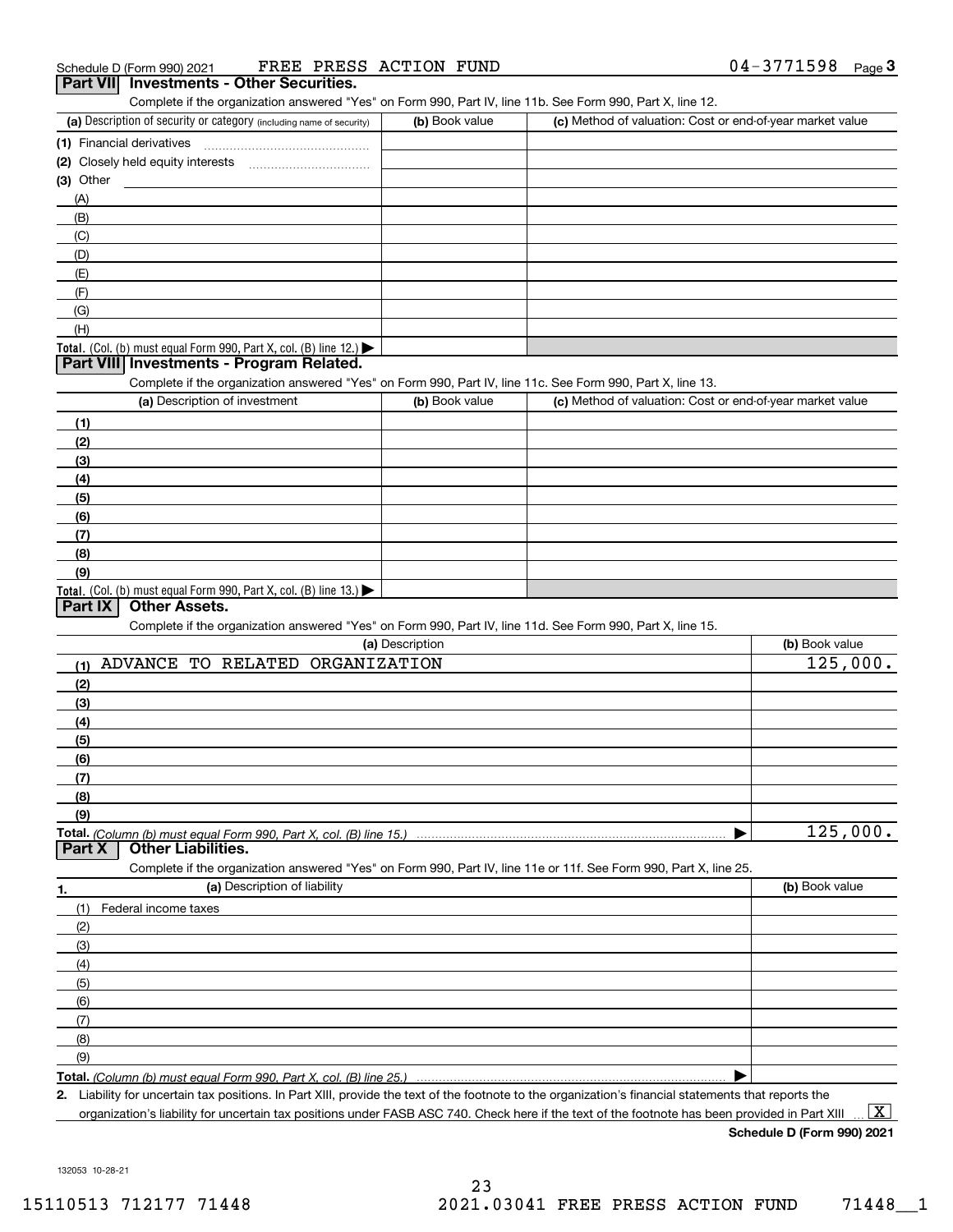|              | FREE PRESS ACTION FUND<br>Schedule D (Form 990) 2021                                                                |                | $04 - 3771598$ Page 4 |                         |
|--------------|---------------------------------------------------------------------------------------------------------------------|----------------|-----------------------|-------------------------|
|              | Reconciliation of Revenue per Audited Financial Statements With Revenue per Return.<br><b>Part XI</b>               |                |                       |                         |
|              | Complete if the organization answered "Yes" on Form 990, Part IV, line 12a.                                         |                |                       |                         |
| 1            | Total revenue, gains, and other support per audited financial statements                                            | $\mathbf{1}$   | 847,721.              |                         |
| $\mathbf{2}$ | Amounts included on line 1 but not on Form 990, Part VIII, line 12:                                                 |                |                       |                         |
| a            | Net unrealized gains (losses) on investments [11] matter contracts and the unrealized gains (losses) on investments |                |                       |                         |
| b            |                                                                                                                     | 2 <sub>b</sub> |                       |                         |
| c            |                                                                                                                     | 2c             |                       |                         |
| d            | Other (Describe in Part XIII.)                                                                                      | 2d             |                       |                         |
| e            | Add lines 2a through 2d                                                                                             |                | 2e                    |                         |
| 3            |                                                                                                                     |                | 3                     | 847,721                 |
|              | Amounts included on Form 990, Part VIII, line 12, but not on line 1:                                                |                |                       |                         |
| a            |                                                                                                                     | 4a             |                       |                         |
|              | <b>b</b> Other (Describe in Part XIII.)                                                                             | 4b             |                       |                         |
|              | Add lines 4a and 4b                                                                                                 |                | 4с                    |                         |
| 5            |                                                                                                                     | 5              | 847,721               |                         |
|              | Part XII   Reconciliation of Expenses per Audited Financial Statements With Expenses per Return.                    |                |                       |                         |
|              | Complete if the organization answered "Yes" on Form 990, Part IV, line 12a.                                         |                |                       |                         |
| 1.           |                                                                                                                     |                | $\mathbf{1}$          | 824,619.                |
| 2            | Amounts included on line 1 but not on Form 990, Part IX, line 25:                                                   |                |                       |                         |
| a            |                                                                                                                     | 2a             |                       |                         |
| b            |                                                                                                                     | 2 <sub>b</sub> |                       |                         |
| c            |                                                                                                                     | 2c             |                       |                         |
|              |                                                                                                                     | 2d             |                       |                         |
|              |                                                                                                                     |                | 2e                    |                         |
| 3            |                                                                                                                     |                | 3                     | 824,619.                |
| 4            | Amounts included on Form 990, Part IX, line 25, but not on line 1:                                                  |                |                       |                         |
| a            |                                                                                                                     | 4a             |                       |                         |
| b            |                                                                                                                     | 4b             |                       |                         |
|              | Add lines 4a and 4b                                                                                                 |                | 4c                    |                         |
|              |                                                                                                                     |                | 5                     | $\overline{824}$ , 619. |
|              | Part XIII Supplemental Information.                                                                                 |                |                       |                         |

Provide the descriptions required for Part II, lines 3, 5, and 9; Part III, lines 1a and 4; Part IV, lines 1b and 2b; Part V, line 4; Part X, line 2; Part XI, lines 2d and 4b; and Part XII, lines 2d and 4b. Also complete this part to provide any additional information.

#### PART X, LINE 2:

| THE ORGANIZATION ACCOUNTS FOR INCOME TAXES IN ACCORDANCE WITH THE           |
|-----------------------------------------------------------------------------|
| ACCOUNTING STANDARDS CODIFICATION (ASC) TOPIC INCOME TAXES.<br>THESE        |
| PROVISIONS PROVIDE CONSISTENT GUIDANCE FOR THE ACCOUNTING FOR UNCERTAINTY   |
| IN INCOME TAXES RECOGNIZED IN AN ENTITY'S FINANCIAL STATEMENTS AND          |
| PRESCRIBE A THRESHOLD OF "MORE LIKELY THAN NOT" FOR RECOGNITION AND         |
| DERECOGNITION OF TAX POSITIONS TAKEN OR EXPECTED TO BE TAKEN IN A TAX       |
| RETURN.<br>THE ORGANIZATION PERFORMED AN EVALUATION OF UNCERTAIN TAX        |
| POSITIONS FOR THE YEARS ENDED DECEMBER 31, 2021 AND 2020, AND DETERMINED    |
| THAT THERE WERE NO MATTERS THAT WOULD REQUIRE RECOGNITION IN THE FINANCIAL  |
| STATEMENTS OR THAT MAY HAVE AN EFFECT ON ITS TAX-EXEMPT STATUS.<br>AS OF    |
| DECEMBER 31, 2021, THE STATUTE OF LIMITATIONS FOR TAX YEARS 2018<br>THROUGH |
| Schedule D (Form 990) 2021<br>132054 10-28-21<br>24                         |
| 15110513 712177 71448<br>2021.03041 FREE PRESS ACTION FUND<br>71448 1       |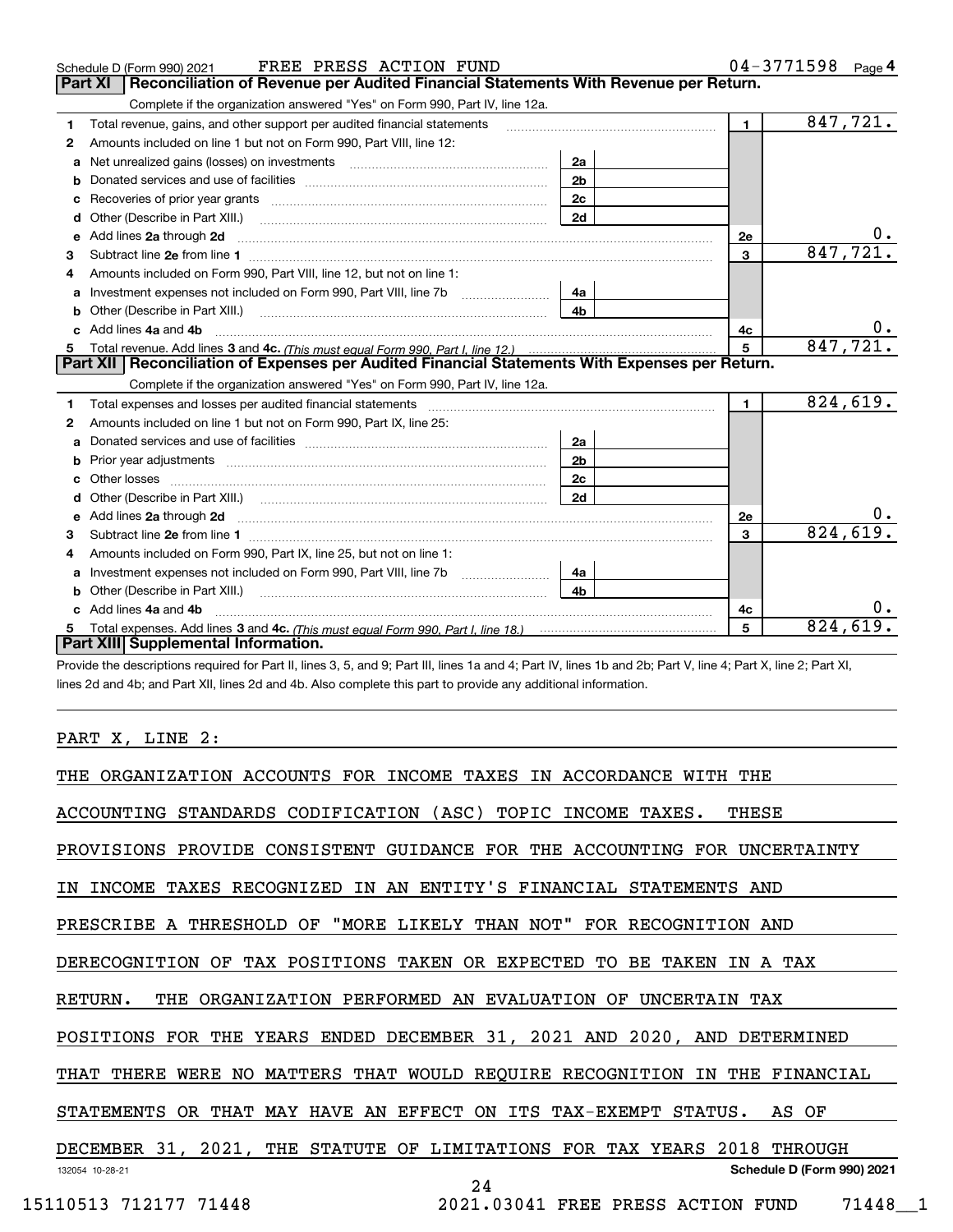| Schedule D (Form 990) 2021 FREE PRESS ACTION FUND<br><b>Part XIII Supplemental Information</b> (continued) | $04 - 3771598$ Page 5      |
|------------------------------------------------------------------------------------------------------------|----------------------------|
| 2020 REMAINS OPEN WITH THE U.S. FEDERAL JURISDICTION AND THE STATE OF                                      |                            |
| MASSACHUSETTS. IT IS THE ORGANIZATION'S POLICY TO RECOGNIZE INTEREST                                       |                            |
| AND/OR PENALTIES RELATED TO UNCERTAIN TAX POSITIONS, IF ANY, IN UNRELATED                                  |                            |
| BUSINESS INCOME TAX EXPENSE.                                                                               |                            |
|                                                                                                            |                            |
|                                                                                                            |                            |
|                                                                                                            |                            |
|                                                                                                            |                            |
|                                                                                                            |                            |
|                                                                                                            |                            |
|                                                                                                            |                            |
|                                                                                                            |                            |
|                                                                                                            |                            |
|                                                                                                            |                            |
|                                                                                                            |                            |
|                                                                                                            |                            |
|                                                                                                            |                            |
|                                                                                                            |                            |
|                                                                                                            |                            |
|                                                                                                            |                            |
|                                                                                                            |                            |
|                                                                                                            |                            |
|                                                                                                            |                            |
|                                                                                                            |                            |
|                                                                                                            |                            |
|                                                                                                            |                            |
|                                                                                                            | Schedule D (Form 990) 2021 |

132055 10-28-21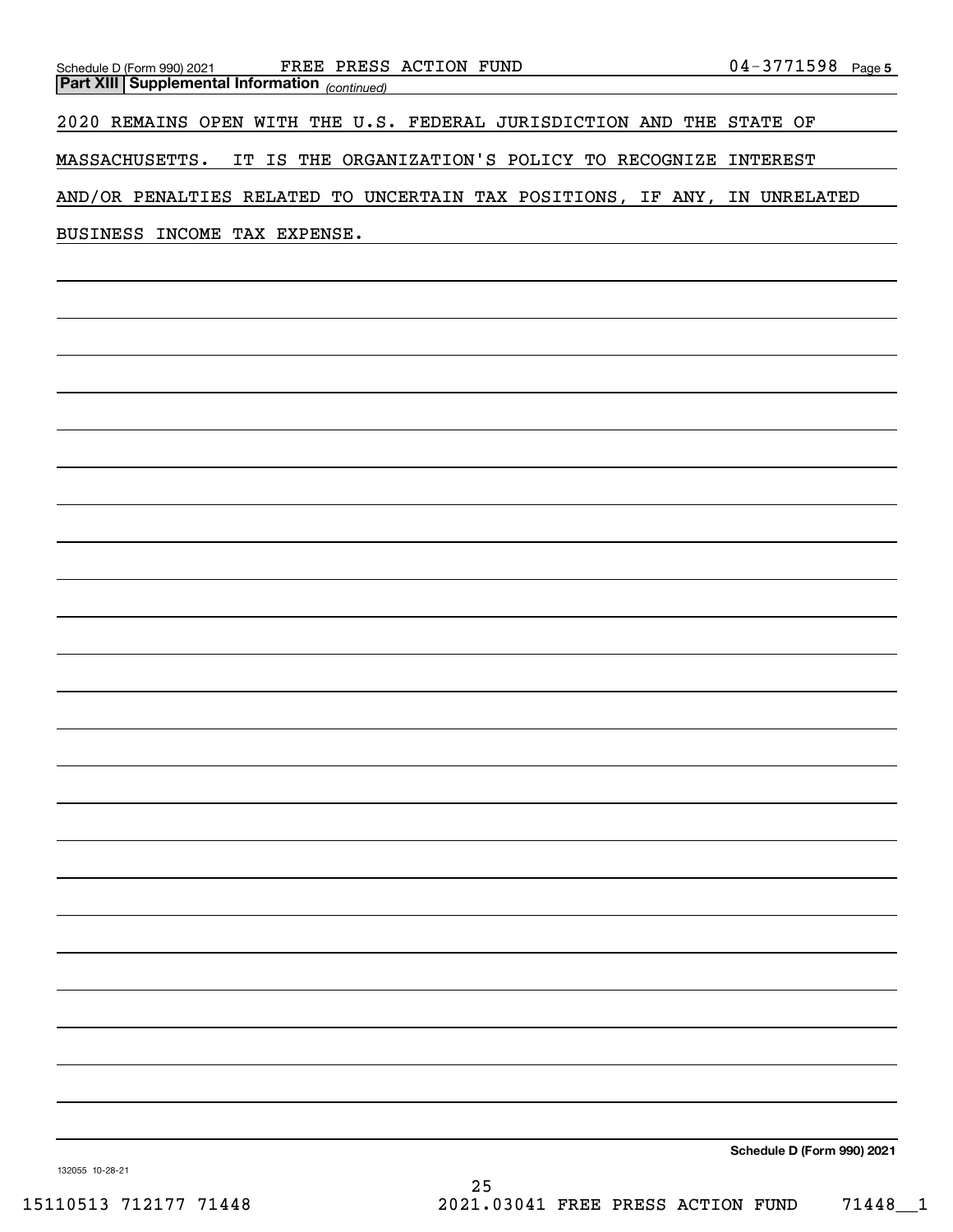| <b>SCHEDULE G</b>                                                                                                                                                                 |                                  | <b>Supplemental Information Regarding Fundraising or Gaming Activities</b>                                                                                                                                                                                                                                                                                                                                                                                                                                                               |                                      |    |                                                                                                              |                                                         |                        | OMB No. 1545-0047                     |  |
|-----------------------------------------------------------------------------------------------------------------------------------------------------------------------------------|----------------------------------|------------------------------------------------------------------------------------------------------------------------------------------------------------------------------------------------------------------------------------------------------------------------------------------------------------------------------------------------------------------------------------------------------------------------------------------------------------------------------------------------------------------------------------------|--------------------------------------|----|--------------------------------------------------------------------------------------------------------------|---------------------------------------------------------|------------------------|---------------------------------------|--|
| (Form 990)<br>Complete if the organization answered "Yes" on Form 990, Part IV, line 17, 18, or 19, or if the<br>organization entered more than \$15,000 on Form 990-EZ, line 6a. |                                  |                                                                                                                                                                                                                                                                                                                                                                                                                                                                                                                                          |                                      |    |                                                                                                              |                                                         |                        | 2021                                  |  |
| Department of the Treasury                                                                                                                                                        |                                  | Attach to Form 990 or Form 990-EZ.                                                                                                                                                                                                                                                                                                                                                                                                                                                                                                       |                                      |    |                                                                                                              |                                                         |                        | <b>Open to Public</b>                 |  |
| Internal Revenue Service                                                                                                                                                          |                                  | Go to www.irs.gov/Form990 for instructions and the latest information.                                                                                                                                                                                                                                                                                                                                                                                                                                                                   |                                      |    |                                                                                                              |                                                         |                        | Inspection                            |  |
| Name of the organization                                                                                                                                                          |                                  |                                                                                                                                                                                                                                                                                                                                                                                                                                                                                                                                          |                                      |    |                                                                                                              |                                                         |                        | <b>Employer identification number</b> |  |
|                                                                                                                                                                                   |                                  | FREE PRESS ACTION FUND                                                                                                                                                                                                                                                                                                                                                                                                                                                                                                                   |                                      |    |                                                                                                              |                                                         | 04-3771598             |                                       |  |
| Part I                                                                                                                                                                            | required to complete this part.  | Fundraising Activities. Complete if the organization answered "Yes" on Form 990, Part IV, line 17. Form 990-EZ filers are not                                                                                                                                                                                                                                                                                                                                                                                                            |                                      |    |                                                                                                              |                                                         |                        |                                       |  |
| $X$   Mail solicitations<br>a<br>b<br>Phone solicitations<br>c<br>$\overline{\mathbf{X}}$ In-person solicitations<br>d<br>compensated at least \$5,000 by the organization.       | Internet and email solicitations | 1 Indicate whether the organization raised funds through any of the following activities. Check all that apply.<br>Special fundraising events<br>g<br>2 a Did the organization have a written or oral agreement with any individual (including officers, directors, trustees, or<br>key employees listed in Form 990, Part VII) or entity in connection with professional fundraising services?<br>b If "Yes," list the 10 highest paid individuals or entities (fundraisers) pursuant to agreements under which the fundraiser is to be |                                      |    | $\mathbf{e}$ $\boxed{\mathbf{X}}$ Solicitation of non-government grants<br>Solicitation of government grants |                                                         | $\boxed{\text{X}}$ Yes | <b>No</b>                             |  |
| (iii) Did<br>fundraiser<br>(i) Name and address of individual<br>(ii) Activity<br>have custody<br>or entity (fundraiser)<br>or control of<br>contributions?                       |                                  |                                                                                                                                                                                                                                                                                                                                                                                                                                                                                                                                          | (iv) Gross receipts<br>from activity |    | (v) Amount paid<br>to (or retained by)<br>fundraiser<br>listed in col. (i)                                   | (vi) Amount paid<br>to (or retained by)<br>organization |                        |                                       |  |
| FRESH EYES DIGITAL - 2821 N.                                                                                                                                                      |                                  |                                                                                                                                                                                                                                                                                                                                                                                                                                                                                                                                          | Yes                                  | No |                                                                                                              |                                                         |                        |                                       |  |
| SPAULDING AVENUE, CHICAGO, IL                                                                                                                                                     |                                  | FUNDRAISING COUNSEL                                                                                                                                                                                                                                                                                                                                                                                                                                                                                                                      |                                      | X  | 0                                                                                                            |                                                         | 86,400.                | $-86,400.$                            |  |
|                                                                                                                                                                                   |                                  |                                                                                                                                                                                                                                                                                                                                                                                                                                                                                                                                          |                                      |    |                                                                                                              |                                                         |                        |                                       |  |
|                                                                                                                                                                                   |                                  |                                                                                                                                                                                                                                                                                                                                                                                                                                                                                                                                          |                                      |    |                                                                                                              |                                                         |                        |                                       |  |
|                                                                                                                                                                                   |                                  |                                                                                                                                                                                                                                                                                                                                                                                                                                                                                                                                          |                                      |    |                                                                                                              |                                                         |                        |                                       |  |
|                                                                                                                                                                                   |                                  |                                                                                                                                                                                                                                                                                                                                                                                                                                                                                                                                          |                                      |    |                                                                                                              |                                                         |                        |                                       |  |
|                                                                                                                                                                                   |                                  |                                                                                                                                                                                                                                                                                                                                                                                                                                                                                                                                          |                                      |    |                                                                                                              |                                                         |                        |                                       |  |
|                                                                                                                                                                                   |                                  |                                                                                                                                                                                                                                                                                                                                                                                                                                                                                                                                          |                                      |    |                                                                                                              |                                                         |                        |                                       |  |
|                                                                                                                                                                                   |                                  |                                                                                                                                                                                                                                                                                                                                                                                                                                                                                                                                          |                                      |    |                                                                                                              |                                                         |                        |                                       |  |
|                                                                                                                                                                                   |                                  |                                                                                                                                                                                                                                                                                                                                                                                                                                                                                                                                          |                                      |    |                                                                                                              |                                                         |                        |                                       |  |
|                                                                                                                                                                                   |                                  |                                                                                                                                                                                                                                                                                                                                                                                                                                                                                                                                          |                                      |    |                                                                                                              |                                                         |                        |                                       |  |
|                                                                                                                                                                                   |                                  |                                                                                                                                                                                                                                                                                                                                                                                                                                                                                                                                          |                                      |    |                                                                                                              |                                                         |                        |                                       |  |
| Total                                                                                                                                                                             |                                  |                                                                                                                                                                                                                                                                                                                                                                                                                                                                                                                                          |                                      |    |                                                                                                              |                                                         | 86,400.                | $-86,400.$                            |  |
| or licensing.                                                                                                                                                                     |                                  | 3 List all states in which the organization is registered or licensed to solicit contributions or has been notified it is exempt from registration<br>או והע זה מה שם האו הוא הוא היו עם את היה לא ידי הוא היה שם היה מה שם של היה שה זה                                                                                                                                                                                                                                                                                                 |                                      |    |                                                                                                              |                                                         |                        |                                       |  |

AL,AK,AZ,AR,CA,CO,CT,DE,FL,GA,HI,ID,IL,IN,IA,KS,KY,LA,ME,MD,MA,MI,MN,MS,MO MT, NE, NV, NH, NJ, NM, NY, NC, ND, OH, OK, OR, PA, RI, SC, SD, TN, TX, UT, VT, VA, WA, WV, WI, WY

LHA For Paperwork Reduction Act Notice, see the Instructions for Form 990 or 990-EZ. Schedule G (Form 990) 2021 SEE PART IV FOR CONTINUATIONS

132081 10-21-21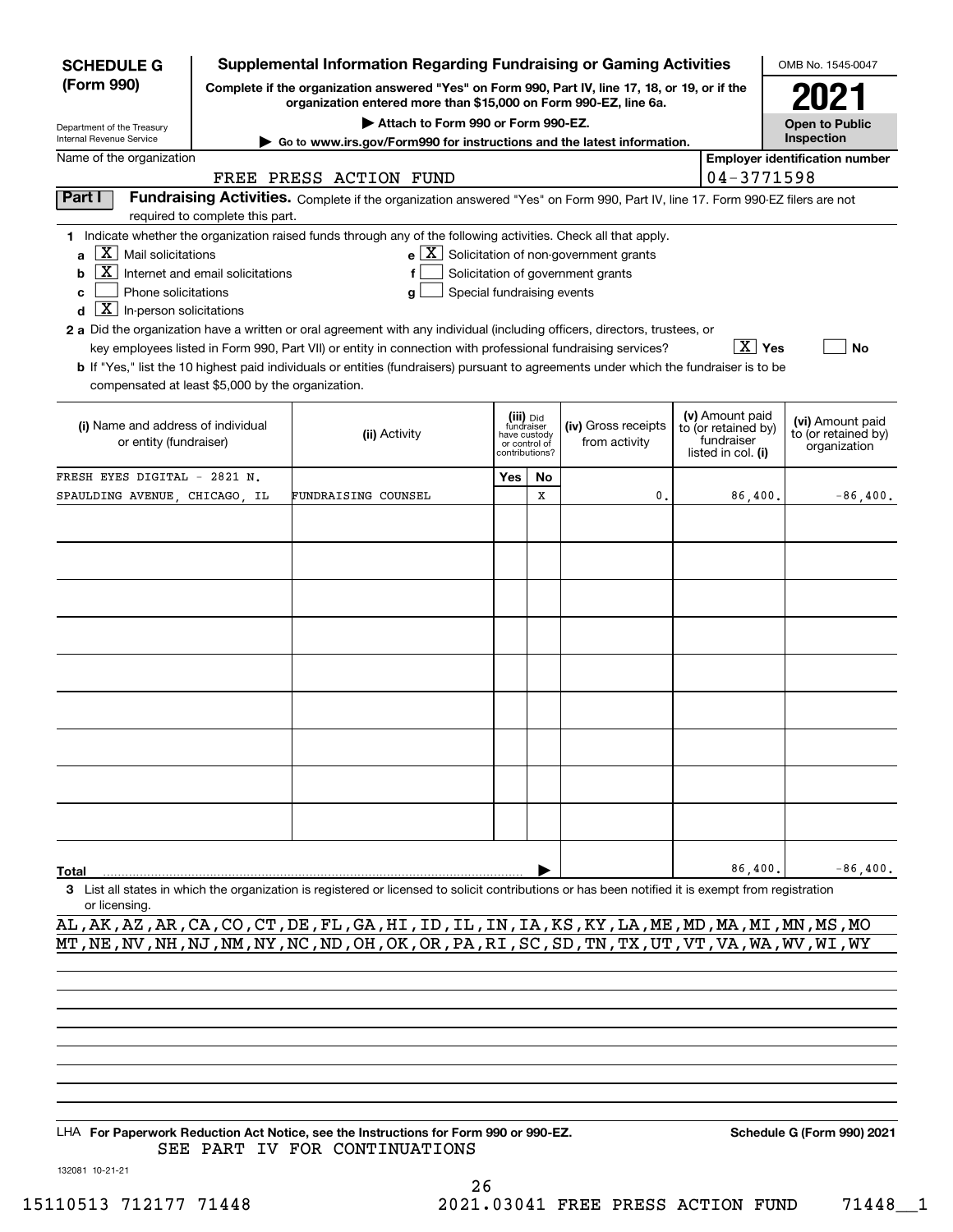Schedule G (Form 990) 2021 **FREE PRESS ACTION FUND** 0 4-3 7 7 1 5 9 8 Page

**Part II** | Fundraising Events. Complete if the organization answered "Yes" on Form 990, Part IV, line 18, or reported more than \$15,000

|                 |                | of fundraising event contributions and gross income on Form 990-EZ, lines 1 and 6b. List events with gross receipts greater than \$5,000. |              |                         |                  |                                           |
|-----------------|----------------|-------------------------------------------------------------------------------------------------------------------------------------------|--------------|-------------------------|------------------|-------------------------------------------|
|                 |                |                                                                                                                                           | (a) Event #1 | $(b)$ Event #2          | (c) Other events | (d) Total events<br>(add col. (a) through |
|                 |                |                                                                                                                                           | (event type) | (event type)            | (total number)   | col. (c)                                  |
|                 |                |                                                                                                                                           |              |                         |                  |                                           |
| Revenue         | 1              |                                                                                                                                           |              |                         |                  |                                           |
|                 |                |                                                                                                                                           |              |                         |                  |                                           |
|                 | 3              | Gross income (line 1 minus line 2)                                                                                                        |              |                         |                  |                                           |
|                 |                |                                                                                                                                           |              |                         |                  |                                           |
|                 | 5              |                                                                                                                                           |              |                         |                  |                                           |
|                 | 6              |                                                                                                                                           |              |                         |                  |                                           |
| Direct Expenses | 7              |                                                                                                                                           |              |                         |                  |                                           |
|                 | 8              |                                                                                                                                           |              |                         |                  |                                           |
|                 | 9              |                                                                                                                                           |              |                         |                  |                                           |
|                 | 10             | Direct expense summary. Add lines 4 through 9 in column (d) matures and the content of the summan content of the                          |              |                         | ▶                |                                           |
|                 | 11<br>Part III | Gaming. Complete if the organization answered "Yes" on Form 990, Part IV, line 19, or reported more than                                  |              |                         |                  |                                           |
|                 |                | \$15,000 on Form 990-EZ, line 6a.                                                                                                         |              |                         |                  |                                           |
|                 |                |                                                                                                                                           |              | (b) Pull tabs/instant   |                  | (d) Total gaming (add                     |
| Revenue         |                |                                                                                                                                           | (a) Bingo    | bingo/progressive bingo | (c) Other gaming | col. (a) through col. (c))                |
|                 |                |                                                                                                                                           |              |                         |                  |                                           |
|                 |                |                                                                                                                                           |              |                         |                  |                                           |
|                 | 2              |                                                                                                                                           |              |                         |                  |                                           |
| Direct Expenses | 3              |                                                                                                                                           |              |                         |                  |                                           |
|                 | 4              |                                                                                                                                           |              |                         |                  |                                           |
|                 |                |                                                                                                                                           |              |                         |                  |                                           |
|                 |                |                                                                                                                                           | Yes<br>%     | <b>Yes</b><br>$\%$      | <b>Yes</b><br>%  |                                           |
|                 |                | 6 Volunteer labor                                                                                                                         | No           | No                      | No               |                                           |
|                 | 7              | Direct expense summary. Add lines 2 through 5 in column (d)                                                                               |              |                         | ▶                |                                           |
|                 | 8              |                                                                                                                                           |              |                         |                  |                                           |
|                 |                | <b>9</b> Enter the state(s) in which the organization conducts gaming activities:                                                         |              |                         |                  |                                           |
|                 |                |                                                                                                                                           |              |                         |                  | Yes<br><b>No</b>                          |
|                 |                |                                                                                                                                           |              |                         |                  |                                           |
|                 |                |                                                                                                                                           |              |                         |                  |                                           |
|                 |                |                                                                                                                                           |              |                         |                  | Yes<br>No                                 |
|                 |                |                                                                                                                                           |              |                         |                  |                                           |
|                 |                |                                                                                                                                           |              |                         |                  |                                           |
|                 |                | 132082 10-21-21                                                                                                                           |              |                         |                  | Schedule G (Form 990) 2021                |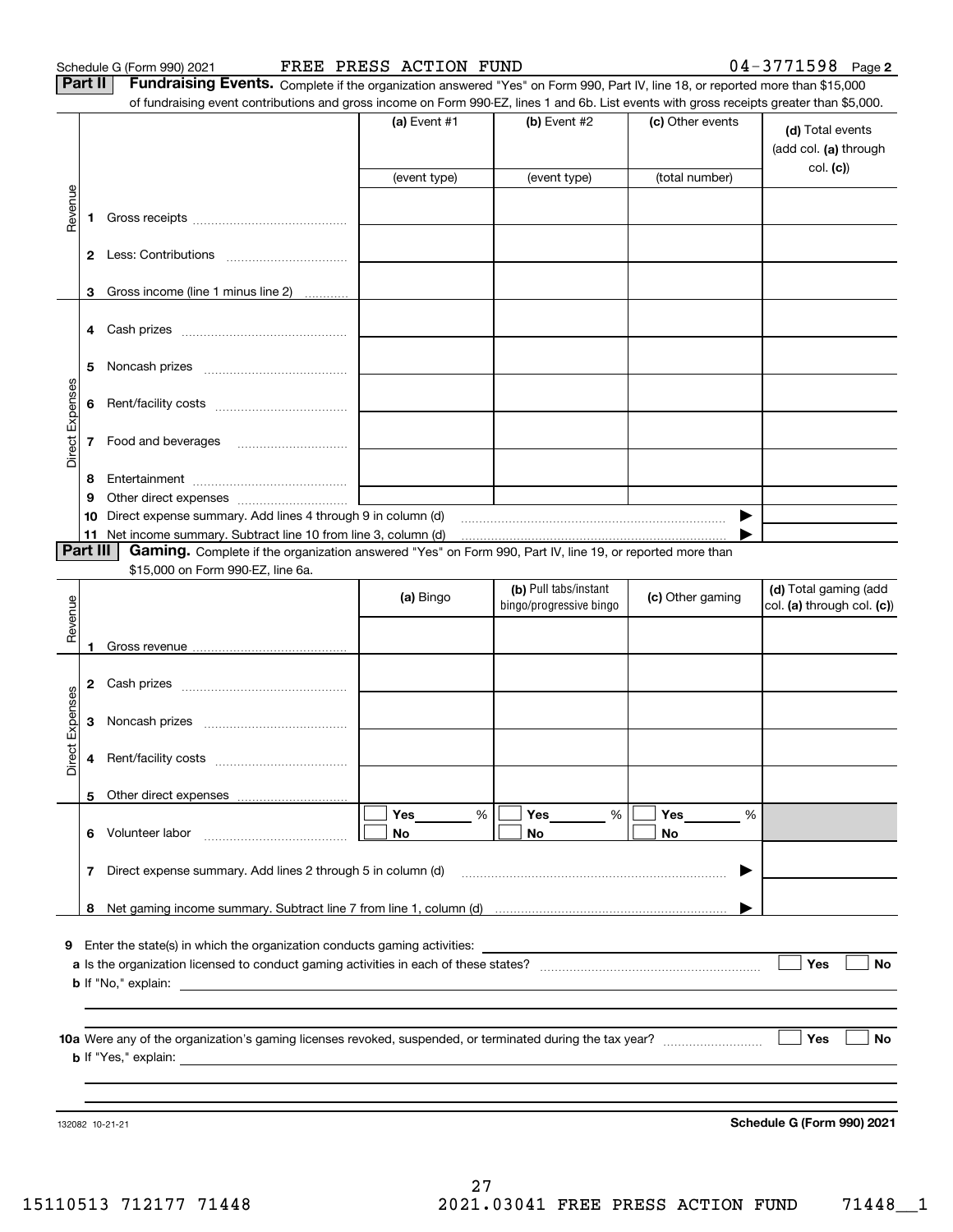|       | Schedule G (Form 990) 2021                                                                                                   |          | FREE PRESS ACTION FUND                                                                                                                                                                                                                    | $04 - 3771598$<br>Page 3   |
|-------|------------------------------------------------------------------------------------------------------------------------------|----------|-------------------------------------------------------------------------------------------------------------------------------------------------------------------------------------------------------------------------------------------|----------------------------|
|       |                                                                                                                              |          |                                                                                                                                                                                                                                           | Yes<br>No                  |
|       |                                                                                                                              |          | 12 Is the organization a grantor, beneficiary or trustee of a trust, or a member of a partnership or other entity formed                                                                                                                  |                            |
|       |                                                                                                                              |          |                                                                                                                                                                                                                                           | Yes<br>No                  |
|       | <b>13</b> Indicate the percentage of gaming activity conducted in:                                                           |          |                                                                                                                                                                                                                                           |                            |
|       |                                                                                                                              |          |                                                                                                                                                                                                                                           | 13a<br>%                   |
|       |                                                                                                                              |          | <b>b</b> An outside facility <i>www.communically.communically.communically.communically.communically.communically.communically.communically.communically.communically.communically.communically.communically.communically.communicall</i> | 13 <sub>b</sub><br>$\%$    |
|       |                                                                                                                              |          | 14 Enter the name and address of the person who prepares the organization's gaming/special events books and records:                                                                                                                      |                            |
|       |                                                                                                                              |          |                                                                                                                                                                                                                                           |                            |
|       |                                                                                                                              |          | Name $\triangleright$ $\underbrace{\qquad \qquad }$                                                                                                                                                                                       |                            |
|       |                                                                                                                              |          |                                                                                                                                                                                                                                           |                            |
|       |                                                                                                                              |          |                                                                                                                                                                                                                                           |                            |
|       |                                                                                                                              |          |                                                                                                                                                                                                                                           |                            |
|       |                                                                                                                              |          | 15a Does the organization have a contract with a third party from whom the organization receives gaming revenue?                                                                                                                          | Yes<br><b>No</b>           |
|       |                                                                                                                              |          |                                                                                                                                                                                                                                           |                            |
|       |                                                                                                                              |          |                                                                                                                                                                                                                                           |                            |
|       | of gaming revenue retained by the third party $\triangleright$ \$ $\_\_\_\_\_\_\_\_\_\_\_\_\_\_\_\_\_\_\_\_\_\_\_\_\_\_\_\_$ |          |                                                                                                                                                                                                                                           |                            |
|       | c If "Yes," enter name and address of the third party:                                                                       |          |                                                                                                                                                                                                                                           |                            |
|       |                                                                                                                              |          |                                                                                                                                                                                                                                           |                            |
|       |                                                                                                                              |          | Name $\blacktriangleright$ $\blacksquare$                                                                                                                                                                                                 |                            |
|       |                                                                                                                              |          |                                                                                                                                                                                                                                           |                            |
|       |                                                                                                                              |          |                                                                                                                                                                                                                                           |                            |
|       |                                                                                                                              |          |                                                                                                                                                                                                                                           |                            |
|       | 16 Gaming manager information:                                                                                               |          |                                                                                                                                                                                                                                           |                            |
|       |                                                                                                                              |          |                                                                                                                                                                                                                                           |                            |
|       |                                                                                                                              |          | Name $\triangleright$ $\square$                                                                                                                                                                                                           |                            |
|       |                                                                                                                              |          |                                                                                                                                                                                                                                           |                            |
|       | Gaming manager compensation > \$                                                                                             |          |                                                                                                                                                                                                                                           |                            |
|       |                                                                                                                              |          |                                                                                                                                                                                                                                           |                            |
|       |                                                                                                                              |          |                                                                                                                                                                                                                                           |                            |
|       |                                                                                                                              |          |                                                                                                                                                                                                                                           |                            |
|       |                                                                                                                              |          |                                                                                                                                                                                                                                           |                            |
|       |                                                                                                                              |          |                                                                                                                                                                                                                                           |                            |
|       | Director/officer                                                                                                             | Employee | Independent contractor                                                                                                                                                                                                                    |                            |
|       |                                                                                                                              |          |                                                                                                                                                                                                                                           |                            |
|       | <b>17</b> Mandatory distributions:                                                                                           |          |                                                                                                                                                                                                                                           |                            |
|       |                                                                                                                              |          | a Is the organization required under state law to make charitable distributions from the gaming proceeds to                                                                                                                               |                            |
|       |                                                                                                                              |          | retain the state gaming license? $\Box$ No                                                                                                                                                                                                |                            |
|       |                                                                                                                              |          | <b>b</b> Enter the amount of distributions required under state law to be distributed to other exempt organizations or spent in the                                                                                                       |                            |
|       | organization's own exempt activities during the tax year $\triangleright$ \$                                                 |          |                                                                                                                                                                                                                                           |                            |
|       | Part IV                                                                                                                      |          | Supplemental Information. Provide the explanations required by Part I, line 2b, columns (iii) and (v); and Part III, lines 9, 9b, 10b,                                                                                                    |                            |
|       |                                                                                                                              |          | 15b, 15c, 16, and 17b, as applicable. Also provide any additional information. See instructions.                                                                                                                                          |                            |
|       |                                                                                                                              |          |                                                                                                                                                                                                                                           |                            |
|       |                                                                                                                              |          | SCHEDULE G, PART I, LINE 2B, LIST OF TEN HIGHEST PAID FUNDRAISERS:                                                                                                                                                                        |                            |
|       |                                                                                                                              |          |                                                                                                                                                                                                                                           |                            |
|       |                                                                                                                              |          |                                                                                                                                                                                                                                           |                            |
| ( I ) | NAME OF FUNDRAISER: FRESH EYES DIGITAL                                                                                       |          |                                                                                                                                                                                                                                           |                            |
|       |                                                                                                                              |          |                                                                                                                                                                                                                                           |                            |
| ( I ) |                                                                                                                              |          | ADDRESS OF FUNDRAISER: 2821 N. SPAULDING AVENUE, CHICAGO, IL                                                                                                                                                                              | 60618                      |
|       |                                                                                                                              |          |                                                                                                                                                                                                                                           |                            |
|       |                                                                                                                              |          |                                                                                                                                                                                                                                           |                            |
|       |                                                                                                                              |          |                                                                                                                                                                                                                                           |                            |
|       |                                                                                                                              |          |                                                                                                                                                                                                                                           |                            |
|       |                                                                                                                              |          |                                                                                                                                                                                                                                           |                            |
|       |                                                                                                                              |          |                                                                                                                                                                                                                                           |                            |
|       |                                                                                                                              |          |                                                                                                                                                                                                                                           |                            |
|       |                                                                                                                              |          |                                                                                                                                                                                                                                           |                            |
|       |                                                                                                                              |          |                                                                                                                                                                                                                                           |                            |
|       |                                                                                                                              |          |                                                                                                                                                                                                                                           | Schodule C (Form 000) 2024 |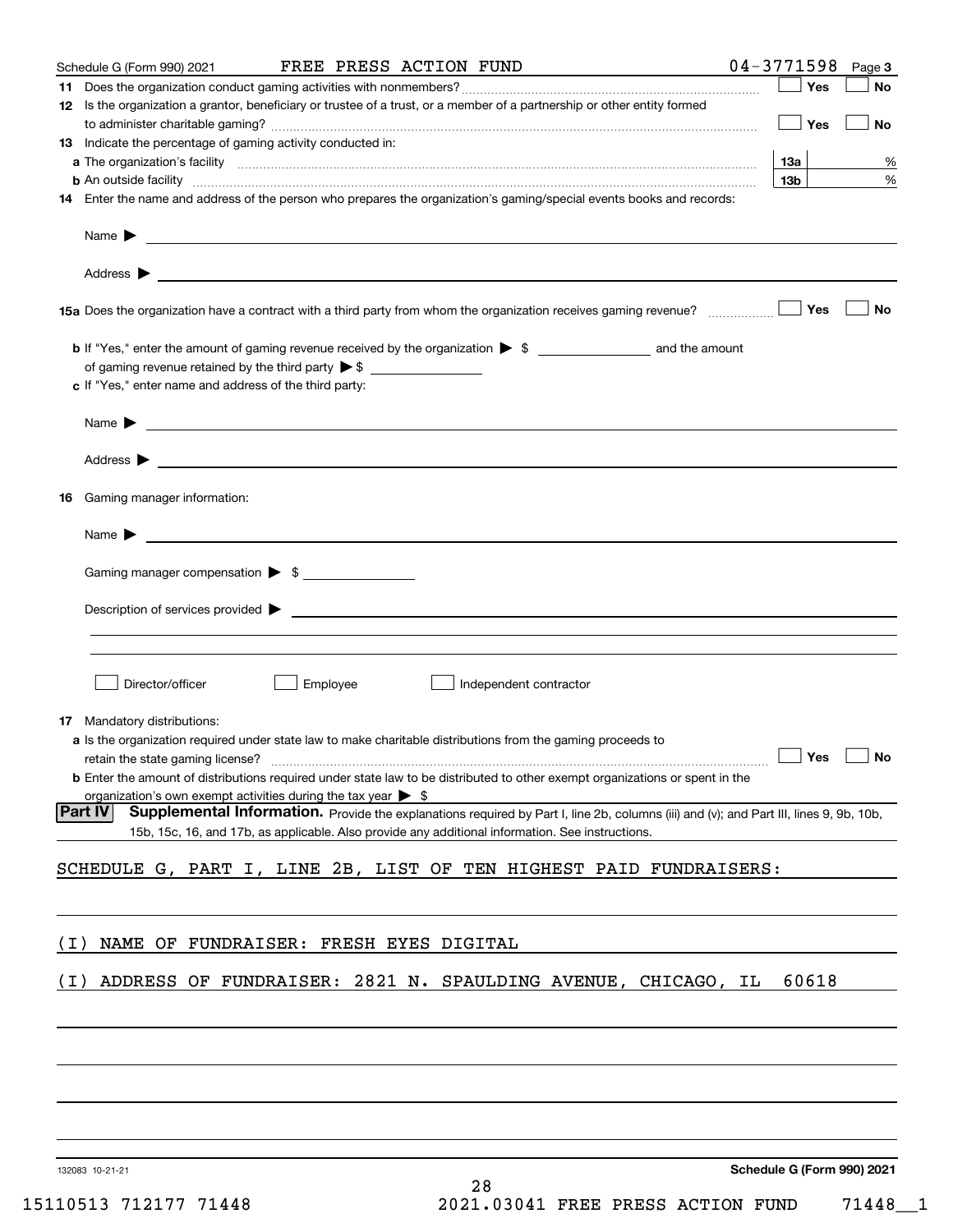|                 | <b>Part IV   Supplemental Information</b> (continued) |  |
|-----------------|-------------------------------------------------------|--|
|                 |                                                       |  |
|                 |                                                       |  |
|                 |                                                       |  |
|                 |                                                       |  |
|                 |                                                       |  |
|                 |                                                       |  |
|                 |                                                       |  |
|                 |                                                       |  |
|                 |                                                       |  |
|                 |                                                       |  |
|                 |                                                       |  |
|                 |                                                       |  |
|                 |                                                       |  |
|                 |                                                       |  |
|                 |                                                       |  |
|                 |                                                       |  |
|                 |                                                       |  |
|                 |                                                       |  |
|                 |                                                       |  |
|                 |                                                       |  |
|                 |                                                       |  |
|                 |                                                       |  |
|                 |                                                       |  |
|                 |                                                       |  |
|                 |                                                       |  |
|                 |                                                       |  |
|                 |                                                       |  |
|                 |                                                       |  |
| 132084 11-18-21 | Schedule G (Form 990)                                 |  |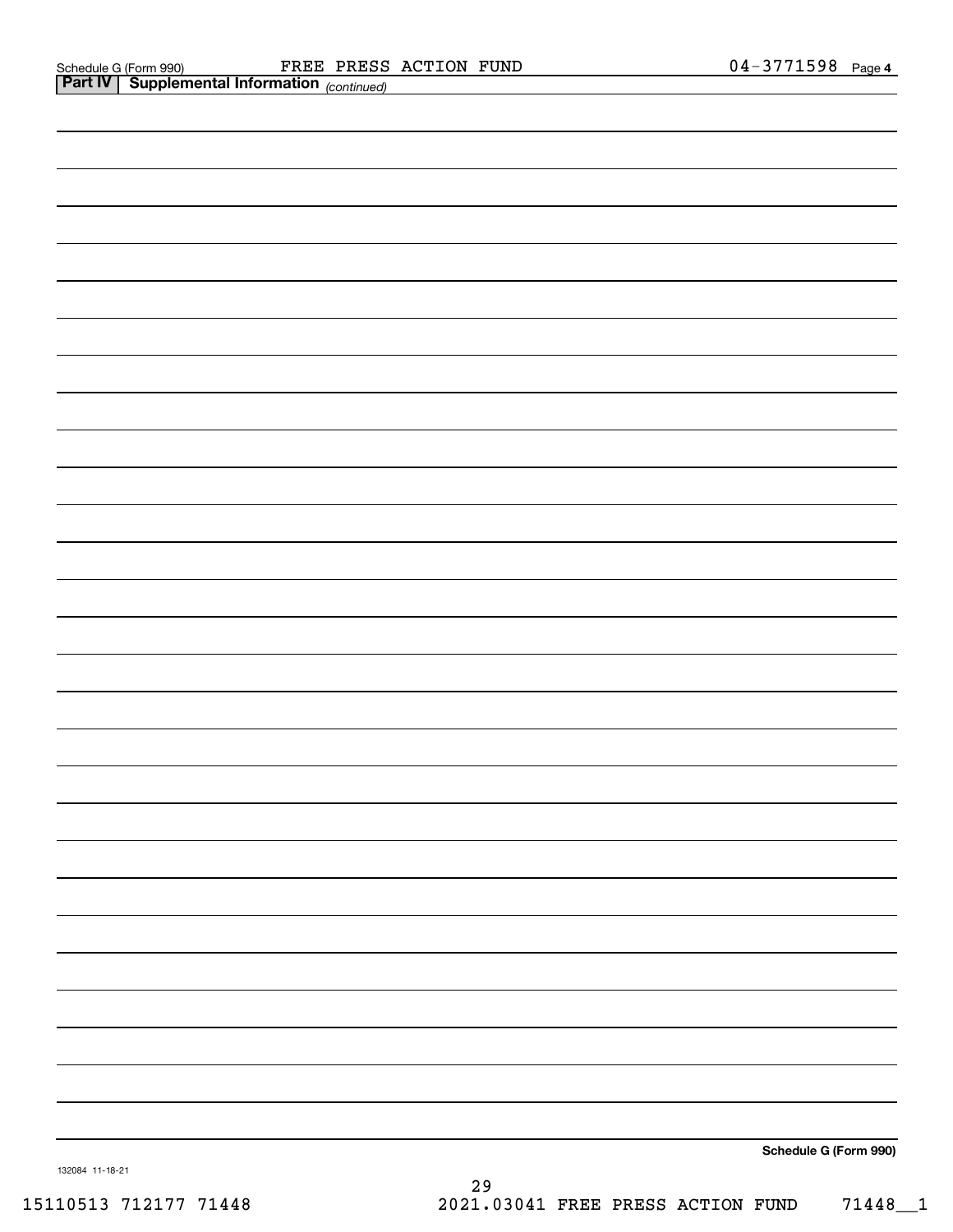| <b>SCHEDULE J</b><br>(Form 990) |                                                                                                             | <b>Compensation Information</b><br>For certain Officers, Directors, Trustees, Key Employees, and Highest               |                                       | OMB No. 1545-0047          |     |             |  |  |
|---------------------------------|-------------------------------------------------------------------------------------------------------------|------------------------------------------------------------------------------------------------------------------------|---------------------------------------|----------------------------|-----|-------------|--|--|
|                                 |                                                                                                             | <b>Compensated Employees</b>                                                                                           |                                       | 2021                       |     |             |  |  |
|                                 |                                                                                                             | Complete if the organization answered "Yes" on Form 990, Part IV, line 23.                                             |                                       | <b>Open to Public</b>      |     |             |  |  |
|                                 | Department of the Treasury<br>Internal Revenue Service                                                      | Attach to Form 990.<br>$\blacktriangleright$ Go to www.irs.gov/Form990 for instructions and the latest information.    |                                       | Inspection                 |     |             |  |  |
|                                 | Name of the organization                                                                                    |                                                                                                                        | <b>Employer identification number</b> |                            |     |             |  |  |
|                                 |                                                                                                             | FREE PRESS ACTION FUND                                                                                                 |                                       | $04 - 3771598$             |     |             |  |  |
| Part I                          |                                                                                                             | <b>Questions Regarding Compensation</b>                                                                                |                                       |                            |     |             |  |  |
|                                 |                                                                                                             |                                                                                                                        |                                       |                            | Yes | No          |  |  |
|                                 |                                                                                                             | Check the appropriate box(es) if the organization provided any of the following to or for a person listed on Form 990, |                                       |                            |     |             |  |  |
|                                 |                                                                                                             | Part VII, Section A, line 1a. Complete Part III to provide any relevant information regarding these items.             |                                       |                            |     |             |  |  |
|                                 | First-class or charter travel                                                                               | Housing allowance or residence for personal use                                                                        |                                       |                            |     |             |  |  |
|                                 | Travel for companions                                                                                       | Payments for business use of personal residence                                                                        |                                       |                            |     |             |  |  |
|                                 |                                                                                                             | Tax indemnification and gross-up payments<br>Health or social club dues or initiation fees                             |                                       |                            |     |             |  |  |
|                                 |                                                                                                             | Discretionary spending account<br>Personal services (such as maid, chauffeur, chef)                                    |                                       |                            |     |             |  |  |
|                                 |                                                                                                             |                                                                                                                        |                                       |                            |     |             |  |  |
|                                 |                                                                                                             | <b>b</b> If any of the boxes on line 1a are checked, did the organization follow a written policy regarding payment or |                                       |                            |     |             |  |  |
|                                 |                                                                                                             | reimbursement or provision of all of the expenses described above? If "No," complete Part III to explain               |                                       | 1b                         |     |             |  |  |
| 2                               |                                                                                                             | Did the organization require substantiation prior to reimbursing or allowing expenses incurred by all directors,       |                                       |                            |     |             |  |  |
|                                 |                                                                                                             |                                                                                                                        |                                       | $\mathbf{2}$               |     |             |  |  |
|                                 |                                                                                                             |                                                                                                                        |                                       |                            |     |             |  |  |
| з                               |                                                                                                             | Indicate which, if any, of the following the organization used to establish the compensation of the organization's     |                                       |                            |     |             |  |  |
|                                 |                                                                                                             | CEO/Executive Director. Check all that apply. Do not check any boxes for methods used by a related organization to     |                                       |                            |     |             |  |  |
|                                 |                                                                                                             | establish compensation of the CEO/Executive Director, but explain in Part III.                                         |                                       |                            |     |             |  |  |
|                                 | Compensation committee                                                                                      | Written employment contract                                                                                            |                                       |                            |     |             |  |  |
|                                 |                                                                                                             | $\overline{X}$ Compensation survey or study<br>Independent compensation consultant                                     |                                       |                            |     |             |  |  |
|                                 | $\boxed{\textbf{X}}$ Form 990 of other organizations                                                        | $\overline{\mathbf{X}}$ Approval by the board or compensation committee                                                |                                       |                            |     |             |  |  |
|                                 |                                                                                                             |                                                                                                                        |                                       |                            |     |             |  |  |
| 4                               |                                                                                                             | During the year, did any person listed on Form 990, Part VII, Section A, line 1a, with respect to the filing           |                                       |                            |     |             |  |  |
|                                 | organization or a related organization:                                                                     |                                                                                                                        |                                       |                            |     |             |  |  |
| а                               |                                                                                                             | Receive a severance payment or change-of-control payment?                                                              |                                       | 4a                         |     | х           |  |  |
| b                               |                                                                                                             | Participate in or receive payment from a supplemental nonqualified retirement plan?                                    |                                       | 4b                         |     | X           |  |  |
| с                               |                                                                                                             | Participate in or receive payment from an equity-based compensation arrangement?                                       |                                       | 4c                         |     | $\mathbf X$ |  |  |
|                                 |                                                                                                             | If "Yes" to any of lines 4a-c, list the persons and provide the applicable amounts for each item in Part III.          |                                       |                            |     |             |  |  |
|                                 |                                                                                                             |                                                                                                                        |                                       |                            |     |             |  |  |
|                                 |                                                                                                             | Only section 501(c)(3), 501(c)(4), and 501(c)(29) organizations must complete lines 5-9.                               |                                       |                            |     |             |  |  |
| 5                               |                                                                                                             | For persons listed on Form 990, Part VII, Section A, line 1a, did the organization pay or accrue any compensation      |                                       |                            |     |             |  |  |
|                                 | contingent on the revenues of:                                                                              |                                                                                                                        |                                       |                            |     |             |  |  |
| a                               |                                                                                                             |                                                                                                                        |                                       | 5a                         |     | x           |  |  |
|                                 |                                                                                                             |                                                                                                                        |                                       | 5b                         |     | $\mathbf X$ |  |  |
|                                 |                                                                                                             | If "Yes" on line 5a or 5b, describe in Part III.                                                                       |                                       |                            |     |             |  |  |
| 6.                              |                                                                                                             | For persons listed on Form 990, Part VII, Section A, line 1a, did the organization pay or accrue any compensation      |                                       |                            |     |             |  |  |
|                                 | contingent on the net earnings of:                                                                          |                                                                                                                        |                                       |                            |     |             |  |  |
| a                               |                                                                                                             |                                                                                                                        |                                       | 6a                         |     | х           |  |  |
|                                 |                                                                                                             |                                                                                                                        |                                       | 6b                         |     | $\mathbf X$ |  |  |
|                                 |                                                                                                             | If "Yes" on line 6a or 6b, describe in Part III.                                                                       |                                       |                            |     |             |  |  |
|                                 |                                                                                                             | 7 For persons listed on Form 990, Part VII, Section A, line 1a, did the organization provide any nonfixed payments     |                                       |                            |     |             |  |  |
|                                 |                                                                                                             |                                                                                                                        |                                       | $\overline{7}$             |     | х           |  |  |
| 8                               |                                                                                                             | Were any amounts reported on Form 990, Part VII, paid or accrued pursuant to a contract that was subject to the        |                                       |                            |     |             |  |  |
|                                 | initial contract exception described in Regulations section 53.4958-4(a)(3)? If "Yes," describe in Part III |                                                                                                                        |                                       |                            |     | х           |  |  |
| 9                               |                                                                                                             | If "Yes" on line 8, did the organization also follow the rebuttable presumption procedure described in                 |                                       | 8                          |     |             |  |  |
|                                 |                                                                                                             |                                                                                                                        |                                       | 9                          |     |             |  |  |
|                                 |                                                                                                             | LHA For Paperwork Reduction Act Notice, see the Instructions for Form 990.                                             |                                       | Schedule J (Form 990) 2021 |     |             |  |  |

132111 11-02-21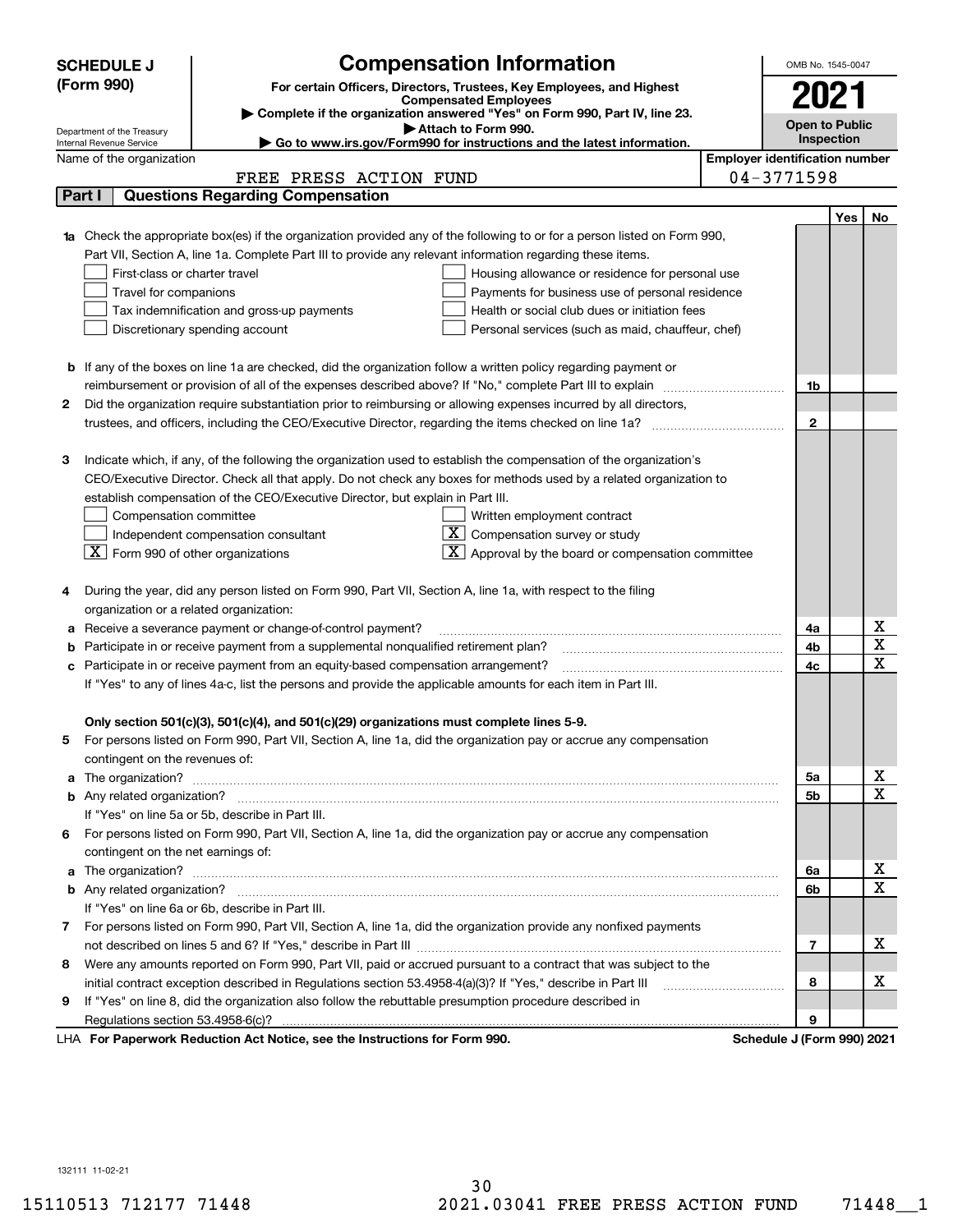#### 04-3771598

## **Part II Officers, Directors, Trustees, Key Employees, and Highest Compensated Employees.**  Schedule J (Form 990) 2021 Page Use duplicate copies if additional space is needed.

For each individual whose compensation must be reported on Schedule J, report compensation from the organization on row (i) and from related organizations, described in the instructions, on row (ii). Do not list any individuals that aren't listed on Form 990, Part VII.

**Note:**  The sum of columns (B)(i)-(iii) for each listed individual must equal the total amount of Form 990, Part VII, Section A, line 1a, applicable column (D) and (E) amounts for that individual.

|                             |      |                          | (B) Breakdown of W-2 and/or 1099-MISC and/or 1099-NEC<br>compensation |                                           | (C) Retirement and<br>other deferred | (D) Nontaxable<br>benefits | (E) Total of columns<br>$(B)(i)-(D)$ | (F) Compensation<br>in column (B)         |
|-----------------------------|------|--------------------------|-----------------------------------------------------------------------|-------------------------------------------|--------------------------------------|----------------------------|--------------------------------------|-------------------------------------------|
| (A) Name and Title          |      | (i) Base<br>compensation | (ii) Bonus &<br>incentive<br>compensation                             | (iii) Other<br>reportable<br>compensation | compensation                         |                            |                                      | reported as deferred<br>on prior Form 990 |
| (1) MATTHEW WOOD            | (i)  | 28,510.                  | 0.                                                                    | 0.                                        | 1,485.                               | 3,625.                     | 33,620.                              | 0.                                        |
| VP OF POLICY AND GENERAL C  | (ii) | 114,041.                 | 0.                                                                    | $\overline{0}$ .                          | 5,940.                               | 14,499.                    | 134,480.                             | $\overline{0}$ .                          |
| CRAIG AARON<br>(2)          | (i)  | 21,334.                  | $\mathbf 0$ .                                                         | $\overline{0}$ .                          | 1,114.                               | 2,719.                     | 25, 167.                             | $\overline{0}$ .                          |
| PRESIDENT, CO-CEO           | (ii) | 120,892.                 | $\mathbf 0$ .                                                         | $\overline{0}$ .                          | 6,311.                               | 15,405.                    | 142,608.                             | $\overline{0}$ .                          |
| (3) JESSICA GONZALEZ        | (i)  | 36,481.                  | 0.                                                                    | $\overline{0}$ .                          | 1,856.                               | 2,842.                     | 41,179.                              | $\overline{\mathbf{0}}$ .                 |
| $CO-CEO$                    | (ii) | 109,444.                 | $\mathbf 0$ .                                                         | 0.                                        | 5,569.                               | 8,525.                     | 123,538.                             | $\overline{0}$ .                          |
| KIMBERLY LONGEY<br>(4)      | (i)  | 29,645.                  | $\overline{0}$ .                                                      | $\overline{0}$ .                          | 1,485.                               | 1,648.                     | 32,778.                              | $\overline{0}$ .                          |
| COO, ASST TREAS, ASST SECY  | (ii) | 118,579.                 | $\mathbf 0$ .                                                         | $\overline{0}$ .                          | 5,940.                               | 6,592.                     | 131, 111.                            | $\overline{0}$ .                          |
| MISTY PEREZ TRUEDSON<br>(5) | (i)  | 13,344.                  | 0.                                                                    | 0.                                        | 700.                                 | 1,812.                     | 15,856.                              | $\overline{0}$ .                          |
| CHIEF OF STAFF              | (ii) | 120,099.                 | 0.                                                                    | 0.                                        | 6,300.                               | 16,312.                    | 142,711.                             | 0.                                        |
|                             | (i)  |                          |                                                                       |                                           |                                      |                            |                                      |                                           |
|                             | (ii) |                          |                                                                       |                                           |                                      |                            |                                      |                                           |
|                             | (i)  |                          |                                                                       |                                           |                                      |                            |                                      |                                           |
|                             | (ii) |                          |                                                                       |                                           |                                      |                            |                                      |                                           |
|                             | (i)  |                          |                                                                       |                                           |                                      |                            |                                      |                                           |
|                             | (ii) |                          |                                                                       |                                           |                                      |                            |                                      |                                           |
|                             | (i)  |                          |                                                                       |                                           |                                      |                            |                                      |                                           |
|                             | (ii) |                          |                                                                       |                                           |                                      |                            |                                      |                                           |
|                             | (i)  |                          |                                                                       |                                           |                                      |                            |                                      |                                           |
|                             | (ii) |                          |                                                                       |                                           |                                      |                            |                                      |                                           |
|                             | (i)  |                          |                                                                       |                                           |                                      |                            |                                      |                                           |
|                             | (ii) |                          |                                                                       |                                           |                                      |                            |                                      |                                           |
|                             | (i)  |                          |                                                                       |                                           |                                      |                            |                                      |                                           |
|                             | (ii) |                          |                                                                       |                                           |                                      |                            |                                      |                                           |
|                             | (i)  |                          |                                                                       |                                           |                                      |                            |                                      |                                           |
|                             | (ii) |                          |                                                                       |                                           |                                      |                            |                                      |                                           |
|                             | (i)  |                          |                                                                       |                                           |                                      |                            |                                      |                                           |
|                             | (ii) |                          |                                                                       |                                           |                                      |                            |                                      |                                           |
|                             | (i)  |                          |                                                                       |                                           |                                      |                            |                                      |                                           |
|                             | (ii) |                          |                                                                       |                                           |                                      |                            |                                      |                                           |
|                             | (i)  |                          |                                                                       |                                           |                                      |                            |                                      |                                           |
|                             | (ii) |                          |                                                                       |                                           |                                      |                            |                                      |                                           |

**Schedule J (Form 990) 2021**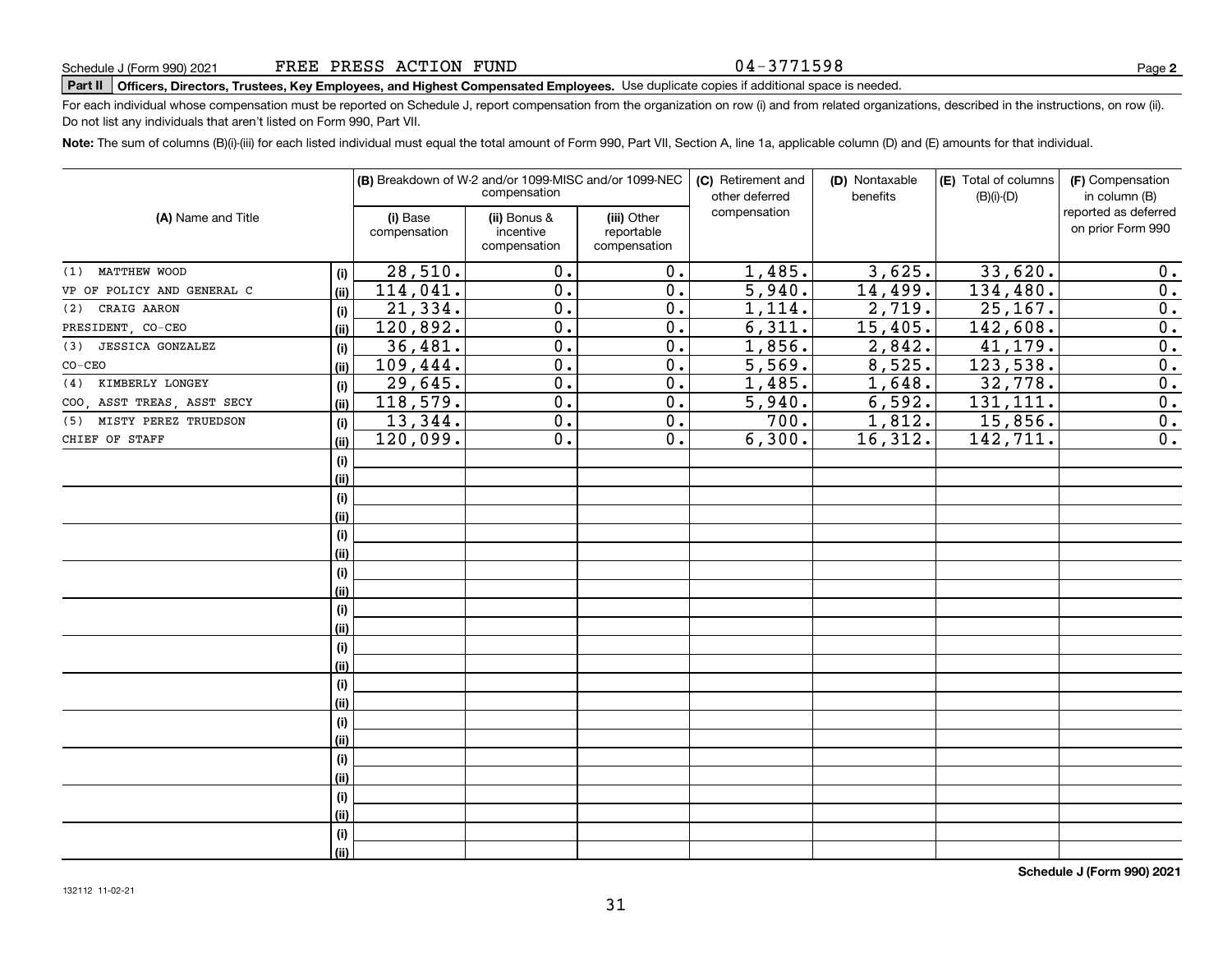#### **Part III Supplemental Information**

Schedule J (Form 990) 2021 FREE PRESS ACTION FUND<br>
Part III Supplemental Information<br>
Provide the information, explanation, or descriptions required for Part I. lines 1a, 1b, 3, 4a, 4b, 4c, 5a, 5b, 6a, 6b, 7, and 8, and fo

PART I, LINE 3:

EACH POSITION AT FREE PRESS (A RELATED ORGANIZATION) HAS A PAY RANGE.

RANGES ARE DETERMINED AFTER REVIEW OF COMPARABILITY DATA, INCLUDING

COMPENSATION INFORMATION RECEIVED DIRECTLY FROM PEER ORGANIZATIONS,

COMPENSATION DATA FROM THE FEDERAL GOVERNMENT PAY SCALE, AND RESEARCH ON

NON-PROFIT COMPENSATION CONDUCTED BY GUIDESTAR, REGIONAL EMPLOYER

ASSOCIATIONS, AND JOB POSTINGS. MANAGEMENT INCLUDES COMPENSATION DATA FOR

ALL STAFF, INCLUDING THE EXECUTIVE DIRECTOR AND KEY EMPLOYEES, IN THE

ANNUAL BUDGET THAT IS REVIEWED AND APPROVED BY THE BOARD OF DIRECTORS IN

ADVANCE OF EACH FISCAL YEAR. A DETAILED MEMO OUTLINING THE ORGANIZATION'S

VALUES AROUND COMPENSATION, THE HIGHEST AND LOWEST PAID EMPLOYEE AND HOW

COMPENSATION CHANGES WITHIN ANY FISCAL YEAR IS PROVIDED ALONG WITH THE

BUDGET. THE BOARD APPROVES THE BUDGET IN ADVANCE OF EACH FISCAL YEAR.

COMPENSATION CHANGES DURING ANY FISCAL YEAR ARE AT THE DISCRETION OF

MANAGEMENT, AND MUST REMAIN WITHIN THE BOARD APPROVED BUDGET. MID-YEAR

CHANGES TO THE CEO'S COMPENSATION, IF ANY, MUST BE REVIEWED AND APPROVED BY

THE BOARD OF DIRECTORS.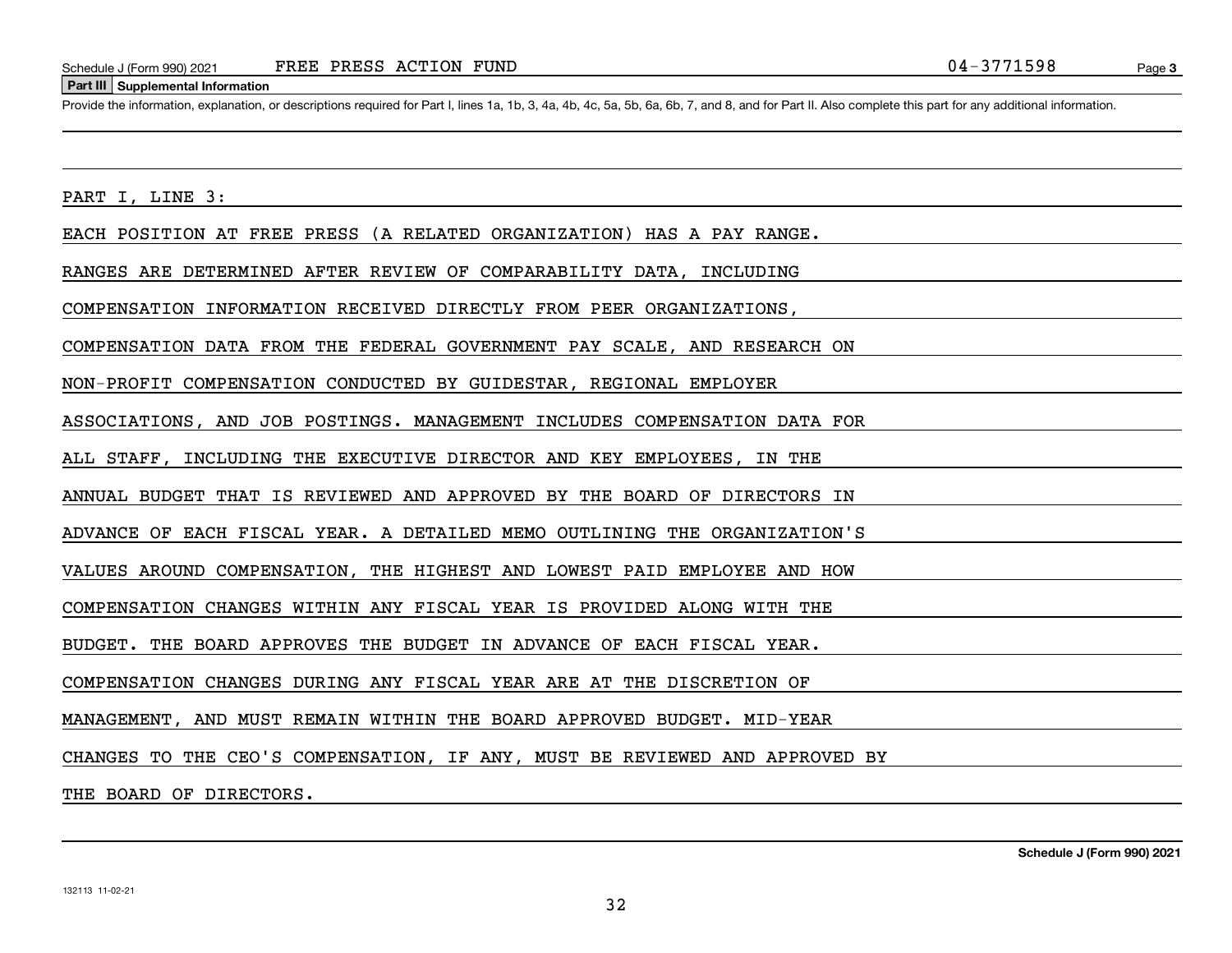**(Form 990)**

Name of the organization

**Complete to provide information for responses to specific questions on Form 990 or 990-EZ or to provide any additional information. | Attach to Form 990 or Form 990-EZ. | Go to www.irs.gov/Form990 for the latest information. SCHEDULE O Supplemental Information to Form 990 or 990-EZ**



FREE PRESS ACTION FUND  $\vert$  04-3771598

**Employer identification number**

FORM 990, PART I, LINE 1, DESCRIPTION OF ORGANIZATION MISSION:

FREE PRESS ACTION FUND IS A NATIONAL, NONPARTISAN ORGANIZATION WORKING

TO REFORM THE MEDIA. FREE PRESS ACTION FUND EDUCATES ITS MEMBERS AND

THE GENERAL PUBLIC ON HOW A DIVERSE AND PUBLIC SERVICE-ORIENTED MEDIA

SYSTEM CAN STRENGTHEN AMERICAN DEMOCRACY.

FORM 990, PART III, LINE 1, DESCRIPTION OF ORGANIZATION MISSION:

FREE PRESS ACTION FUND FIGHTS FOR YOUR RIGHTS TO CONNECT AND

COMMUNICATE. WE FIGHT TO SAVE THE FREE AND OPEN INTERNET, CURB RUNAWAY

MEDIA CONSOLIDATION, PROTECT PRESS FREEDOM, AND PROMOTE DIGITAL CIVIL

RIGHTS. WE BELIEVE THAT CHANGE HAPPENS WHEN PEOPLE HAVE A REAL VOICE IN

THE POLITICAL PROCESS. TO THAT END, WE MOBILIZE OUR GROWING BASE OF

ACTIVISTS TO SIGN PETITIONS, MEET WITH THEIR ELECTED OFFICIALS, AND

ATTEND RALLIES AND TOWN-HALL MEETINGS, TO LOBBY IN SUPPORT OF POLICIES

THAT SERVE THEIR INTERESTS AND AGAINST THOSE THAT DON'T. WE ARE ACTIVE

IN ALL EFFORTS TO EXPOSE THE IMPACT OF PUBLIC POLICY ON THE MOST

VULNERABLE AMONG US, INCLUDING PEOPLE OF COLOR AND LOW INCOME

COMMUNITIES.

FORM 990, PART III, LINE 4A, PROGRAM SERVICE ACCOMPLISHMENTS: ORGANIZATIONS FROM ACROSS THE POLITICAL SPECTRUM, INCLUDING LEADING CIVIL-RIGHTS, COMMUNITY-MEDIA, MEDIA-JUSTICE, WORKERS-RIGHTS AND CONSUMER-ADVOCACY GROUPS TO DEMAND PUBLIC INTEREST-ORIENTED SERVICE AND LEADERS AT THE FEDERAL COMMUNICATIONS COMMISSION AND THE FEDERAL TRADE COMMISSION.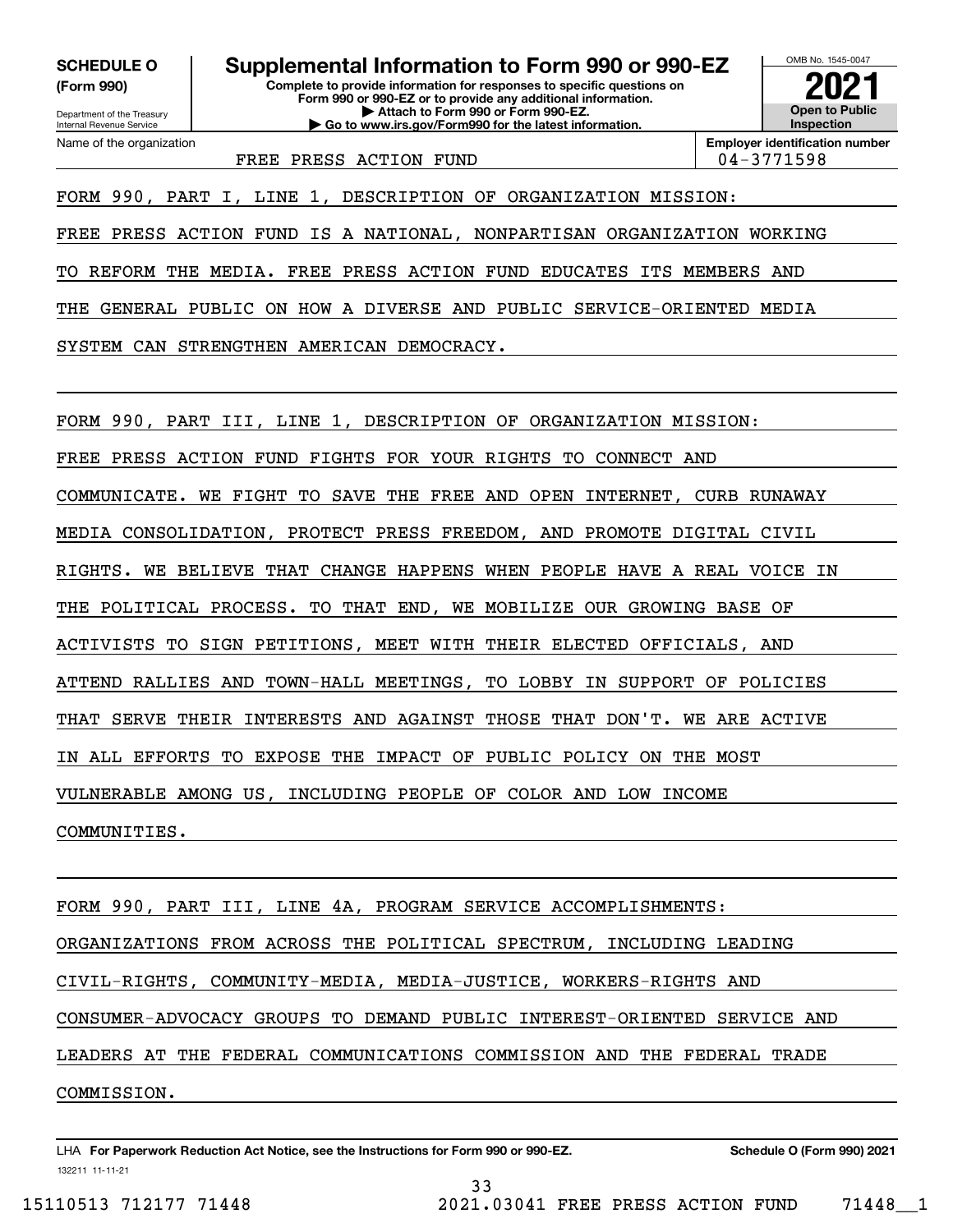| Schedule O (Form 990) 2021                                                 | Page 2                                              |  |  |  |  |  |  |
|----------------------------------------------------------------------------|-----------------------------------------------------|--|--|--|--|--|--|
| Name of the organization<br>FREE PRESS ACTION FUND                         | <b>Emplover identification number</b><br>04-3771598 |  |  |  |  |  |  |
| FORM 990, PART III, LINE 4B, PROGRAM SERVICE ACCOMPLISHMENTS:              |                                                     |  |  |  |  |  |  |
| POLICING TOOLS THAT DISPROPORTIONATELY HARM BLACK AND BROWN                |                                                     |  |  |  |  |  |  |
| COMMUNITIES. CO-HOSTED A ROUNDTABLE TO DISCUSS THE NON-ENGLISH             |                                                     |  |  |  |  |  |  |
| DISINFORMATION CRISIS AND EXPLORE SOLUTIONS WITH MEMBERS OF CONGRESS,      |                                                     |  |  |  |  |  |  |
| PUBLIC-INTEREST LEADERS AND DISINFORMATION EXPERTS. LOBBIED IN SUPPORT     |                                                     |  |  |  |  |  |  |
| THE ALGORITHMIC JUSTICE AND ONLINE PLATFORM TRANSPARENCY ACT, A BILL<br>OF |                                                     |  |  |  |  |  |  |
| THAT WOULD PREVENT SOCIAL-MEDIA COMPANIES FROM USING ALGORITHMS TO         |                                                     |  |  |  |  |  |  |
| DISCRIMINATE IN HIRING, HOUSING, LENDING AND OTHER AREAS OF                |                                                     |  |  |  |  |  |  |
| OPPORTUNITY. PROVIDED CONGRESSIONAL TESTIMONY ON POSSIBLE REFORMS TO       |                                                     |  |  |  |  |  |  |
| SECTION 230, A LAW THAT SHIELDS WEBSITES FROM LEGAL LIABILITY FOR THE      |                                                     |  |  |  |  |  |  |
| MATERIAL USERS POST AND ALSO ENABLES SITES TO MODERATE CONTENT THAT        |                                                     |  |  |  |  |  |  |
| VIOLATES THEIR COMMUNITY STANDARDS. URGED LAWMAKERS TO REGULATE            |                                                     |  |  |  |  |  |  |
| COMPANIES LIKE FACEBOOK THAT HAVE ALLOWED HATE AND DISINFORMATION TO       |                                                     |  |  |  |  |  |  |
| PROLIFERATE.                                                               |                                                     |  |  |  |  |  |  |
|                                                                            |                                                     |  |  |  |  |  |  |
| FORM 990, PART III, LINE 4C, PROGRAM SERVICE ACCOMPLISHMENTS:              |                                                     |  |  |  |  |  |  |
| COMMITTED TO ACTUALLY SERVING THEIR COMMUNITIES. DEFENDED A FREE PRESS     |                                                     |  |  |  |  |  |  |
| AND URGED PROTECTIONS FOR JOURNALISTS.                                     |                                                     |  |  |  |  |  |  |
|                                                                            |                                                     |  |  |  |  |  |  |

FORM 990, PART III, LINE 4D, OTHER PROGRAM SERVICES:

FREE PRESS ACTION FUND CONDUCTS EDUCATION, ORGANIZING AND MOBILIZING

EFFORTS TO SUPPORT OUR MEMBERS TO ADVOCATE FOR BETTER MEDIA, OPEN

TECHNOLOGY AND A HEALTHIER DEMOCRACY. AREAS OF FOCUS INCLUDE NETWORK

NEUTRALITY, ONLINE PRIVACY, CORPORATE AND GOVERNMENT SURVEILLANCE,

JOURNALISM, PUBLIC MEDIA, MEDIA CONSOLIDATION AND MEDIA DIVERSITY, AND

GOVERNMENT TRANSPARENCY AND ACCOUNTABILITY. IN 2021 FREE PRESS ACTION

CONTINUED TO BUILD A STRONG CITIZEN MOVEMENT FOR BETTER MEDIA IN THE

| U.S BY PROVIDING EDUCATION, RESOURCES AND NETWORKING OPPORTUNITIES FOR |  |  |                                   |
|------------------------------------------------------------------------|--|--|-----------------------------------|
| 132212 11-11-21                                                        |  |  | <b>Schedule O (Form 990) 2021</b> |
|                                                                        |  |  |                                   |

15110513 712177 71448 2021.03041 FREE PRESS ACTION FUND 71448\_\_1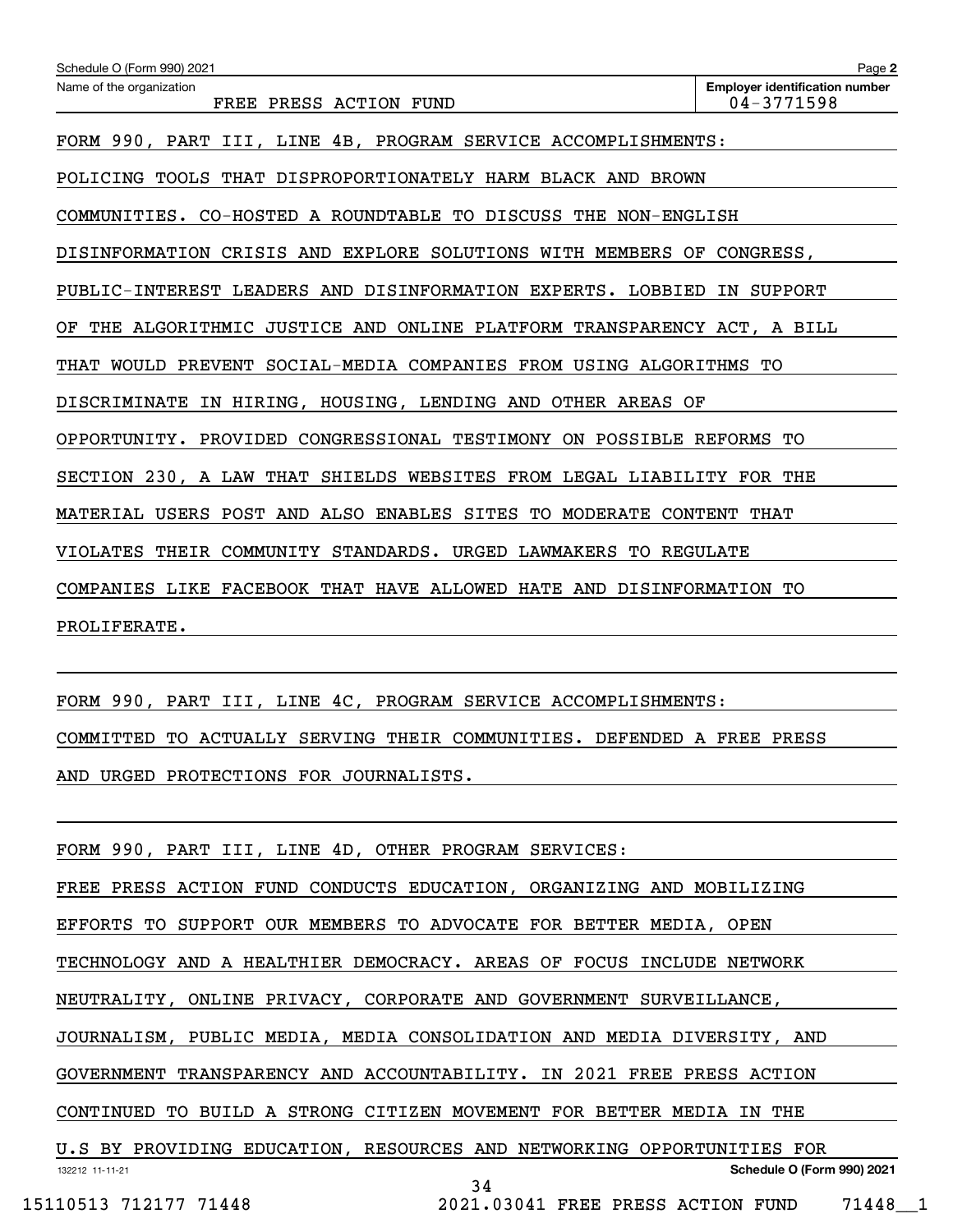| Schedule O (Form 990) 2021                                                 | Page 2                                                  |
|----------------------------------------------------------------------------|---------------------------------------------------------|
| Name of the organization<br>FREE PRESS ACTION FUND                         | <b>Employer identification number</b><br>$04 - 3771598$ |
| OUR MEMBERS. OUR MEMBERS ACTED MORE THAN 450,000 TIMES TO SIGN             |                                                         |
| PETITIONS AND MAKE PHONE CALLS TO THEIR LOCAL, STATE AND FEDERAL           |                                                         |
| FREE PRESS ACTION FILED PUBLIC COMMENTS, AND<br>ELECTED LEADERS.           |                                                         |
| PARTICIPATED IN SEVERAL FEDERAL COMMUNICATIONS COMMISSION AND FEDERAL      |                                                         |
| TRADE COMMISSION PROCEEDINGS AND PUBLISHED RECOMMENDED POLICIES RELATED    |                                                         |
| INTERNET, JOURNALISM, PUBLIC MEDIA AND DISINFORMATION IN THE ERA OF<br>TO. |                                                         |
| COVID-19 PANDEMIC. WE SECURED FINANCIAL SUPPORT FROM 1,619 UNIQUE          |                                                         |
| DONORS.                                                                    |                                                         |
|                                                                            |                                                         |
|                                                                            |                                                         |

FORM 990, PART VI, SECTION A, LINE 8B:

NO COMMITTEE HAS AUTHORITY TO ACT ON BEHALF OF THE GOVERNING BODY.

FORM 990, PART VI, SECTION B, LINE 11B:

GENERALLY, AN ELECTRONIC COPY OF THE FORM 990 IS DISTRIBUTED TO ALL MEMBERS OF THE AUDIT OVERSIGHT COMMITTEE (CHAIR, TREASURER, AND ASSISTANT TREASURER) WHICH REVIEWS IT AND THE ORGANIZATION'S FINANCIAL STATEMENTS DURING A MEETING WITH THE CERTIFIED PUBLIC ACCOUNTANT RETAINED TO PREPARE THESE DOCUMENTS. ONCE THE AUDIT OVERSIGHT COMMITTEE IS SATISFIED WITH THE ACCURACY OF THE INFORMATION PRESENTED, A COPY OF THE FORM 990 IS SENT TO ALL BOARD MEMBERS PRIOR TO FILING. EACH YEAR THE ENTIRE GOVERNING BODY IS OFFERED THE OPPORTUNITY TO MEET WITH THE ORGANIZATION'S CERTIFIED PUBLIC ACCOUNTANT TO REVIEW THE AUDITED FINANCIAL STATEMENTS AND TO DISCUSS THE FINANCIAL MANAGEMENT PRACTICES OF THE ORGANIZATION. THIS IS AN OPTIONAL MEETING DESIGNED TO ALLOW THE GOVERNING BODY DIRECT ACCESS TO THE CPA.

132212 11-11-21 **Schedule O (Form 990) 2021** FORM 990, PART VI, SECTION B, LINE 12C: ALL OFFICERS, DIRECTORS, TRUSTEES, AND KEY EMPLOYEES ARE REQUIRED TO DISCLOSE ANNUALLY INTERESTS THAT COULD GIVE RISE TO CONFLICTS. SIGNED

35

15110513 712177 71448 2021.03041 FREE PRESS ACTION FUND 71448\_\_1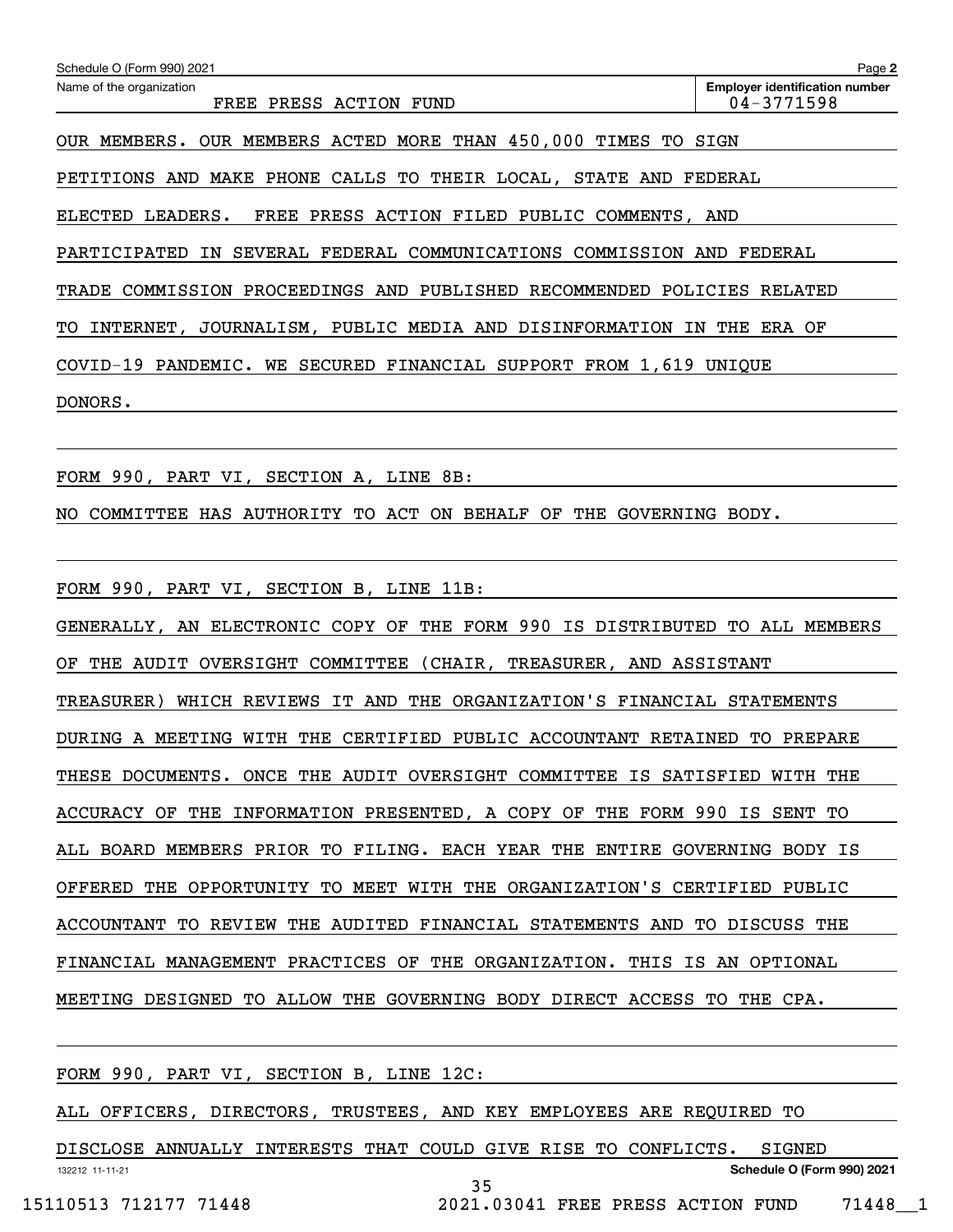|                                                                         | $04 - 3771598$ |
|-------------------------------------------------------------------------|----------------|
| DOCUMENTS ARE COLLECTED AT THE ANNUAL MEETING OF THE GOVERNING BODY.    | IF A           |
| REAL OR PERCEIVED CONFLICT IS REPORTED THE PROCEDURES IN THE POLICY ARE |                |
| FOLLOWED.                                                               |                |

FORM 990, PART VI, SECTION B, LINE 15:

EACH POSITION AT FREE PRESS ACTION FUND HAS A PAY RANGE. RANGES ARE DETERMINED AFTER REVIEW OF COMPARABILITY DATA, INCLUDING COMPENSATION INFORMATION RECEIVED DIRECTLY FROM PEER ORGANIZATIONS, COMPENSATION DATA FROM THE FEDERAL GOVERNMENT PAY SCALE, AND RESEARCH ON NON-PROFIT COMPENSATION CONDUCTED BY GUIDESTAR, REGIONAL EMPLOYER ASSOCIATIONS, AND JOB POSTINGS. MANAGEMENT INCLUDES COMPENSATION DATA FOR ALL STAFF, INCLUDING THE EXECUTIVE DIRECTOR AND KEY EMPLOYEES, IN THE ANNUAL BUDGET THAT IS REVIEWED AND APPROVED BY THE BOARD OF DIRECTORS IN ADVANCE OF EACH FISCAL YEAR. A DETAILED MEMO OUTLINING THE ORGANIZATION'S VALUES AROUND COMPENSATION, THE HIGHEST AND LOWEST PAID EMPLOYEE AND HOW COMPENSATION CHANGES WITHIN ANY FISCAL YEAR IS PROVIDED ALONG WITH THE BUDGET. THE BOARD APPROVES THE BUDGET IN ADVANCE OF EACH FISCAL YEAR. COMPENSATION CHANGES DURING ANY FISCAL YEAR ARE AT THE DISCRETION OF MANAGEMENT, AND MUST REMAIN WITHIN THE BOARD APPROVED BUDGET. MID-YEAR CHANGES TO THE CEO'S COMPENSATION, IF ANY MUST BE REVIEWED AND APPROVED BY THE BOARD OF DIRECTORS.

FORM 990, PART VI, LINE 17, LIST OF STATES RECEIVING COPY OF FORM 990: AL,AK,AR,CA,CT,FL,GA,IL,KS,KY,ME,MD,MA,MN,MS,NC,NH,NJ,NY,OK,OR,PA,RI,SC,TN UT,VA,VT,WA,WV,WI,HI

FORM 990, PART VI, SECTION C, LINE 19:

132212 11-11-21 **Schedule O (Form 990) 2021** FREE PRESS ACTION FUND WILL PROVIDE COPIES OF GOVERNING DOCUMENTS, CONFLICT 36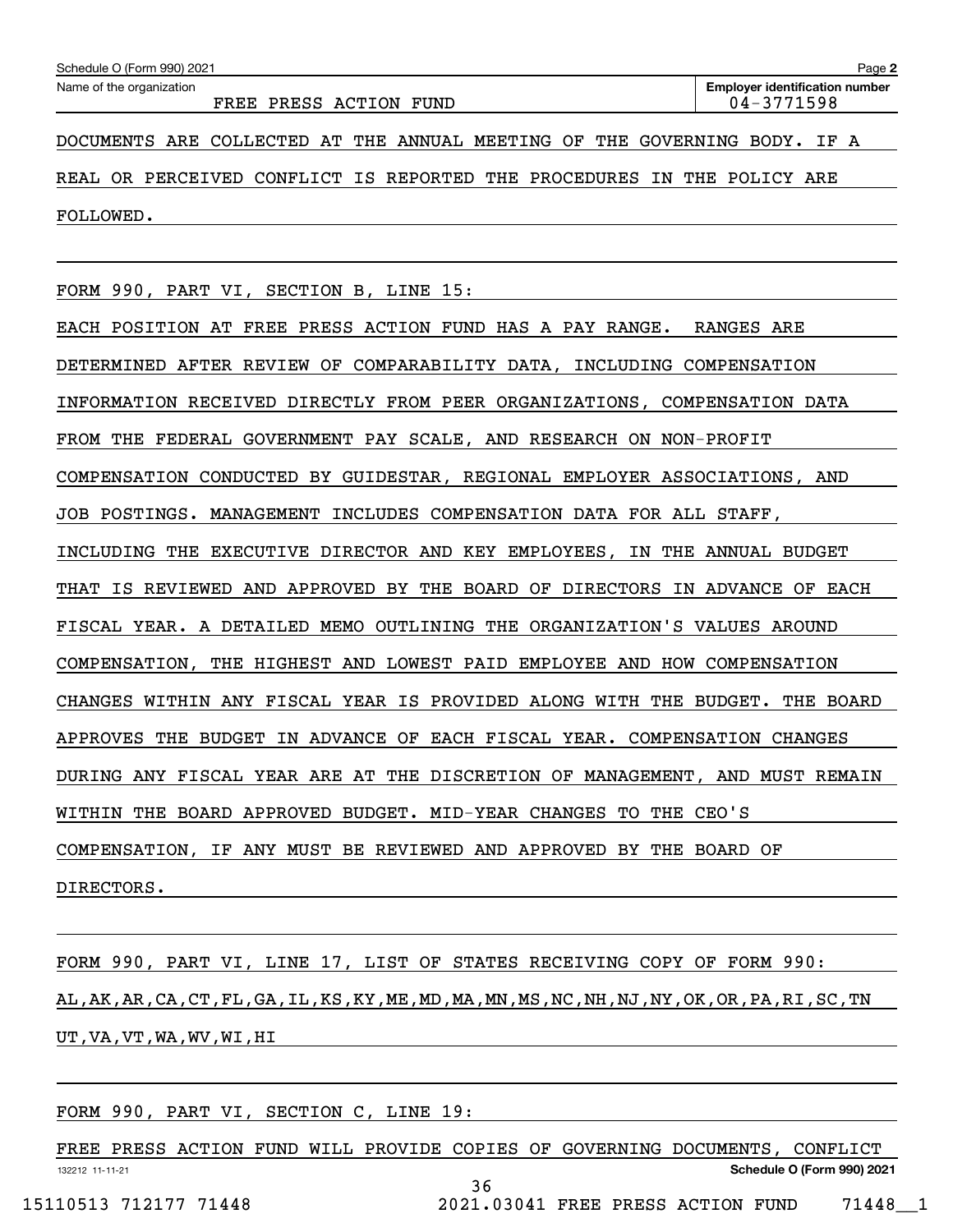| Name of the organization | Schedule O (Form 990) 2021<br>FREE PRESS ACTION FUND<br>OF INTEREST POLICY AND FINANCIAL STATEMENTS UPON REQUEST AND WITHIN 10<br>BUSINESS DAYS OF ANY REQUEST.<br>$37\,$ |                            |
|--------------------------|---------------------------------------------------------------------------------------------------------------------------------------------------------------------------|----------------------------|
|                          |                                                                                                                                                                           | $04 - 3771598$             |
|                          |                                                                                                                                                                           |                            |
|                          |                                                                                                                                                                           |                            |
|                          |                                                                                                                                                                           |                            |
|                          |                                                                                                                                                                           |                            |
|                          |                                                                                                                                                                           |                            |
|                          |                                                                                                                                                                           |                            |
|                          |                                                                                                                                                                           |                            |
|                          |                                                                                                                                                                           |                            |
|                          |                                                                                                                                                                           |                            |
|                          |                                                                                                                                                                           |                            |
|                          |                                                                                                                                                                           |                            |
|                          |                                                                                                                                                                           |                            |
|                          |                                                                                                                                                                           |                            |
|                          |                                                                                                                                                                           |                            |
|                          |                                                                                                                                                                           |                            |
|                          |                                                                                                                                                                           |                            |
|                          |                                                                                                                                                                           |                            |
|                          |                                                                                                                                                                           |                            |
|                          |                                                                                                                                                                           |                            |
|                          |                                                                                                                                                                           |                            |
|                          |                                                                                                                                                                           |                            |
|                          |                                                                                                                                                                           |                            |
|                          |                                                                                                                                                                           |                            |
|                          |                                                                                                                                                                           |                            |
|                          |                                                                                                                                                                           |                            |
|                          |                                                                                                                                                                           |                            |
|                          |                                                                                                                                                                           |                            |
|                          |                                                                                                                                                                           |                            |
|                          |                                                                                                                                                                           |                            |
|                          |                                                                                                                                                                           |                            |
|                          |                                                                                                                                                                           |                            |
|                          |                                                                                                                                                                           |                            |
|                          |                                                                                                                                                                           |                            |
|                          |                                                                                                                                                                           |                            |
|                          |                                                                                                                                                                           |                            |
|                          |                                                                                                                                                                           |                            |
|                          |                                                                                                                                                                           |                            |
| 132212 11-11-21          |                                                                                                                                                                           | Schedule O (Form 990) 2021 |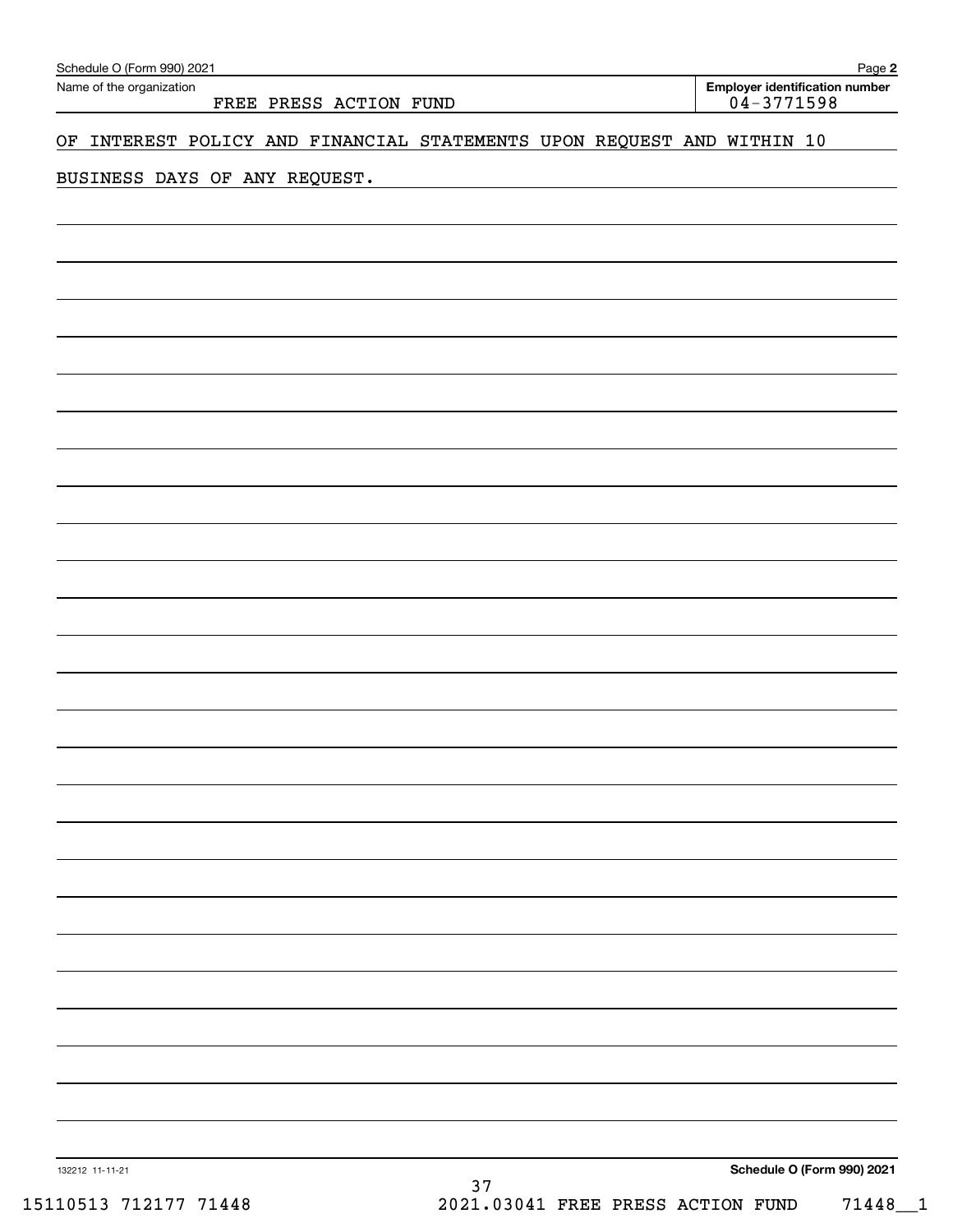**For Paperwork Reduction Act Notice, see the Instructions for Form 990. Schedule R (Form 990) 2021**

## **SCHEDULE R**

### **(Form 990)**

**Attach to Form 990.**  | **| Go to www.irs.gov/Form990 for instructions and the latest information. Inspection**

**Complete if the organization answered "Yes" on Form 990, Part IV, line 33, 34, 35b, 36, or 37.** |

**Related Organizations and Unrelated Partnerships**

#### Department of the Treasury Internal Revenue Service Name of the organization

FREE PRESS ACTION FUND

#### **Part I Identification of Disregarded Entities.**  Complete if the organization answered "Yes" on Form 990, Part IV, line 33.

| (a)<br>Name, address, and EIN (if applicable)<br>of disregarded entity | (b)<br>Primary activity | (c)<br>Legal domicile (state or<br>foreign country) | (d)<br>Total income | (e)<br>End-of-year assets | (f)<br>Direct controlling<br>entity |
|------------------------------------------------------------------------|-------------------------|-----------------------------------------------------|---------------------|---------------------------|-------------------------------------|
|                                                                        |                         |                                                     |                     |                           |                                     |
|                                                                        |                         |                                                     |                     |                           |                                     |
|                                                                        |                         |                                                     |                     |                           |                                     |
|                                                                        |                         |                                                     |                     |                           |                                     |

#### **Identification of Related Tax-Exempt Organizations.** Complete if the organization answered "Yes" on Form 990, Part IV, line 34, because it had one or more related tax-exempt **Part II** organizations during the tax year.

| (a)<br>Name, address, and EIN<br>of related organization | (b)<br>Primary activity   | (c)<br>(d)<br>Legal domicile (state or<br>Exempt Code<br>section<br>foreign country) |  | (e)<br>Public charity<br>status (if section | (f)<br>Direct controlling<br>entity |     | $(g)$<br>Section 512(b)(13)<br>controlled<br>entity? |
|----------------------------------------------------------|---------------------------|--------------------------------------------------------------------------------------|--|---------------------------------------------|-------------------------------------|-----|------------------------------------------------------|
|                                                          |                           |                                                                                      |  | 501(c)(3))                                  |                                     | Yes | No                                                   |
| FREE PRESS - 41-2106721                                  |                           |                                                                                      |  |                                             |                                     |     |                                                      |
| 1025 CONNECTICUT AVE NW SUITE 1110                       | RESEARCH AND EDUCATION ON |                                                                                      |  |                                             |                                     |     |                                                      |
| WASHINGTON, DC 20036                                     | MEDIA REFORM              | DISTRICT OF COLUMBIA $501(C)(3)$                                                     |  | 509(A)(1)                                   | N/A                                 |     | X                                                    |
|                                                          |                           |                                                                                      |  |                                             |                                     |     |                                                      |
|                                                          |                           |                                                                                      |  |                                             |                                     |     |                                                      |
|                                                          |                           |                                                                                      |  |                                             |                                     |     |                                                      |

**Employer identification number**

04-3771598

OMB No. 1545-0047

**Open to Public**

**2021**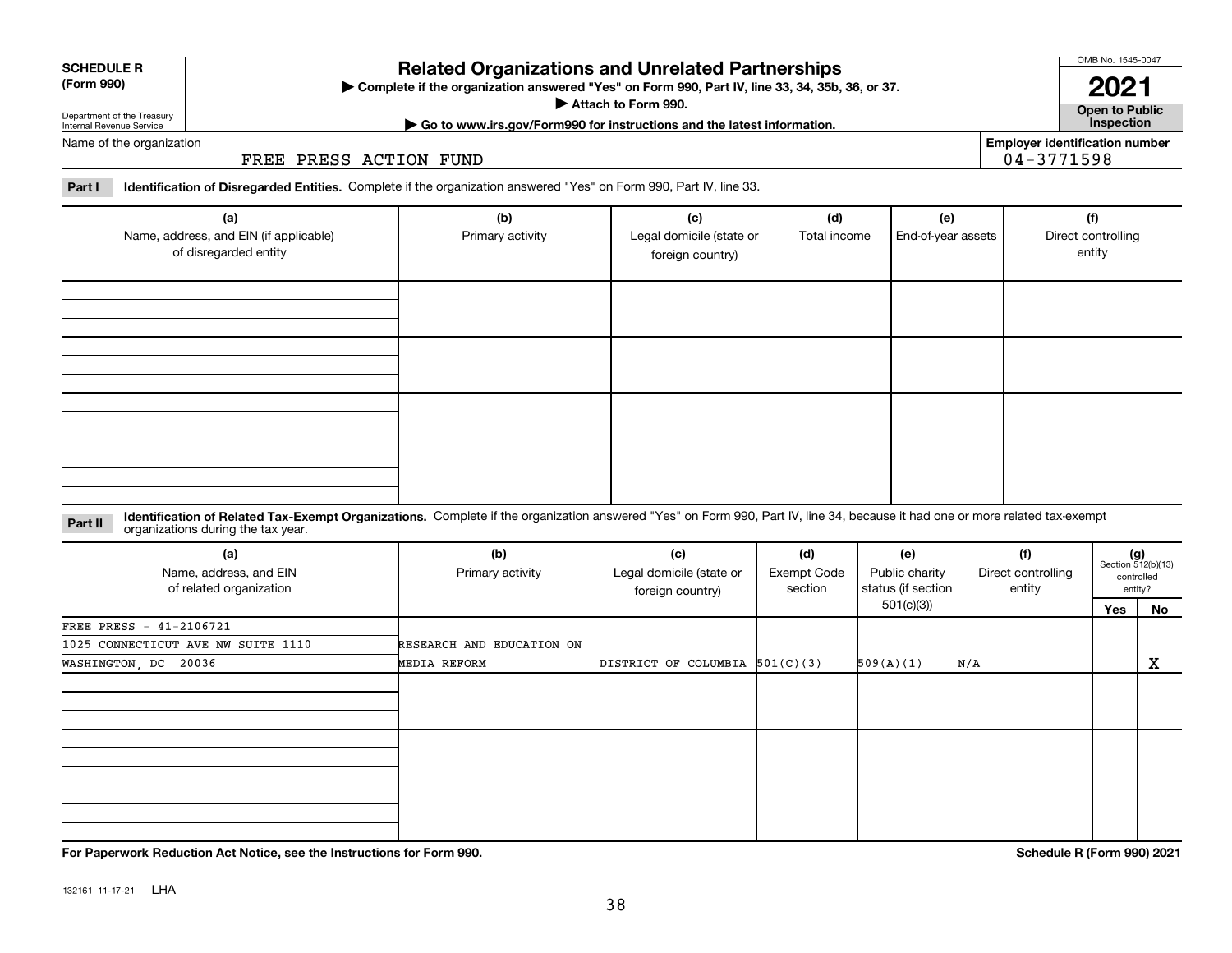#### Schedule R (Form 990) 2021 FREE PRESS ACTION FUND 0 4-3 7 7 1 5 9 8 <sub>Page</sub>

**Identification of Related Organizations Taxable as a Partnership.** Complete if the organization answered "Yes" on Form 990, Part IV, line 34, because it had one or more related **Part III** organizations treated as a partnership during the tax year.

| (b)              | (c)      | (d)                                       | (e)                | (f)            | (g)                                                                            |                       | (i)                                                 | (i) | (k)                                                                                                                         |
|------------------|----------|-------------------------------------------|--------------------|----------------|--------------------------------------------------------------------------------|-----------------------|-----------------------------------------------------|-----|-----------------------------------------------------------------------------------------------------------------------------|
| Primary activity |          | Direct controlling                        | Predominant income | Share of total | Share of                                                                       |                       | Code V-UBI                                          |     |                                                                                                                             |
|                  |          |                                           |                    |                |                                                                                |                       |                                                     |     |                                                                                                                             |
|                  | country) |                                           |                    |                |                                                                                |                       |                                                     |     |                                                                                                                             |
|                  |          |                                           |                    |                |                                                                                |                       |                                                     |     |                                                                                                                             |
|                  |          |                                           |                    |                |                                                                                |                       |                                                     |     |                                                                                                                             |
|                  |          |                                           |                    |                |                                                                                |                       |                                                     |     |                                                                                                                             |
|                  |          |                                           |                    |                |                                                                                |                       |                                                     |     |                                                                                                                             |
|                  |          |                                           |                    |                |                                                                                |                       |                                                     |     |                                                                                                                             |
|                  |          |                                           |                    |                |                                                                                |                       |                                                     |     |                                                                                                                             |
|                  |          |                                           |                    |                |                                                                                |                       |                                                     |     |                                                                                                                             |
|                  |          |                                           |                    |                |                                                                                |                       |                                                     |     |                                                                                                                             |
|                  |          |                                           |                    |                |                                                                                |                       |                                                     |     |                                                                                                                             |
|                  |          |                                           |                    |                |                                                                                |                       |                                                     |     |                                                                                                                             |
|                  |          |                                           |                    |                |                                                                                |                       |                                                     |     |                                                                                                                             |
|                  |          |                                           |                    |                |                                                                                |                       |                                                     |     |                                                                                                                             |
|                  |          |                                           |                    |                |                                                                                |                       |                                                     |     |                                                                                                                             |
|                  |          |                                           |                    |                |                                                                                |                       |                                                     |     |                                                                                                                             |
|                  |          |                                           |                    |                |                                                                                |                       |                                                     |     |                                                                                                                             |
|                  |          |                                           |                    |                |                                                                                |                       |                                                     |     |                                                                                                                             |
|                  |          | Legal<br>domicile<br>(state or<br>foreign | entity             |                | (related, unrelated,<br>excluded from tax under<br>sections 512-514)<br>income | end-of-year<br>assets | (h)<br>Disproportionate<br>allocations?<br>Yes   No |     | General or Percentage<br>managing ownership<br>partner?<br>amount in box<br>20 of Schedule<br>K-1 (Form 1065) <b>Yes No</b> |

**Identification of Related Organizations Taxable as a Corporation or Trust.** Complete if the organization answered "Yes" on Form 990, Part IV, line 34, because it had one or more related **Part IV** organizations treated as a corporation or trust during the tax year.

| (a)<br>Name, address, and EIN<br>of related organization | (b)<br>Primary activity | (c)<br>Legal domicile<br>(state or<br>foreign | (d)<br>Direct controlling<br>entity | (e)<br>Type of entity<br>(C corp, S corp,<br>or trust) | (f)<br>Share of total<br>income | (g)<br>Share of<br>end-of-year<br>assets | (h)<br>Percentage<br>ownership | $\begin{array}{c} \textbf{(i)}\\ \text{Section}\\ 512 \text{(b)} \text{(13)}\\ \text{controlled}\\ \text{entity?} \end{array}$ |
|----------------------------------------------------------|-------------------------|-----------------------------------------------|-------------------------------------|--------------------------------------------------------|---------------------------------|------------------------------------------|--------------------------------|--------------------------------------------------------------------------------------------------------------------------------|
|                                                          |                         | country)                                      |                                     |                                                        |                                 |                                          |                                | Yes No                                                                                                                         |
|                                                          |                         |                                               |                                     |                                                        |                                 |                                          |                                |                                                                                                                                |
|                                                          |                         |                                               |                                     |                                                        |                                 |                                          |                                |                                                                                                                                |
|                                                          |                         |                                               |                                     |                                                        |                                 |                                          |                                |                                                                                                                                |
|                                                          |                         |                                               |                                     |                                                        |                                 |                                          |                                |                                                                                                                                |
|                                                          |                         |                                               |                                     |                                                        |                                 |                                          |                                |                                                                                                                                |
|                                                          |                         |                                               |                                     |                                                        |                                 |                                          |                                |                                                                                                                                |
|                                                          |                         |                                               |                                     |                                                        |                                 |                                          |                                |                                                                                                                                |
|                                                          |                         |                                               |                                     |                                                        |                                 |                                          |                                |                                                                                                                                |
|                                                          |                         |                                               |                                     |                                                        |                                 |                                          |                                |                                                                                                                                |
|                                                          |                         |                                               |                                     |                                                        |                                 |                                          |                                |                                                                                                                                |
|                                                          |                         |                                               |                                     |                                                        |                                 |                                          |                                |                                                                                                                                |
|                                                          |                         |                                               |                                     |                                                        |                                 |                                          |                                |                                                                                                                                |
|                                                          |                         |                                               |                                     |                                                        |                                 |                                          |                                |                                                                                                                                |
|                                                          |                         |                                               |                                     |                                                        |                                 |                                          |                                |                                                                                                                                |
|                                                          |                         |                                               |                                     |                                                        |                                 |                                          |                                |                                                                                                                                |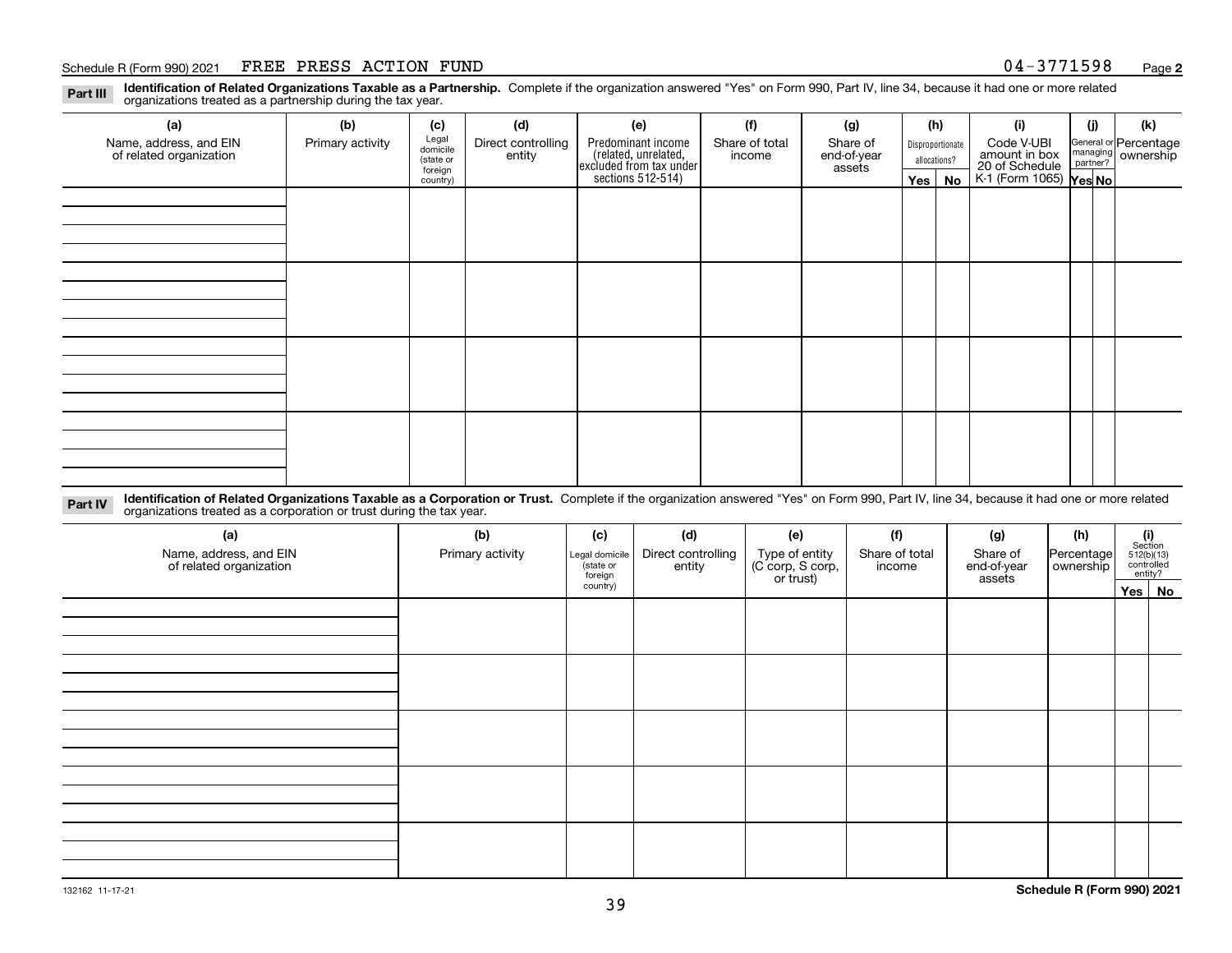#### Schedule R (Form 990) 2021 FREE PRESS ACTION FUND 0 4-3 7 7 1 5 9 8 <sub>Page</sub>

**Part V** T**ransactions With Related Organizations.** Complete if the organization answered "Yes" on Form 990, Part IV, line 34, 35b, or 36.

| Note: Complete line 1 if any entity is listed in Parts II, III, or IV of this schedule.                                                                                                                                        |                | Yes | No           |
|--------------------------------------------------------------------------------------------------------------------------------------------------------------------------------------------------------------------------------|----------------|-----|--------------|
| 1 During the tax year, did the organization engage in any of the following transactions with one or more related organizations listed in Parts II-IV?                                                                          |                |     |              |
|                                                                                                                                                                                                                                | 1a             |     | X            |
| b Gift, grant, or capital contribution to related organization(s) manufactured and contribution to related organization(s)                                                                                                     | 1 <sub>b</sub> |     | х            |
| c Gift, grant, or capital contribution from related organization(s) material contents and contribution from related organization(s) material contents and content of the content of the content of content of content of the c | 1 <sub>c</sub> | х   |              |
|                                                                                                                                                                                                                                | 1 <sub>d</sub> |     | х            |
|                                                                                                                                                                                                                                | 1e             |     | X            |
|                                                                                                                                                                                                                                |                |     |              |
| f Dividends from related organization(s) manufactured contains and contained a series of the contact of the contact of the contact of the contact of the contact of the contact of the contact of the contact of the contact o | 1f             |     | х            |
| g Sale of assets to related organization(s) www.assettion.com/www.assettion.com/www.assettion.com/www.assettion.com/www.assettion.com/www.assettion.com/www.assettion.com/www.assettion.com/www.assettion.com/www.assettion.co | 1q             |     | X            |
| h Purchase of assets from related organization(s) www.assettion.com/www.assettion.com/www.assettion.com/www.assettion.com/www.assettion.com/www.assettion.com/www.assettion.com/www.assettion.com/www.assettion.com/www.assett | 1 <sub>h</sub> |     | X            |
| Exchange of assets with related organization(s) Example 2006 and the control of the control of the control of the control of the control of the control of the control of the control of the control of the control of the con | 1i             |     | X            |
| j Lease of facilities, equipment, or other assets to related organization(s) manufactured content to the set of facilities, equipment, or other assets to related organization(s) manufactured content to the set of the set o | 1i.            |     | X            |
|                                                                                                                                                                                                                                |                |     |              |
|                                                                                                                                                                                                                                | 1k             |     | X            |
|                                                                                                                                                                                                                                | 11             |     | X            |
| m Performance of services or membership or fundraising solicitations by related organization(s)                                                                                                                                | 1 <sub>m</sub> |     | X            |
|                                                                                                                                                                                                                                | 1n             | X   |              |
| <b>o</b> Sharing of paid employees with related organization(s)                                                                                                                                                                | 1o             | Χ   |              |
|                                                                                                                                                                                                                                |                |     |              |
| p Reimbursement paid to related organization(s) for expenses [1111] and the content of the content of the content of the content of the content of the content of the content of the content of the content of the content of  | 1p             | х   |              |
|                                                                                                                                                                                                                                | 1 <sub>q</sub> |     | X            |
|                                                                                                                                                                                                                                |                |     |              |
| r Other transfer of cash or property to related organization(s)                                                                                                                                                                | 1r             |     | X            |
|                                                                                                                                                                                                                                | 1s             |     | $\mathbf{x}$ |
| 2 If the answer to any of the above is "Yes," see the instructions for information on who must complete this line, including covered relationships and transaction thresholds.                                                 |                |     |              |

| (a)<br>Name of related organization | (b)<br>Transaction<br>type (a-s) | (c)<br>Amount involved | (d)<br>Method of determining amount involved |
|-------------------------------------|----------------------------------|------------------------|----------------------------------------------|
| $(1)$ FREE PRESS                    | N                                |                        | 218, 709. ACTUAL COSTS, TIME SHEETS          |
| (2) FREE PRESS                      | $\Omega$                         |                        | 568, 915. ACTUAL COSTS, TIME SHEETS          |
| (3) FREE PRESS                      | P                                |                        | 699,005. ACTUAL REIMBURSEMENTS PAID          |
| $(4)$ FREE PRESS                    | C                                |                        | 100,000. CASH CONTRIBUTION                   |
| (5)                                 |                                  |                        |                                              |
| (6)                                 |                                  |                        |                                              |

 $\overline{\phantom{a}}$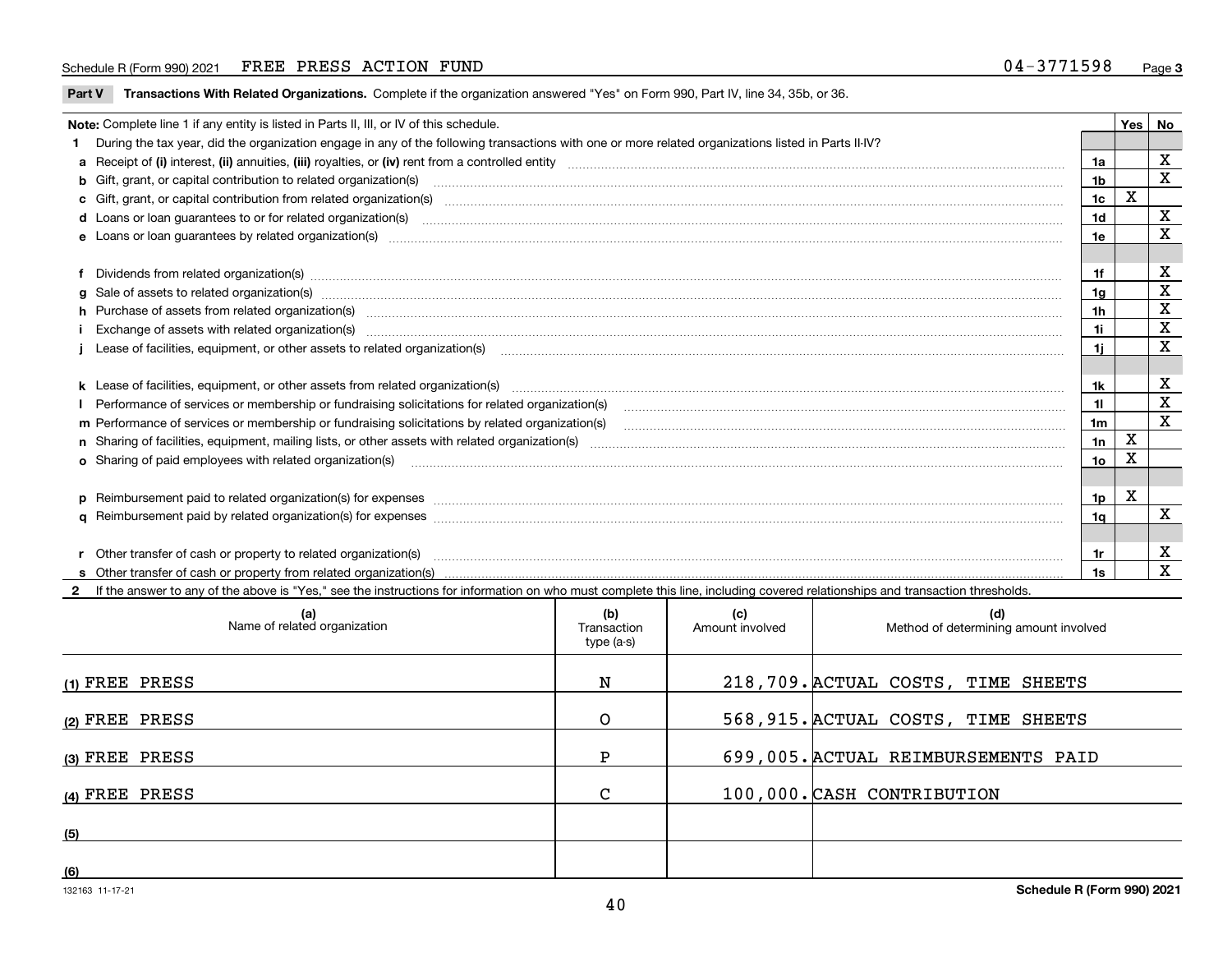#### Schedule R (Form 990) 2021 FREE PRESS ACTION FUND 0 4-3 7 7 1 5 9 8 Page

**Part VI Unrelated Organizations Taxable as a Partnership. Complete if the organization answered "Yes" on Form 990, Part IV, line 37.** 

Provide the following information for each entity taxed as a partnership through which the organization conducted more than five percent of its activities (measured by total assets or gross revenue) that was not a related organization. See instructions regarding exclusion for certain investment partnerships.

| - - - - -<br>(a)<br>Name, address, and EIN<br>of entity | ----- <del>-</del> -------<br>(b)<br>Primary activity | (c)<br>Legal domicile<br>(state or foreign<br>country) | (d)<br>Predominant income<br>(related, unrelated,<br>excluded from tax under<br>sections 512-514) | (e)<br>Are all<br>partners sec.<br>$501(c)(3)$<br>orgs.?<br>Yes No | (f)<br>Share of<br>total<br>income | (g)<br>Share of<br>end-of-year<br>assets | (h)<br>Dispropor-<br>tionate<br>allocations?<br>Yes No | (i)<br>Code V-UBI<br>amount in box 20 managing<br>of Schedule K-1<br>(Form 1065)<br>$\overline{Yes}$ No | (i)<br>Yes No | (k) |
|---------------------------------------------------------|-------------------------------------------------------|--------------------------------------------------------|---------------------------------------------------------------------------------------------------|--------------------------------------------------------------------|------------------------------------|------------------------------------------|--------------------------------------------------------|---------------------------------------------------------------------------------------------------------|---------------|-----|
|                                                         |                                                       |                                                        |                                                                                                   |                                                                    |                                    |                                          |                                                        |                                                                                                         |               |     |
|                                                         |                                                       |                                                        |                                                                                                   |                                                                    |                                    |                                          |                                                        |                                                                                                         |               |     |
|                                                         |                                                       |                                                        |                                                                                                   |                                                                    |                                    |                                          |                                                        |                                                                                                         |               |     |
|                                                         |                                                       |                                                        |                                                                                                   |                                                                    |                                    |                                          |                                                        |                                                                                                         |               |     |
|                                                         |                                                       |                                                        |                                                                                                   |                                                                    |                                    |                                          |                                                        |                                                                                                         |               |     |
|                                                         |                                                       |                                                        |                                                                                                   |                                                                    |                                    |                                          |                                                        |                                                                                                         |               |     |
|                                                         |                                                       |                                                        |                                                                                                   |                                                                    |                                    |                                          |                                                        |                                                                                                         |               |     |
|                                                         |                                                       |                                                        |                                                                                                   |                                                                    |                                    |                                          |                                                        |                                                                                                         |               |     |

**Schedule R (Form 990) 2021**